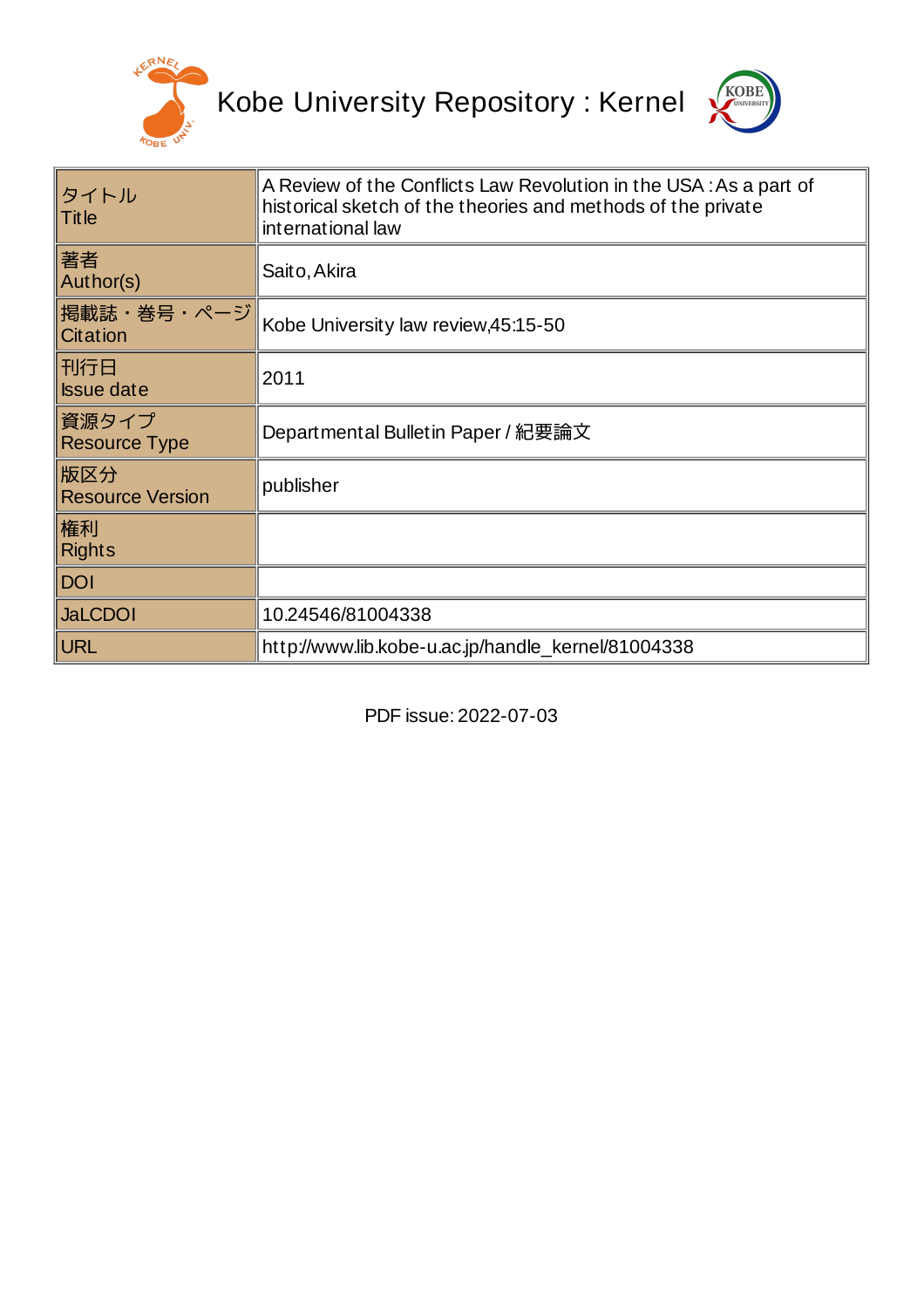# A Review of the Conflicts Law Revolution in the USA **As a part of historical sketch of the theories and methods of private international law**

# Akira SAITO

# **1. Introduction**

This article was originally prepared as a revised chapter of a famous treatise of private international law in Scotland, where the author stayed total three years as a graduate research student. In these years, I watched the rise of civil law tradition not only in Scotland but also in United Kingdome generally, which was caused by the arguments on unjust enrichment mainly lead by Peter Birks who had been a professor of Roman law in the University of Edinburgh before he held the chair in Oxford. Some judgments of House of Lords followed this academic movement. On the other hand, at that time, the divide of the theories and methods on private international law between USA and UK seemed to be almost impossible to overcome. Scotland has been proud of being one of the most important places for developing private international law. Therefore, if my memory is correct, the original author of the treatise was very much annoyed by the scornful criticism against his explanation of new methodologies developed in the USA by a famous professor who was evaluated highly as one of the 'avant-garde' in US movement. As a research assistant, the main mission given to me was to revise the part of introducing modern methodologies developed in the USA based on a substantive research.

This experience gave me a lot of new understandings and insights of private international law as well as the cultures of lawyers. Following are the original writing by the original author: 'Judges decide cases on the basis of certain assumptions, consciously or unconsciously held, and the fact that in any branch of the law the decisions exhibit some consistency will usually point to a sharing of the relevant assumptions. The judges may decline to describe these shared assumptions as a theory, but they have all the characteristics of one and inevitably influence the development of the law. A man can disdain theory only when he is quite convinced of the validity of his own assumptions. Such a man may possibly apply or even make law, but he can hardly understand it. An understanding of the law presupposes an understanding of the assumptions of lawyers.'1

<sup>1</sup> A.E. Anton with P.A. Beaumont, Private International Law: A treatise from the standpoint of Scots Law, 2nd edn (Edinburgh: W. Green, 1990), 17.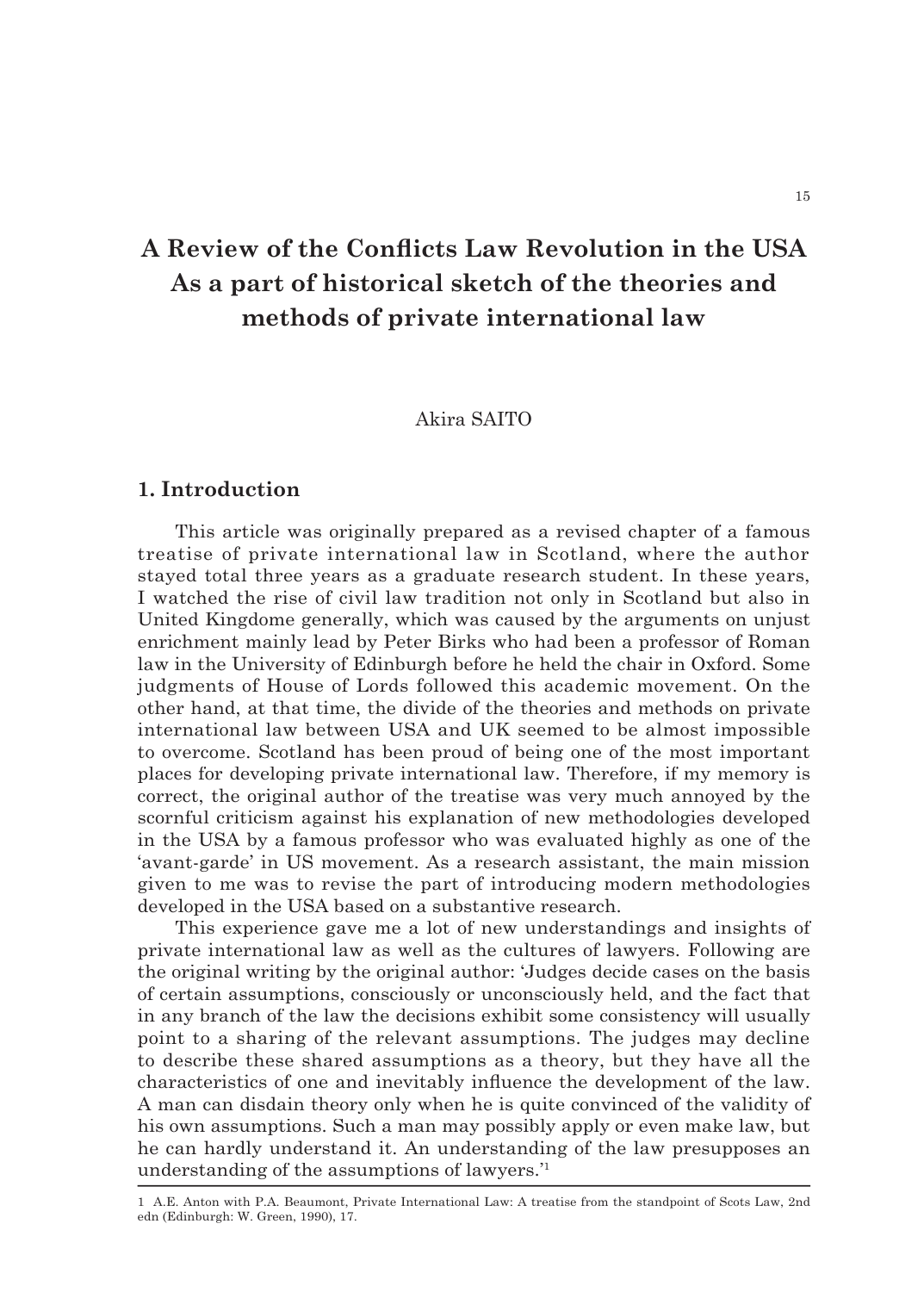I am not always sure what he meant by these sentences, because, in my understanding, the advocates of new theories in the USA vigorously pursued the very basic legitimacy of shared assumptions themselves. I think it is only the real lawyers who are allowed to embark on such bold experiments. However, I fully agree with him in the following paragraph.

'In private international law, theoretical questions emerge compulsively at its very threshold. Why should we depart from the rules of our own law and apply those of another system? How do we select the relevant foreign rules? The answers given to these questions at each stage in the history of the conflict of laws have been of considerable practical importance. Their terms have profoundly influenced both the method adopted to select foreign rules and the extent to which the selected foreign rules are allowed normal operation.'

I believe that this stays to be the sound starting point to think over why there have been so many different opinions appeared and are still appearing in this area of law2 , which is very clearly shown in the movement named 'Conflicts Law Revolution'.

This article is largely a review of the recent schools of private international law in the USA, even if I occasionally add some my own critical comments. The starting point is 'Policy Evaluation Method', which is represented by Brainerd Currie. For other older theories, please refer to the original explanation made by the prominent author<sup>3</sup>. Also, this review does not cover the very recent movement from the end of nineties. I am sure that the most important movement of private international law in these days are the creeping unification of private international law rules by the new regulations in European Union. However, these new phenomena should be treated in a different paper in the near future.

<sup>2</sup> I would like to suggest the reader some useful and credible references of the history of private international law generally. An excellent summary of the history and theory of private international law with an extensive bibliography can be found in G. Kegel, "Fundamental Approaches" (1986) Int. Enc. Comp. L., Private International Law, Vol. III, Chap. 3. Among the writings, the reader may wish to consult are the following: M. Gutzwiller, "Le developpement historique du droit international prive" (1929) IV Hague Recueil 289, which contains a helpful bibliography; F. Laurent, Droit civil international, Vol .I (1880), pp. 273-623; A. Laine, Introduction au droit international privé, Vol. I (1888) and Vol. II (1892); D. J. Llewelyn Davies, "The Influence of Huber's De Conflictu Legum on English Private International Law" (1937) 18 B.Y.B.I.L. 49; E. G. Lorenzen, "Huber's De Conflictu Legum" in Selected Articles on the Conflict of Laws (1947), pp. 136 et seq.; E. M. Meijers, "Histoire des principes fondamentaux du droit inter national privé" (1934) III Hague Recueil 547, which also contains a bibliography; K. H. Nadelmann, "Joseph Story's Contributions to American Conflicts of Law" (1961) 5 Am. J.L.H. 230; idem, "Some Historical Notes on the Doctrinal Sources of American Conflicts of Law," in lus et Lex: Festgabe fur Max Gutzwiller(1959), p.263; idem, "Wachter's Essay on the Collision of Private Laws of Different States" (1964) 13 Am. J.C.L. 414; idem, "Bicentennial Observations on the Second Edition of Joseph Story's Commentaries on the Conflict of Laws" (1980) 28 Am. J.C.L. 67, idem "Private International Law: Lord Fraser and the Savigny (Guthrie) and Bar (Gillespie) Editions" (1971) 20 I.C.L.Q. 213; some of these articles by Nadelmann are reprinted in Conflict of Laws: International and Interstate (1972); R. de Nova, "The First American Book on Conflict of Laws" (1964) 8 Am.J.L.H. 136; idem, Historical and Comparative Introduction to the Conflict of Laws (1966) II Hague Recueil 440; H. E. Yntema, "The Comity Doctrine," in Vom Deutschen Zum Europaischen Recht\_Festschriftfur Hans Dolle (1963), p. 65; idem, "The Historic Basis of Private International Law" (1953) 2 Am.J.C.L.297.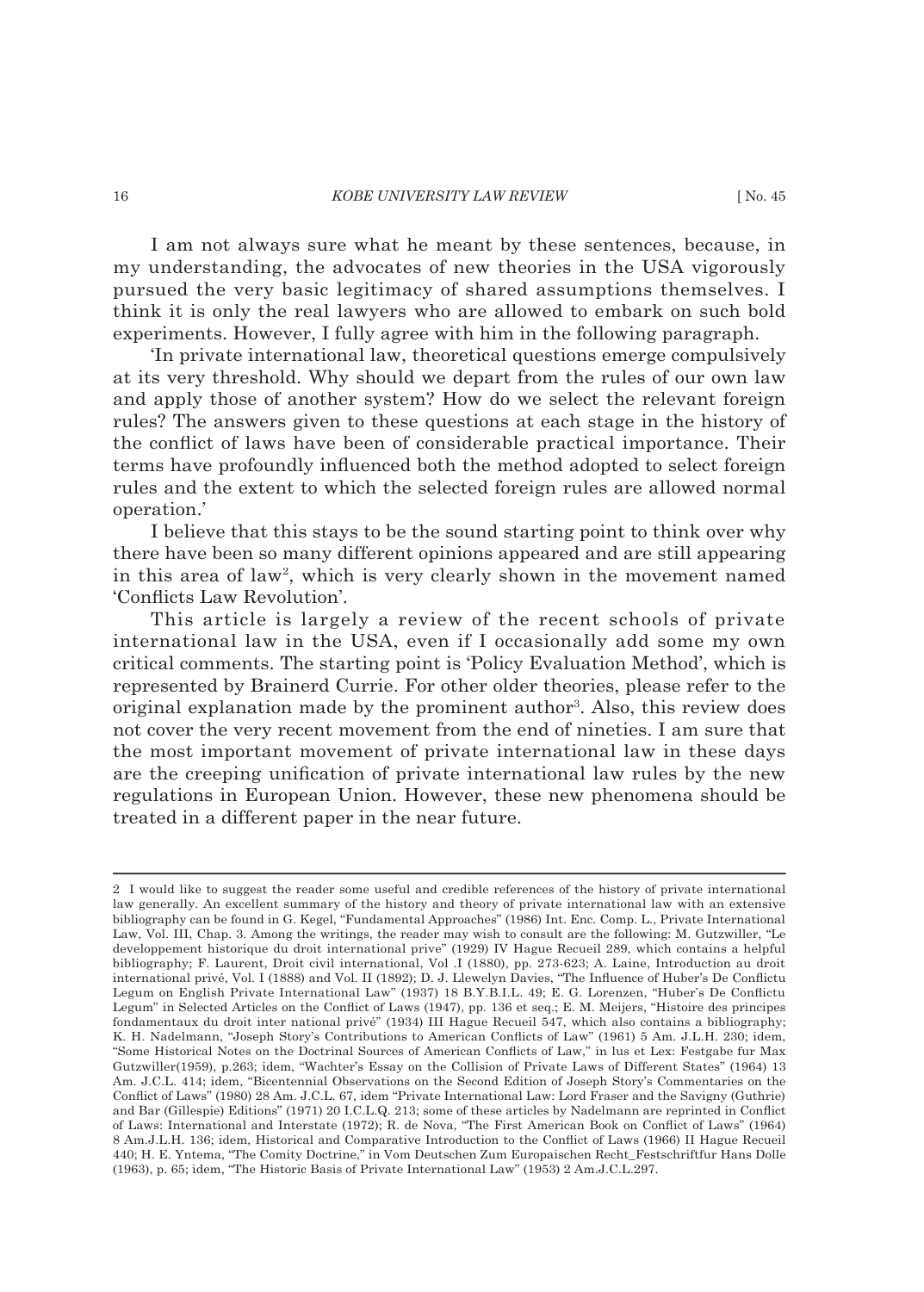# **2. Policy Evaluation Method**<sup>3</sup>

# **2.1. Currie's governmental interest analysis and its later development** *2.1.1. Currie*

The most radical theory which still represents the Revolution was evolved by Currie.<sup>4</sup> Same as Cavers, his starting point was the strong dissatisfaction against the mechanical application of the rigid choice of law rules brought by the 1st Restatement. He described his impression on this:

'A choice-of-law rule is an empty and bloodless thing. Actually, instead of declaring an overriding public policy, it proclaims the state's indifference to the result of the litigation. Let there be a domestic case of tort or contract and the law of the state points to the *result* which alone can advance the social and economic policy embodied in that law. Let a conventionally suitable foreign factor be injected and the state immediately loses interest.'5

Currie, therefore, completely rejected the traditional method of private international law and, instead, he tried to find out the policy of the rules of substantive law of the various states concerned and give effect to the governmental interests in them<sup>6</sup>; his method is usually called 'governmental interest analysis.' Currie's method can be divided into two stages. In the first stage, his work was said to be based on 'the "Experimental Model" of the Short-Sighted Selfish State rationally pursuing its Own Interest, Subject to Constitutional Constraints.'7

At this stage Currie obliged himself to play the role of trailblazer. For

<sup>3</sup> Major writings about this method include B. Currie, Selected Essays on the Conflict of Laws (Durham: Duke University Press, 1963); A.A. Ehrenzweig, "A Counter-Revolution in Conflicts Law? From Beale to Cavers" (1966) 80 Harv L.R. 337; A.A. Ehrenzweig, "The Lex Fori-Basic Rule in the Conflict of Law" (1960) 58 Michigan L.R. 637; A.A. Ehrenzweig, A Treatiso on the Conflict of Laws (St Paul, Minn.: West Publishing Co., 1962); A. von Mehrenand D. Trautman, The Law of Multistate Problems: Cases and Materials on Conflict of Laws (*Boston: Little Brown & Co., 1965); A. von Mehren*, "Special Substantive Rules for Multistate Problems: Their Role and Significance in Contemporary Choice of Law Methodology" (1974-75) 88 Harv L.R 347; A. von Mehren, "Theory and Practice of Adjudicatory Authority in Private International Law: A Comparative Study of the Doctrine, Policies and Practices of Common and Civil Law Systems" (2002) 295 Hague Recueil 9-432; F. Juenger, Choice of Law and Multistate Justice (Dordrecht/Boston/London: M. Nijhoff publ., 1993); and S. Symeonides, "The American Choice-of-Law Revolution in the Courts: Today and Tomorrow (2002) 298 Hague Recueil 9-448. As a critical review of these methods from the viewpoint of traditional method, see Gerhard Kegel, "The Crisis of Conflict of Laws" (1964) 112 Hague Recueil 91-268, and "Fundamental Approaches" (1986), pp.37-72. For an American critique, see H.L. Kom, "The Choice-of-Law Revolution: A Critique" (1983) 83 Col. L.R. 772; Peter Hay, "Flexibility versus Predictability and Uniformity in Choice of Law: Reflections on Current European and United States Conflicts Law" (1991) 226 Hague Recueil 281-412; L. Brilmayer, Conflict of Laws, 2nd edn (New York: Aspen Publishers, 1995); and L. Brilmayer, "The Role of Substantive and Choice of Law Policies in the Formation and Application of Choice of Law Rules" (1995) 252 Hague Recuei 19- 112.

<sup>4</sup> Alfred Hill states: ' The revolution in choice of law was inaugurated, and indeed accomplished, largely by the writings of one man, the late Brainerd Currie, in a feat without parallel in the history of the common law.' (Hill, 'The Judicial Function in Choice of Law' 85 Columbia L Rev 1587-1588 (1985))

As a comprehensive review of his achievement, see H H Kay, 'A Defence of Currie's Governmental Interest Analysis' Hague Recueil III 9-204 (1989).

<sup>5</sup> Currie, Selected Essays 52.

<sup>6</sup> Selected Essays ch1 s25.

<sup>7</sup> Kay 48; also see Currie, Selected Essays 52-53.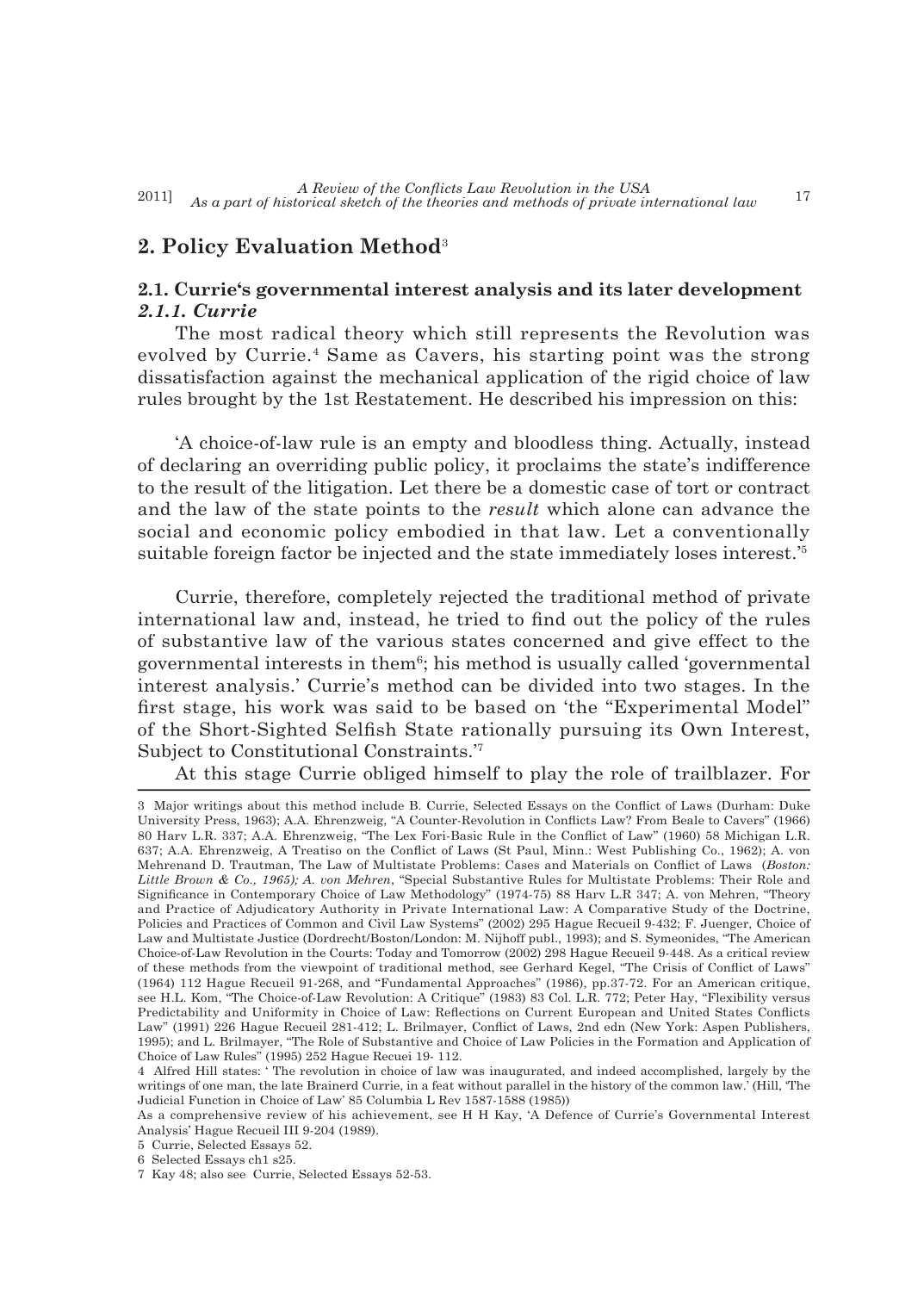that purpose he seemed to make his theory very sharp-pointed.

He summed up his method on several occasions. The following is one from his article published in  $1959$ .<sup>8</sup>

' 1. Normally, even in cases involving foreign elements, the court should be expected, as a matter of course, to apply the rule of decision found in the law of the forum.

 2. When it is suggested that the law of a foreign state should furnish the rule of decision, the court should, first of all, determine the governmental policy expressed in the law of the forum. It should then inquire whether the relation of the forum to the case is such as to provide a legitime basis for the assertion of an interest in the application of the policy. This process is essentially the familiar one of construction or interpretation. Just as we determine by that process how a statute applies in time, and how it applies to marginal dpmestic situations, so we may determine how it should be applied to cases involving foreign elements in order to effectuate the legislative purpose.

 3. If necessary, the court should similarly determine the policy expressed by the foreign law, and whether the foreign state has an interest in the application of its policy.

4. If the court finds that the forum state has no interest in the application of its policy, but that the foreign state has, it should apply the foreign law.

5. If the court finds that the forum state has an interest in the application of its policy, it should apply the law of the forum, even though the foreign state also has an interest in the application of its country policy, and a fortiori, it should apply the law of the forum if the foreign state has no such interest.'

For Currie, the governmental interest cannot be decided by the legislature of one state; the legislature only decides governmental policy. A governmental interest is beyond the control of a state; for admitting it, 'the concurrent existence of an appropriate relationship between the state having the policy and the transaction, the parties, or the litigation' is required.<sup>9</sup>

Currie admitted that a choice of law rule also expresses a policy, but for him it is not the same as 'the social and economic policies which are normally developed by a state in the pursuit of its governmental interests and the interest of its people.'<sup>10</sup> It is a 'rather general and diffident policy' which 'imposes a degree of restraint upon its sovereignty and upon the

<sup>8 &#</sup>x27;Notes on Methods and Objectives in the Conflict of Laws' Selected Essays183-184; originally in Duke LJ 171 [1958].

<sup>9</sup> Currie, Selected Essays 621; Concerning Currie's distinction between 'governmental policy ' and 'governmental interest,' see Kay, supra note 3, 50-58. 10 Id., 52.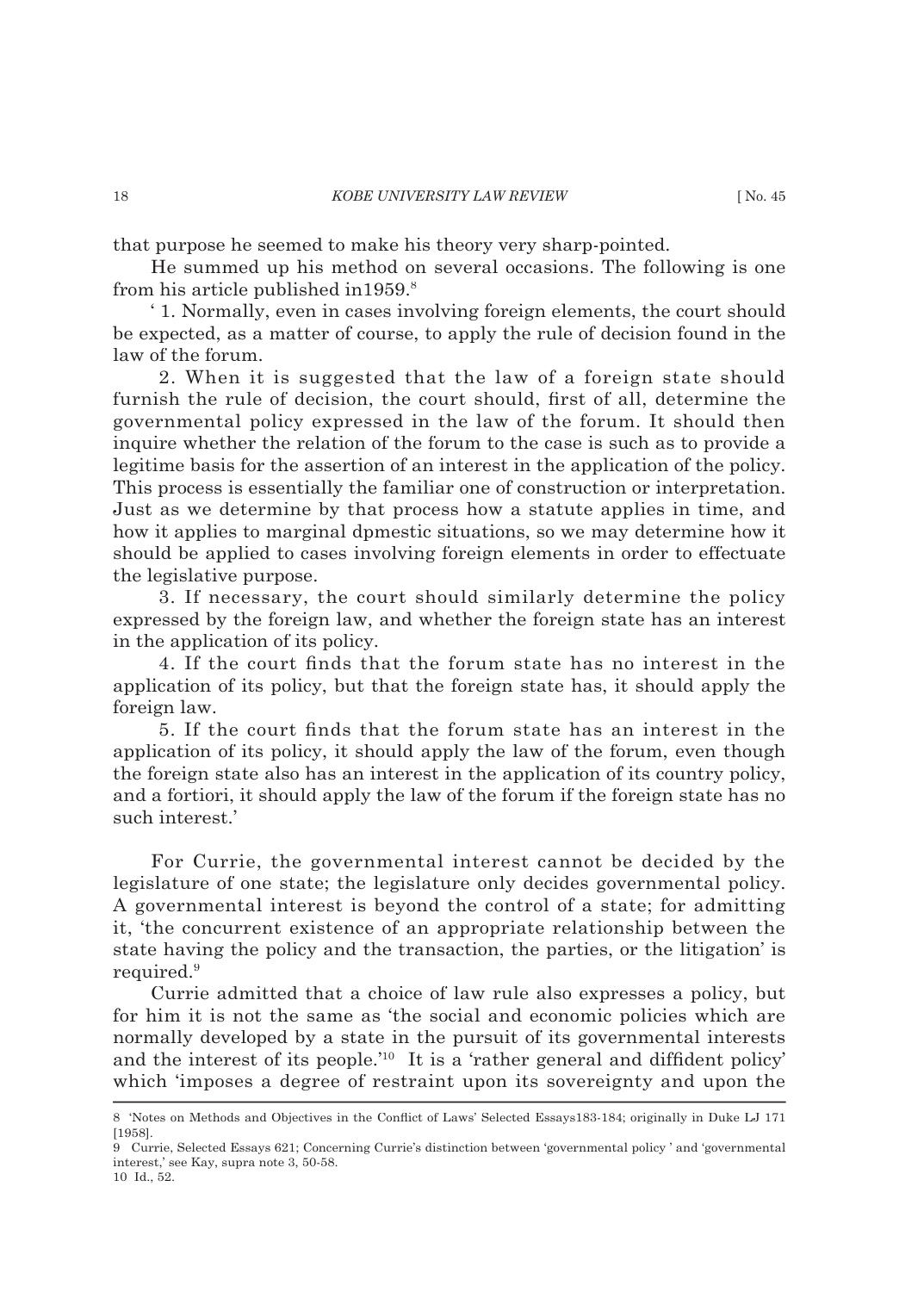pursuit of its selfish interest' for the sake of achieving the uniformity of dispute resolution.<sup>11</sup> He pointed out the paradox: the priority is given to that kind of policy at the expenses of 'specific, carefully formulated social and economic policies.'12 So, he proposed to return to the interpretation of each substantive rule from the sociological viewpoint same as the interpretation of the substantive law: he insists that we should determine the governmental policy and then whether the relation of the forum to the case is to provide a justified interest in the application of that policy.

Currie tried to destroy the system of choice of law because, he believed, the system itself was at fault,<sup>13</sup> but 'without entertaining vain hopes that a new "system" will arise to take its place.'14 He suggests only going back to the original problems of conflicting interests and to the 'hard task of dealing with them realistically by ordinary judicial methods, such as construction and interpretation, and by neglected political methods.'15 Perhaps for Currie, a choice of law rule cannot be an object of interpretation in the ordinary sense, but already a decision by a strange political position which treats the policy of substantive rules 'blindly and badly'16 and leads us into troublesome problems such as 'renvoi' created by the position itself. To determine governmental policy, the court can use the construction and interpretation which are essentially the same as those in a pure domestic  $case<sup>17</sup>$ 

Though Currie summed up his theory on several occasions, the last summary by himself can be found in his comment on the seminal judgment of Babcock v Jackson. He suggested it 'as a substitute for' all the part of the Second Restatement dealing with choice of law.18

' §1. When a court is asked to apply the law of a foreign state different from the law of the forum, it should inquire into the policies expressed in the respective laws, and into the circumstances in which it is reasonable for the respective states to assert an interest in the application of those policies. In making these determinations the court should employ the ordinary processes of construction and interpretation.

 $\frac{1}{2}$  S 2. If the court finds that one state has an interest in the application of its policy in the circumstances of the case and the other has none, it should apply the law of the only interested state.

17 Id., 367.

<sup>11</sup> Id., 53.

<sup>12</sup> Id., 53.

<sup>13</sup> Id., 185. 14 Id., 185.

<sup>15</sup> Id., 185.

<sup>16</sup> Id., 185.

<sup>18</sup> This is found in his comment on the seminal case of Babcock v Jackson. (63 Col L R 1212, 1241-43 (1963) (Essay 183-184)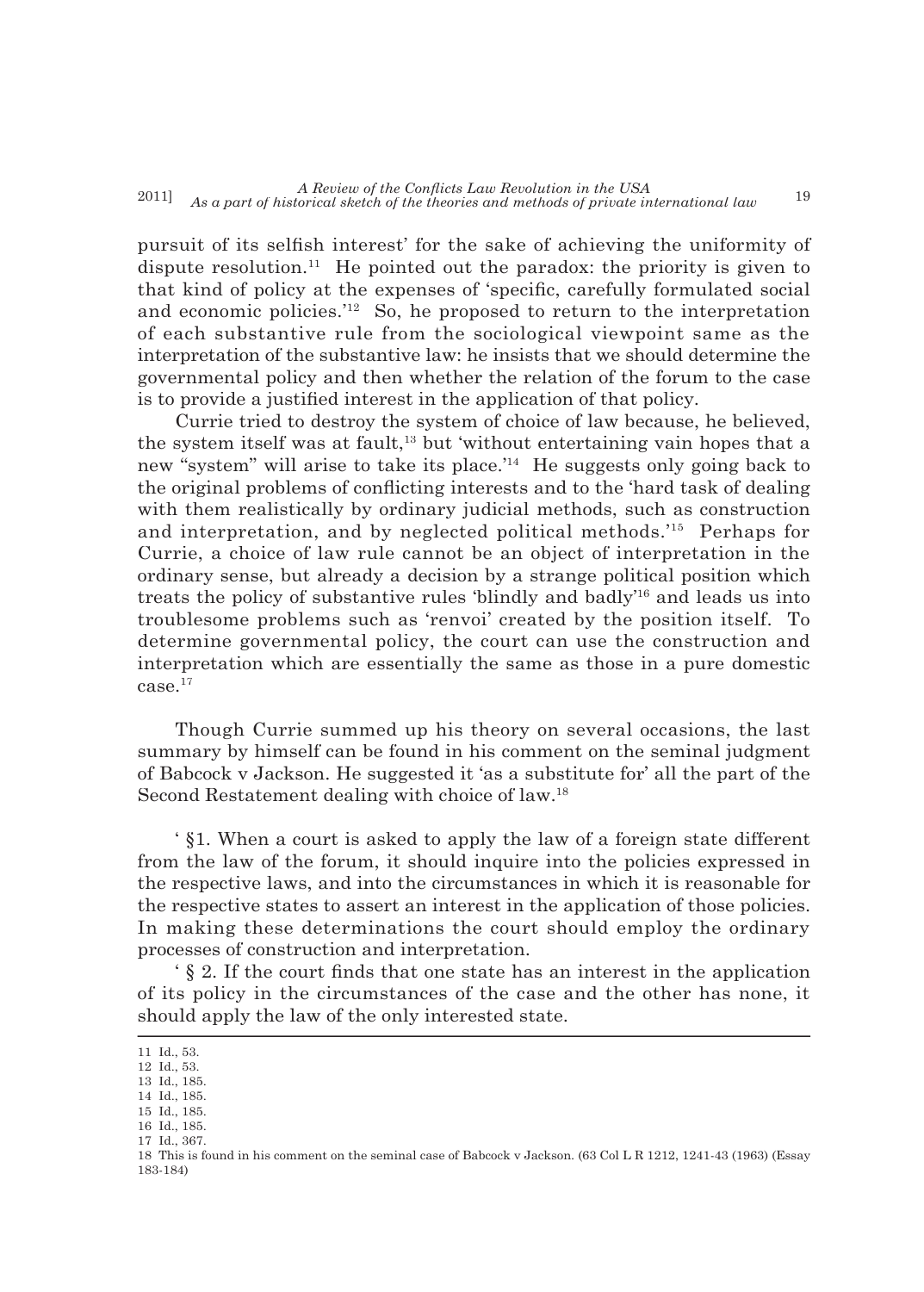$\S$  3. If the court finds an apparent conflict between the interests of the two states it should reconsider. A more moderate and restrained interpretation of the policy or interest of one state or the other may avoid conflict.

§ 4. If, upon reconsideration, the court finds that a conflict between the legitimate interests of the two states is unavoidable, it should apply the law of the forum.

 $§$  5. If the forum is disinterested, but an unavoidable conflict exists between the laws of the two other states, and the court cannot with justice decline to adjudicate the case, it should apply the law of the forum -- until someone comes along with a better idea.

§ 6. The conflict of interest between states will result in different dispositions of the same problem, depending on where the action is brought. If with respect to a particular problem this appears seriously to infringe a strong national interest in uniformity of decision, the court should not attempt to improvise a solution sacrificing the legitimate interest of its own state, but should leave to Congress, exercising its powers under the full faith and credit clause, the determination of which interest shall be required to yield.'19

There seems to be a stereotyped image of Currie's doctrine that it is seeking vainly the 'governmental interest' in substantive rules of private law which does not  $exsist^{20}$  and therefore it is almost always leading to the application of the lex fori. Currie's defence was that:

'I have been told that I give insufficient recognition to governmental policies other than those that are expressed in specifi c statutes and rules: the policy of promoting a general legal order, that of fostering amicable relations with other states, that of vindicating reasonable expectations, and so on. If this is so, it is not, I hope, because of a provincial lack of appreciation of the worth of those ideals, but because of a felt necessity to emphasize the obstacles that the present system interposes to any intelligent approach to the problem. Let us first clear away the apparatus that creates false problems and obscures the nature of the real ones. Only then can we effectively set about ameliorating the ills that arise from a diversity of laws by bringing to bear all the resources of jurisprudence, politics, and humanism-each in its appropriate way.'21

His 'felt necessity' to stress the defects under the situation of the First Restatement might sometimes have made his doctrine too straightforward

21 Currie, Selected Essays 186-187.

<sup>19 63</sup> Cal L R 1212, 1242-43 [1963] §3 and §4 were added at his later stage and threfore give some moderate character to his doctrine at the cost of sharpness. See Brilmayer 69; Ehrenzweig Hague Recueil

<sup>20</sup> Kegel, fundamental approach p. 32: Rabel I p. 103 pointed out that the private law is usually neutral. Therefore 'the answer is not in them.'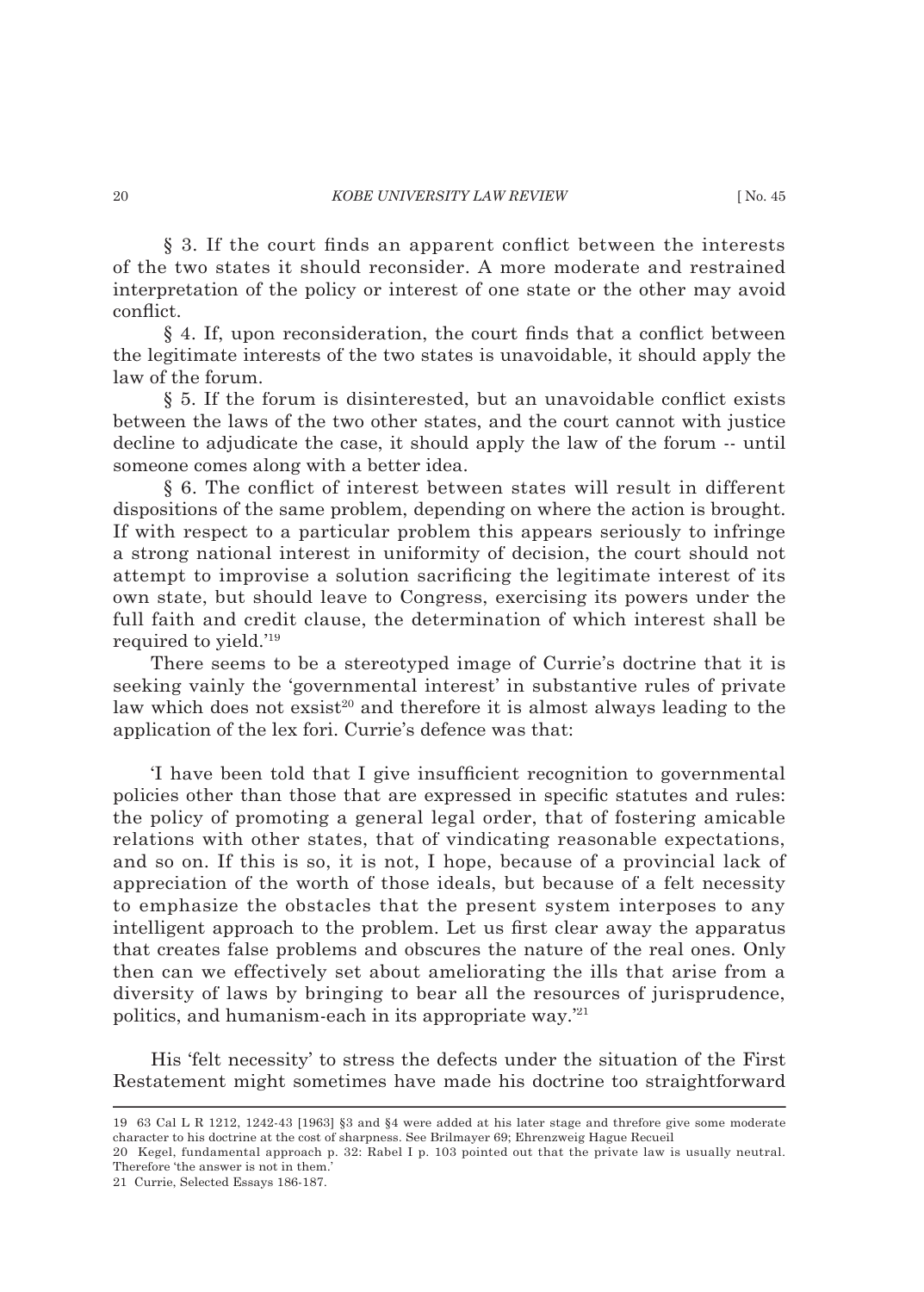and, as a result, somewhat vulnerable. However his actual influence on the practice and also some theoretical contribution are clearly undeniable.22

His theory was based on the idea that 'some typical choice-of-law problems fall into two classes: (a) false problem (false conflict) and (b) problems that are insoluble by any conceivable conflict-of-law method.' (true conflict).<sup>22</sup> If only one of two related states has a legitimate interest, there will be no problem: the law of the state which has the interest will be applied. If both states have a legitimate interest, there is a real problem which cannot be solved rationally by any choice-of-law method; the effort of making universal choice-of-law rules is required.<sup>23</sup> The discovery of this distinction is evaluated as one of the main achievement of the Conflicts Law Revolution.

Currie's doctrine is also featured by its scepticism against the ability of the court of a state to act neutrally for the resolution of multistate cases. Therefore if his method cannot solve the problem effectively, he always suggests the application of the law of the forum. For him, therefore, the ideal solution of the conflicts law should be given by the 'Congress' or supranational body; $24$  though in this respect he did not try to make any concrete suggestion.

From his position towards the true conflicts, it is clear that his doctrine was not proposed as an overall method to solve every question in conflict of laws. Concerning the case which a state having no interest or a "disinterested third state" must handle, he accepted that his method did not provide a solution.25 He said: 'When a problem cannot be solved with the resources at hand it is sheer quackery to pretend a solution.'26 He suggested to resort to other ways, 'preserving the basic method for its value in solving within its competence.'27 Therefore, by nature, Currie's method is intended to be useful only for limited situations.28

<sup>22</sup> Id., 189.

<sup>23</sup> Id., 189-190.

<sup>24</sup> Currie said: 'We would be better off without choice-of-law rules. We would be better off if Congress were to give some attention to problems of private law, and were to legislate concerning the choice between conflicting state interests in some of the specific areas in which the need for solutions is serious. In the meantime, we would be better off if we would admit the teaching of sociological jurisprudence into the conceptualistic precincts of conflict of laws. ' (Crre,Selected Essay 183-184)

<sup>25</sup> Id., 606. He, however, suggeted the use of the doctrine of 'forum non convenience' to dismiss this kind of case.(607) But it is fair to understand this as an incidental opinion which has no relation to the method of govermental interest analysis.

<sup>26</sup> Id., 607. Currie sometimes misunderstood as an exclusivist of the method and said to had some resemblance to Beal.(Leflar, Choice-Influencing Considerations in Conflicts law 41 NYU L R 267, 269-270 (1966) However this seems to be wrong. Currie said: 'What American conflict-of-laws theory needs most at this stage is a real joinder of issues by the proponents of the new methodologies. One who presume to offer a new technology in circumstances such as these should feel an obligation to evaluate carefully the efforts of others to the same end, and to work as harmoniously as possible toward a definition of differences, a reduction of misunderstanding, and the widest possible consensus.' (Currie, The Disinterested Third State 755. 27 Id., 607.

<sup>28</sup> As to the case where only the laws expressing no governmental interest are concerned, he surprisingly suggested: 'All that required, then is a way of determining, simply and certainly, what law will be applied, so that transactions can be planned and litigation undertaken with some confidence as to the outcome--and, in addition, assurance that the decision will not vary according to the forum.'(Id., 609) Here he intended to promote predictability, certainty and the uniform resolution in this kind of situation. However it is nontheless clear that he made little of the traditional method. As a solution, he suggested that 'the ideal choice-of-law rule for such cases would be that the governing law shall be that of the state first in alphabetical order.' (609)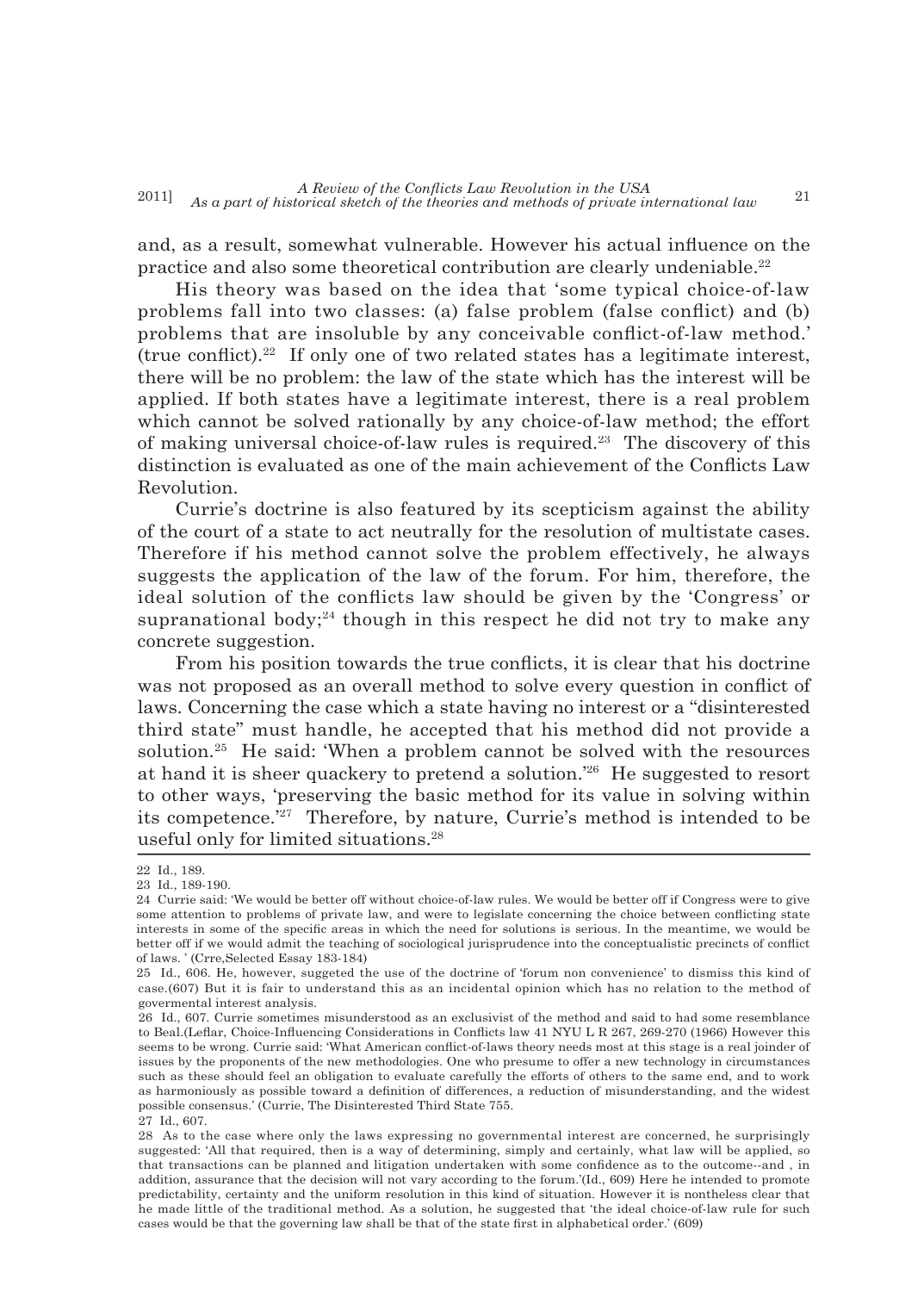Currie's doctrine has been criticised very severely by foreign as well as American writers.29 However it is not deniable that his doctrine, at least partially, hit the mark. The legislation motivated by social policies has been increasing in these days and the traditional approach might be becoming inadequate to treat them properly. We can easily find the similar ideas in the French doctrine of the "loi de police".30 Also article 7 of the 'EC Convention on the Law Applicable to Contractual Obligations (1980)' is founded on basically the same as Currie's, though here it is adopted only as a supplementary for the traditional method of private international law.

#### *2.1.2. Comparative Impairment*

Later, concerning the method of solving 'true conflicts', his doctrine was developed further by his supporters.<sup>31</sup> In the case of true conflicts, for which Currie suggested to apply the forum law because of no rational way to solve it, they suggested the solution based on that 'interest analysis' itself: the court should determine which state's policies would be more impaired if its law were not to be applied. This method is called "Comparative Impairment". The California Supreme Court adopted this method in *Bernhard v Harrah's Club*. 32 In this case, two California residents had driven form their home to Nevada, where they rested at Harrah's Club and drunk too much alcoholic beverages to drive safely. Driving in this condition in California, the car collided head-on with a motorcycle operated by the plaintiff, a California resident. He claimed damages to the Club. In the Supreme Court of California, Justice Sullivan treated the choice of law problem according to the method of interest analysis and found that both California and Nevada had different policies concerning the imposition of civil liability on tavern keepers for damage to others by their intoxicated patrons. Both states also appeared to have interests for applying its law. California law would allow recovery of damages by a Californian injured in California. On the other hand, Nevada law would not impose civil liability on the tavern keeper. Therefore, there was a true conflict. Justice Sullivan concluded that California's interests would be more impaired if Nevada law were applied. The method of Comparative Impairment is said to be

<sup>29</sup> Kegel in his general course of the Hague Academy in 1964, mainly criticised the theories of Currie, Ehrenzweig, and the movement of substantivism including 'New Law Mercahnt', as the attackers on the traditional method. (Kegel, Supra note 2, 263) The foresight of Kegel was correct. All the three methods are still more or less influential even today; Fawcett 'Is American Governmental Interest Analysis The Solution to English Tort Choice of Law Problems?' 31 ICLQ 150 (1982): Brilmayer, Interest Analysis and the Myth of Legislative Intent, 78 Michigan L R 392 (1980); Hill,

<sup>30</sup> Concerning 'loi de police', they are discussiong the solution about the situation where the 'conflict' of the lois de police in plural countries occurs and the discussion there reminds us the precise reappearance of the true/fault conflict. and even the argument of comparative impairment.

<sup>31</sup> Baxter, Choice of Law and the Federal System, 16 Stan LR 1, 18 (1963): H H Kay 'The Use of Comparative Impairment to Resolve True Conflicts: An Evaluation of the California Experience' 68 Cal LR 577, 617 (1980); This method was placed as a development of Currie's approach:Hay and Ellis 387, Brilmayer 69, Kay above 580 etc. (See, Supra note 3)

<sup>32</sup> Bernhard v Harrah's Club, 16 Cal 3d at 319-21.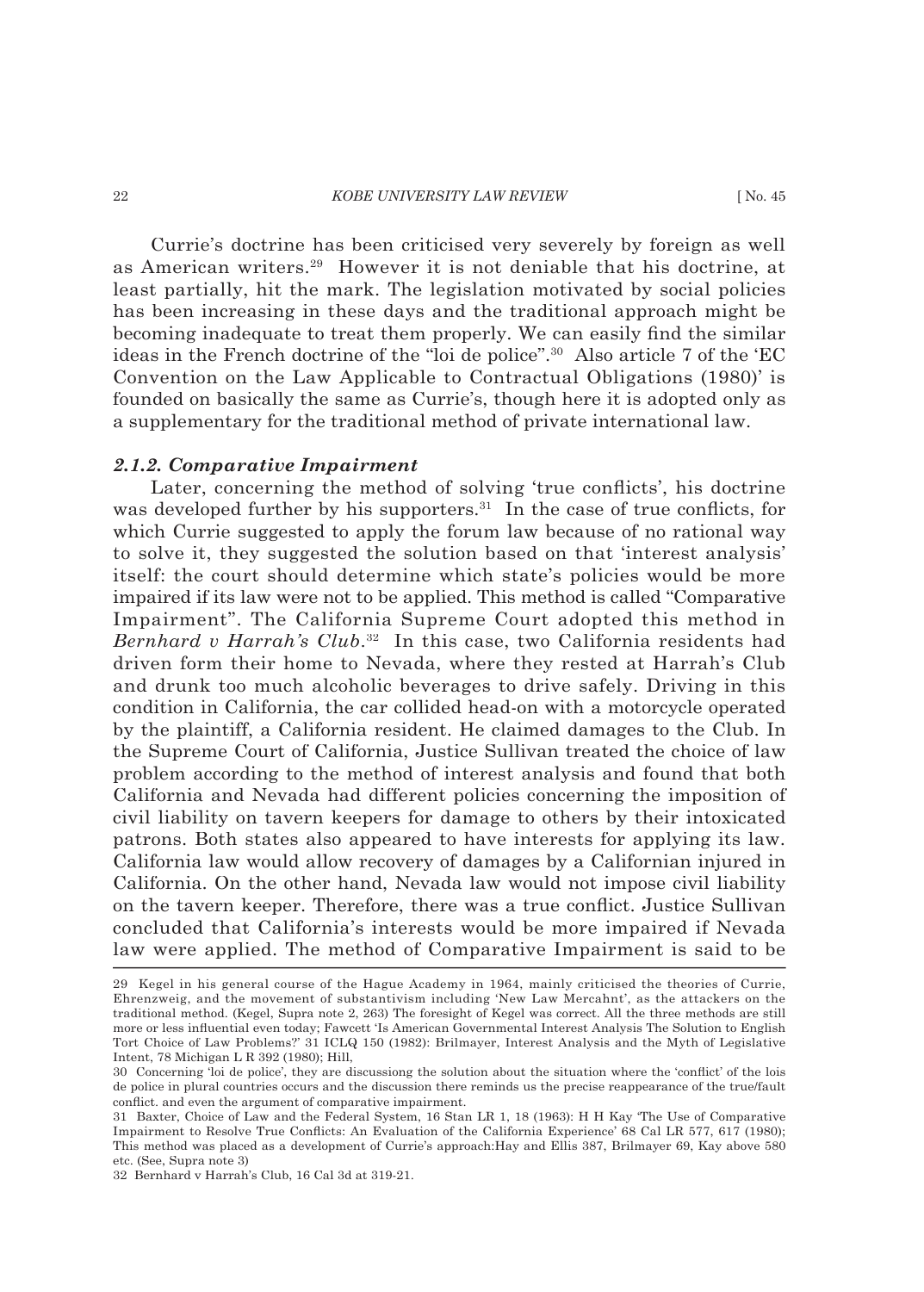adopted by the courts of California for resolving true conflicts cases<sup>33</sup> and the codification of private international law in Luisana was based on this method.34

### *2.1.3. Kramer*

The followers of Currie are said to be not many but they are still trying ambitously to construct a new system based on Currie's basic idea.35 Among them, Kramer's effort to evolve a comprehensive theory of choice of law process based on Currie's governmental interest analysis deserves special attention.

Kramer evaluates that, in spite of Curie's many erroneous assumptions, his 'basic insight about the applicability of standard methods of statutory interpretation was sound.'36 Kramer also shares Currie's strong complain against the completely distinguished legal treatment between the pure domestic cases and the multistate cases. His analyses shows that the choice of law problems can occur even in domestic cases and that will be solved by a two step approach which is also applicable for multistate cases too. In other words, Kramer denies the distinction of domestic cases and multistate cases for the purpose of solving the choice of law problems.

For presenting the process of solving the choice of law problem, Kramer first takes an example of domestic situation: P alleges that he was injured by D when D was negligently driving a car through a yellow light. The collision occurred on the ramp onto a major expressway and a statute provides 'treble damages' for accidents on a highway. P claims damages under this statute. D responds that the statute does not apply to plaintiff's claim; he argues that P has a right only under the negligent law, if he ever has it at all.<sup>37</sup>

Kramer suggests two step process to solve the choice of law process. First, the court has to interpret each law from the viewpoint of 'its internal logic and purpose'.<sup>38</sup> This process is often enough to solve the question. The court might conclude that neither gives a right to P: the complaint will be dismissed. Alternatively, only one law will applies to P's claim. For example the highway statute's purpose is to encourage safe driving at high speed and is not concerned to accidents in the ramps: P could recover only the normal damages under the negligence law. The third possibilities is that both laws give P a right to recover damages but the lawmakers seems to leave P free to elect one of them; P will usually select to recover treble damages.<sup>39</sup> These

<sup>33</sup> Symeonides, 'Choice of Law in the American Courts in 1995:A Year in Review' 44 AJCL 181, 201 footnote 125 (1996); Hay and Ellis, 'Bridging the Gap Between Rules and Approaches in Tort Choice of Law in the United States: A Survey of Current Case Law' 27 International Lawyer 369 (1993).

<sup>34</sup> Hay and Ellis, 387.

<sup>35</sup> Kay, Kramer, Hans Baade, Hancock, Weintraup, Sedler are the followers.

<sup>36</sup> Kramer, Rethinking Choice of Law 90 Col L Rev 277, 279 (1990).

<sup>37</sup> Id., 285

<sup>38</sup> Id., 285.

<sup>39</sup> Id., 285-286.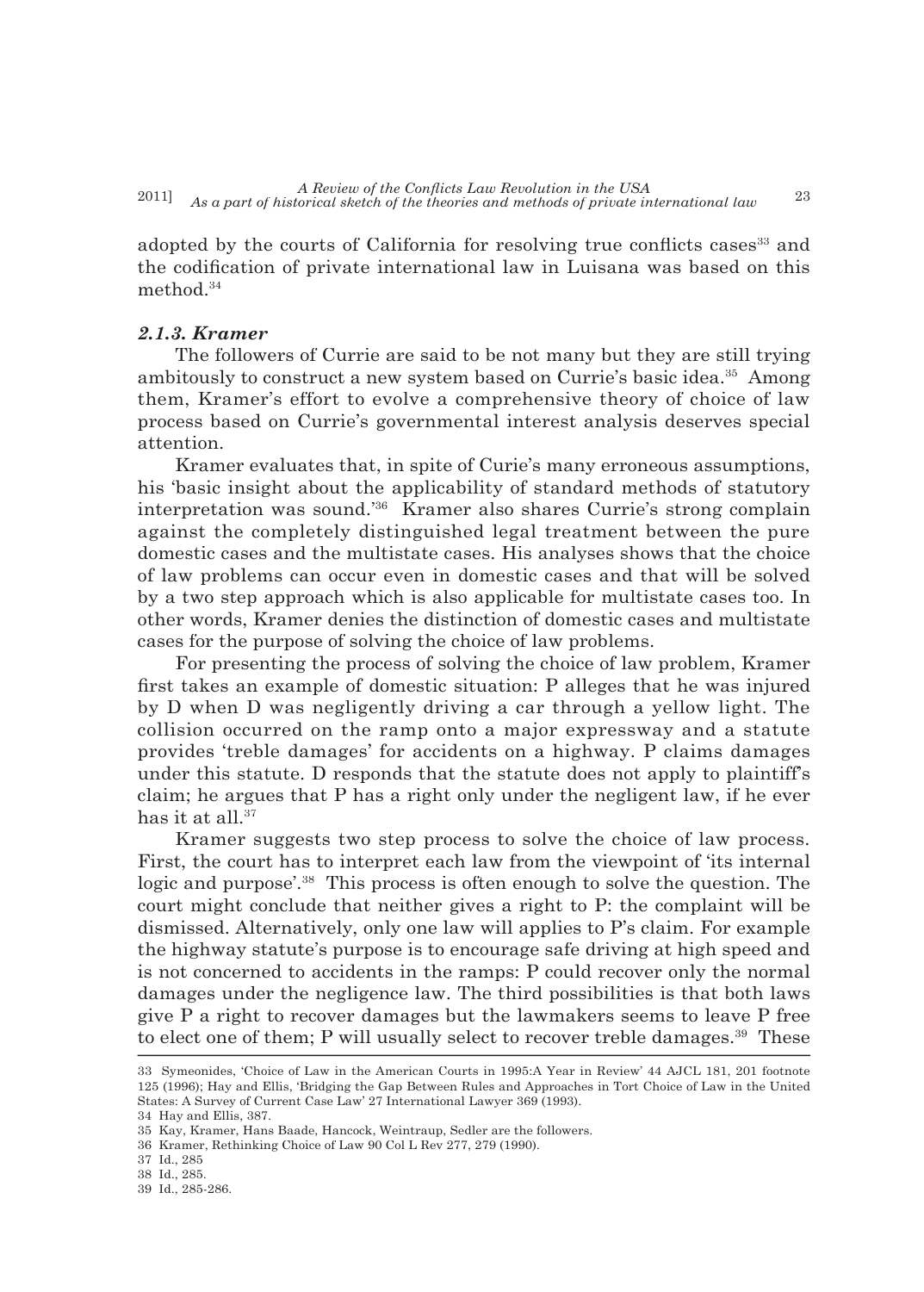are the situations where only first step process is required.

But sometimes overlapping laws' purposes are inconsistent. For example,  $D$  is a police officer and there is a statute limiting damages to \$10.000. In this case, P cannot claim treble damages if his damages are more than \$3,334. In this kind of situations the court might resolve it by further interpretation of the laws. This is the second step of the process. The court usually try to reconcile conflicting laws by using a number of techniques such as re-examination of the legislative histories $40$  or comparing which policy of the law would be more impaired if it were not applied.<sup>41</sup> However these methods have only 'limited utility'.<sup>42</sup> Most of the time, therefore, the court uses the 'canons of construction' which 'operate as default rules, directing the court's decision about which law should yield in the absence of a clear statement to the contrary.<sup>'43</sup> Kramer states that these cannons of construction 'reflect' judicial understandings of the most sensible way to accomplish the purposes of conflicting laws and bring harmony to the legal process' and despite the room of contradictions underlying them, 'some such set of rules and techniques is clearly necessary and appropriate to maintain a workable legal system by solving conflicts when they are arise.<sup>'44</sup>

The promotion to evolve the cannons for the multistate 'true conflicts' situations is the main idea of Kramer. He pointed out that 'the solution of the multistate cases does not change the essential nature of the interpretative problem.'45 Same as in domestic cases, P must still base his right against D on a positive law. The difference is that only some of the facts are connected to other states and the court has to determine if it affects whether the laws at issue give a right.46 Therefore his main thesis is that the domestic and multistate cases share the following feature: 'if the parties do raise a choice of law problem in a multistate cases, it can be resolved with basically the same two-step process'. If there is a true conflicts, the court must employ second-order rule of interpretation to select between these laws. The first step is the process for finding out the 'false conflict'; the court must find the prima facie applicability of the both laws relied on the parties. Here, Kramer also emphasise the large ability of the first step to solve the problem. There are three kind of cases equivalent to the domestic situations: (1) No law confers a right, (2) Only one law confers a right, (3) Both laws confers rights.

A example of (1) is as follows. A, a Washington resident, was injured in Washington by D, an Oregon resident. P, A's wife sued D for loss of

45 Id., 290.

<sup>40</sup> Id., 286.

<sup>41</sup> Id., 287.

<sup>42</sup> Id., 288.

<sup>43</sup> Id., 288; for example, the rule that implied repeals are disfavoured. However this rule might be trumped by the rule that a specific statute is not controlled or nullified by a general one regardless of priority of the enactment. 44 Id., 289.

<sup>46</sup> Id., 290.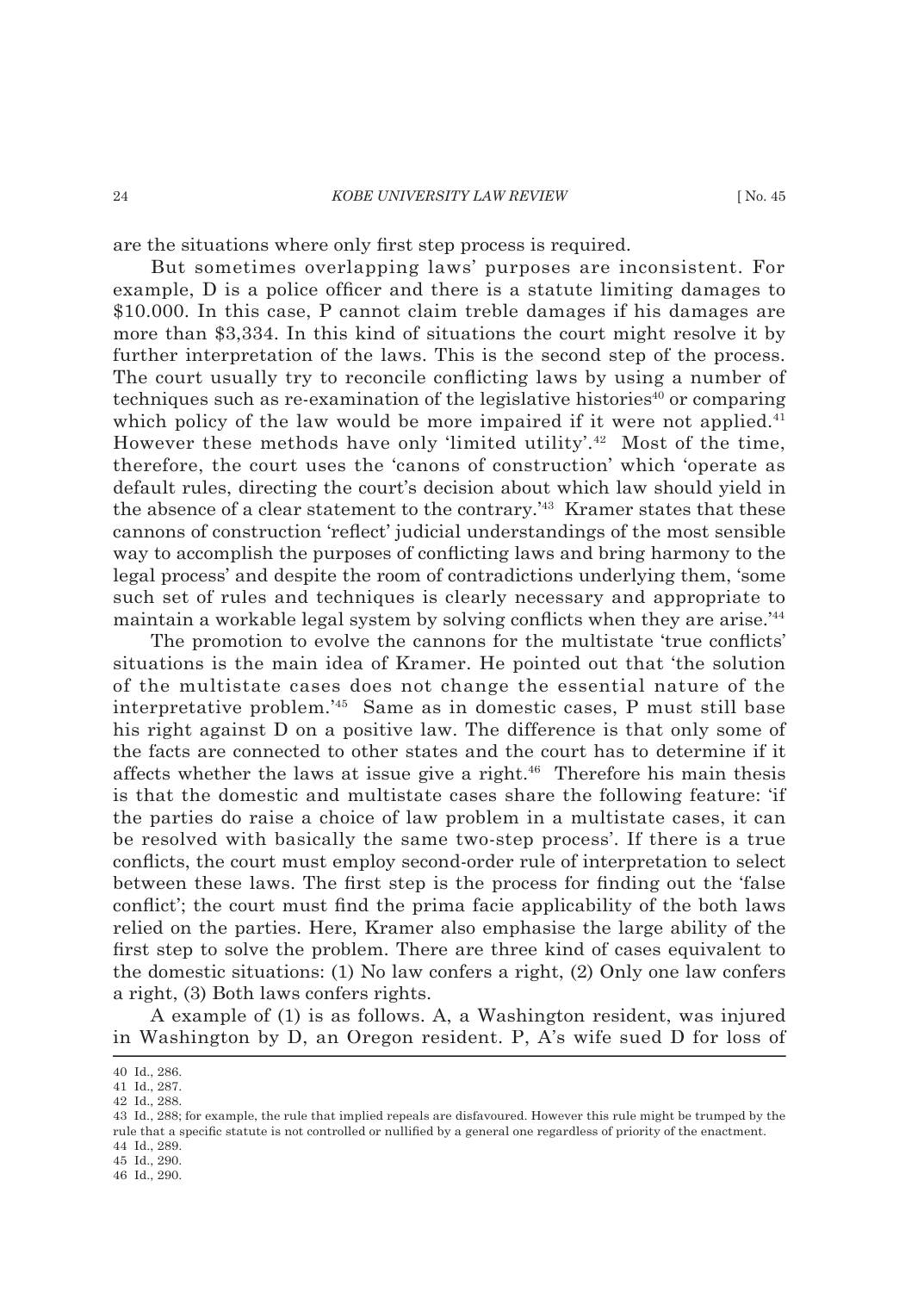consortium in a Oregon court. Washington still followed the common law that a wife could not sue for loss of consortium. On the other hand, Oregon had abrogated this rule by statute. On these facts P had no right under either law. Oregon lawmakers are presumed to give rights only to wives who are from Oregon and to Wives who are married to someone injured in Oregon. Though interest analysts call this an "unprovided-for case" and 'has been a source of much grief for the supporters of interest analysis',47 Kramer simply admits that P has no cause of action in this kind of situation and unless the Constitution provide some help the court has to dismiss the claim<sup>48</sup>

As a example of (2), Kramer picks up the famous case of Babcock v Jackson. In this case, there was no true conflict of laws and only the New York law gave the right to the plaintiff. The New York law's purpose required its application because 'tort recovery rules serve both regulatory and protective purposes, New York is presumed to give a right to persons injured in New York and to persons from New York wherever injured.'49 Therefore from his viewpoint, the element of common residence is only incidental, because the applicability of a New York law depends solely on the interpretation of its purpose.

Concerning (3), if plural laws in different legal systems give rights to the plaintiff and the purpose of each law is not inconsistent, such as above highway accident case, the plaintiff can select whichever law he prefers.

He generally emphasise the ability of the dispute resolution that the analysis of false conflict implies. As a second step which is for the purpose of resolving true conflict, Kramer suggests a quite innovative method. He, contrary to Currie, admits the 'inadequacy of forum law' as the consistent applicable law for the case of true conflict. He pointed out three reasons:

(1) States may share the "multistate policies" that may lead to the application of another state's law because, for example, comity towards other state may facilitate multistate activity and provide a legal regime whose enforcement is 'uniform and predictable; this effect might be more advantageous, even from the viewpoint of the interest of a state, than the effect of obstinate application of the forum law.50

(2) The consistent application of the forum law will encourage the forum shopping. $51$ 

(3) The application of the forum law is not necessary the best interests of the state 'even if those interests are defined narrowly in terms of the domestic policies underlying particular laws'.52 In this situation, a state's

50 Id., 313.

<sup>47</sup> Id., 306- note 86.

<sup>48</sup> Id., 307. 49 Id., 307.

<sup>51</sup> Id., 313-314.

<sup>52</sup> Id., 314.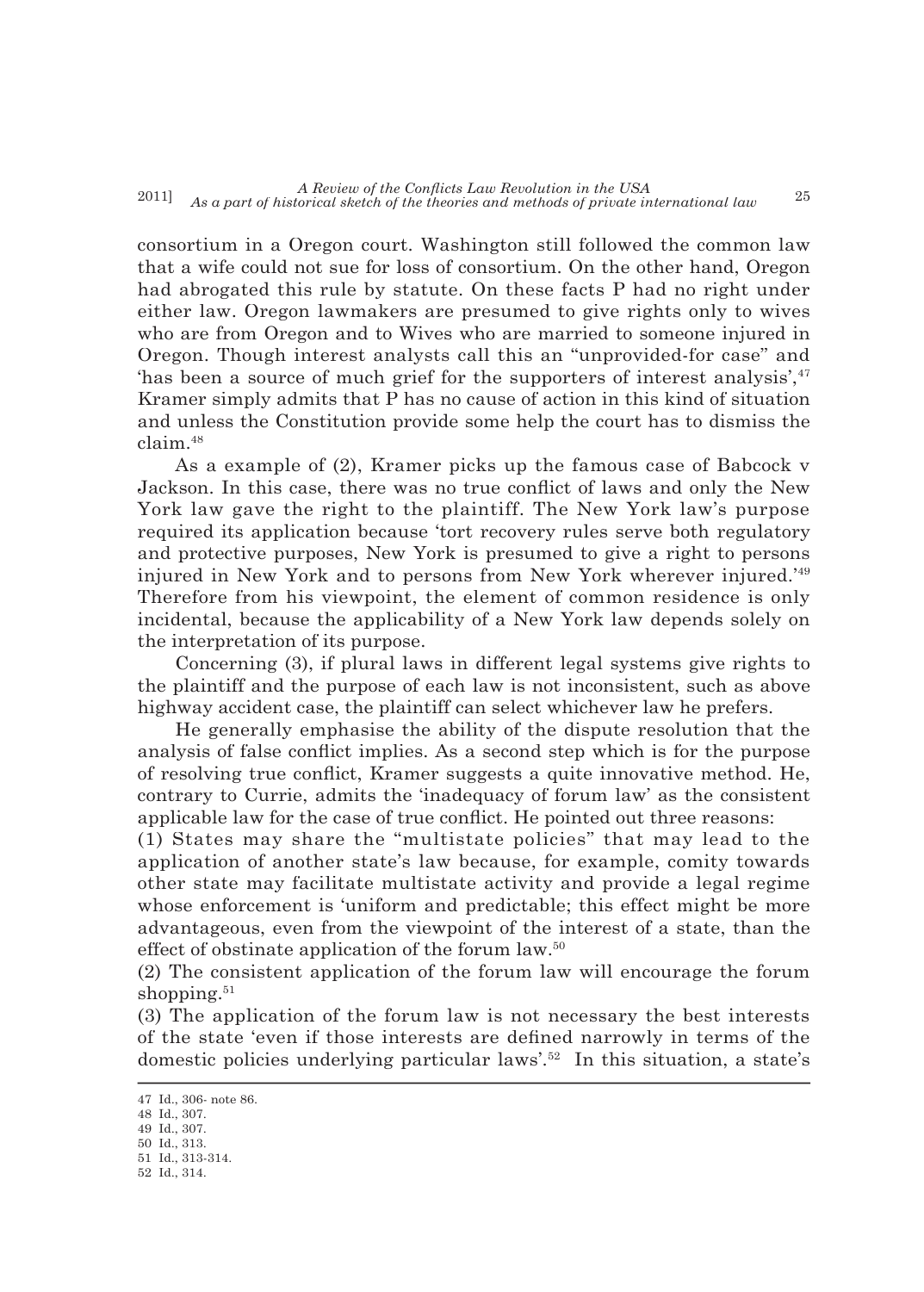interest will be advanced only in true conflicts which are brought before the court of that state. 'But there is no guarantee that this will include even half the case<sup>'53</sup> of true conflicts which involve a law of that state. Therefore, even from 'a selfish and parochial point of view'<sup>54</sup>, it may still the interest of a state to apply other states' laws in some true conflicts in its court in exchange of inviting reciprocal action that advances its policies in cases brought in other states.55

Kramer concludes that: 'Accordingly, unless a law clearly specifies that it applies without regard for any other state's law, it makes sense to assume that some true conflicts should be resolved by applying another state's law.'56 Kramer further tries to make clear these assumptions.

First he picks up the idea of "Constructive Multistate Compact" and the principle of comparative impairment offered by Baxter.<sup>57</sup> However, he pointed out that the method of comparative impairment can not evaluate the difference of the intensity or comittness for a policy of a state, and therefore its role, though important, is limited. Therefore, as in the domestic choice of law cases the courts rely on the canons for construction, we have to develop 'Multistate Canons of Construction' as 'default rules, directing the court's decision about which law to apply absent a clear statement of actual intent'58 by 'a constructive multistate agreement'59 for which only the consideration of comparative impairment is not enough. Different from domestic canons, 'multistate canons' have to 'reflect the kind of compromise co-equal sovereigns'.60 He claimed:

'At the very least, such canons should leave states better off that if they always applied forum law with respect to the three considerations discussed above: (1) the advancement of multistate policies, (2) the reduction of forum shopping, and (3) greater assurance that each state's law applied in the cases the state cares about most.'61

He respects rules, but still insists that, for resolving true conflicts, accommodation of conflicting policies and overlapping concerns are so varied as to be treated by a single theory.<sup>62</sup> Kramer suggests five canons which is not exclusive and only cover a fraction of the cases. (1) A comparative impairment canon<sup>63</sup>, (2) A substance/procedure canon<sup>64</sup>, (3) A canon for

<sup>53</sup> Id., 314.

<sup>54</sup> Id., 314.

<sup>55</sup> Id., 314.

<sup>56</sup> Id., 314.

<sup>57</sup> Id., 315. 58 Id., 318.

<sup>59</sup> Id., 318.

<sup>60</sup> Id., 319.

<sup>61</sup> Id., 319.

<sup>62</sup> Id., 321.

<sup>63</sup> If the inapplication of a law in true conflicts would render it practically ineffective, that law should be applied. (Id., 323)

<sup>64</sup> The law reflecting the substantive policy should prevail in the true conflict between a substantive policy and a procedural policy, unless the forum's procedural interest is 'so strong that the forum should dismiss on the grounds of forum non convenience.' (Id., 324)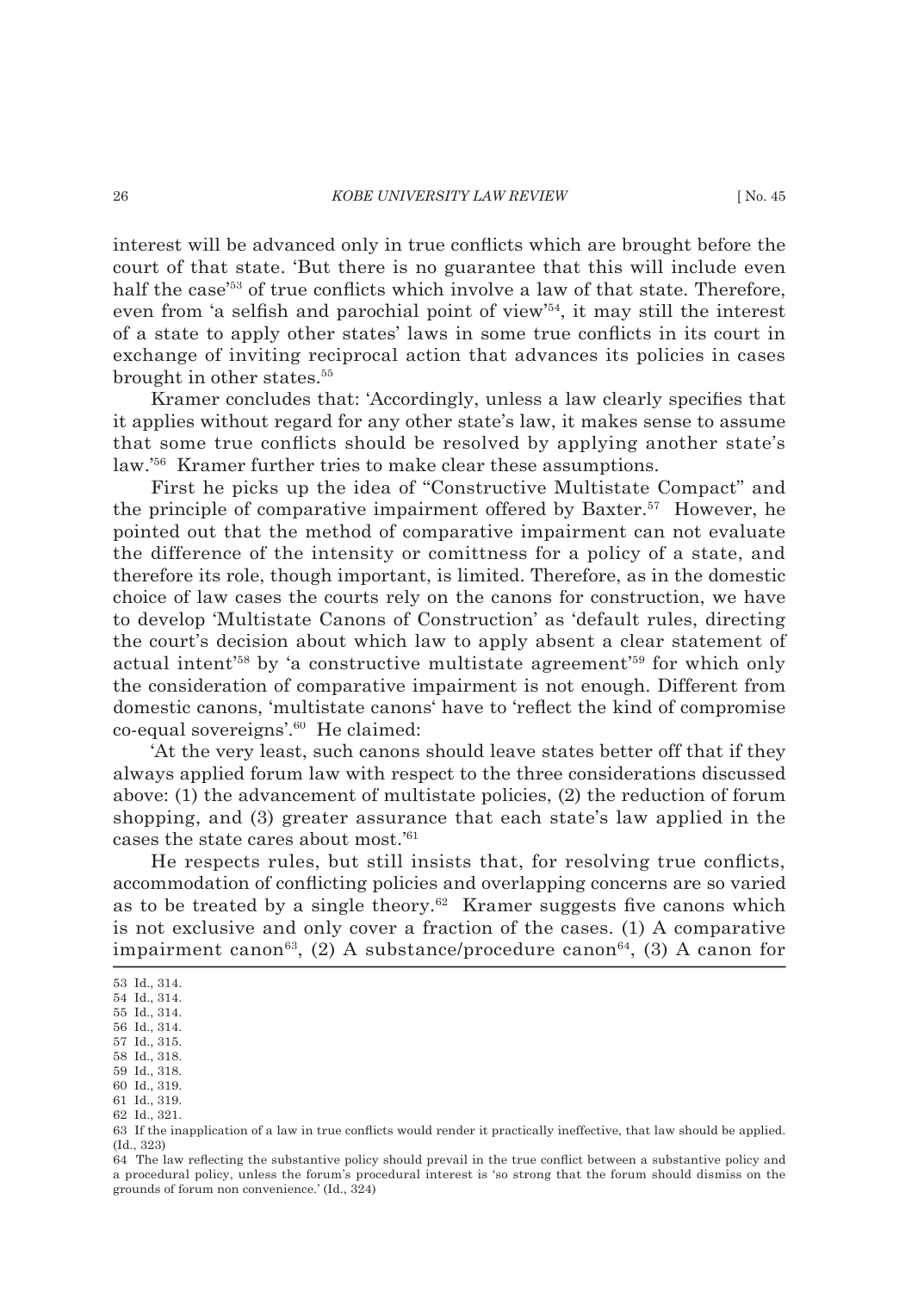contract cases<sup>65</sup>, (4) A canon for laws that are obsolete<sup>66</sup>, (5) A canon for actual reliance interest $67$ .

Kramer's efforts made clear the common character of choice of law problems in domestic situations and multistate situations. The keen awareness of the power of sovereign in the law making and applying process is also the shared background with other American doctrines. However he tries to surmount this obstacle by indicating the possibility of the increase in the total advancement of the policies of each state; this logic is clearly inspired by the 'game theory'68. This is the core of his idea and therefore, he can be fairly prescribed as an idealist as well as a realist. But his theory, by adopting the concept of canon, is clearly approaching to the traditional method though the starting points are just the opposite: a state's policy and the purpose behind each concrete laws instead of a private legal relationship and the selection of a jurisdiction. In a sense, his theory is one of the complete system based on governmental interest analysis and now it might be possible to compare the traditional method with Kramer's well-organised method on the same ground. For example, in the Rome Convention, the bilateral choice-of-law rule is supplemented by the unilateral method which considers the application of special mandatory rule from the viewpoint of its 'nature', 'purpose' and 'the consequences of its application.'69 This is an exceptional rule in the system of the Rome Convention, but the basic idea of this rule has strong similarity with the policy-evaluating method in America. Kramer's method is, in principle, starting from the interpretation of the purpose of particular law; however the last resort is the canon which is, in its reality, a bilateral rule of choice-of-law patterned according to the general assumption for promoting multistate policies which are generally beneficial for ever country. Reflecting strongly the political evaluation and not pretending to be value-neutral, the canons are still different from the ordinary bilateral rules of the traditional method. However the promotion of some substantive value judgment is, in some cases, already introduced in the bilateral rules in the traditional method. Therefore, here, the difference of both methods seems to be only a problem of the extent; both systems in anyway share the same methods for resolving the conflicts law problems. Therefore, the decisive standard for superiority is to be found in the practicability and the economy of each system in the present

<sup>65</sup> True conflicts have to be solved according to the chosen law by the parties, or if no express choice, according to the law which validates the contract.

<sup>66</sup> If one law is obsolete, the other law should be applied.

<sup>67</sup> The law which the parties actually and reasonably relied on should prevail.(Id., 336)

<sup>68</sup> Game theory, originally proposed as a theory of mathematics by Neuman in 1990s, is now noticed as a justification for promoting international cooperation by recent American conflicts law doctrines as well as those of other social scoences. See Brilmayer, Conflict of Laws 2nd ed 181-196; L Weinberg, Against Comity, 80 Geo L J 52 (1991).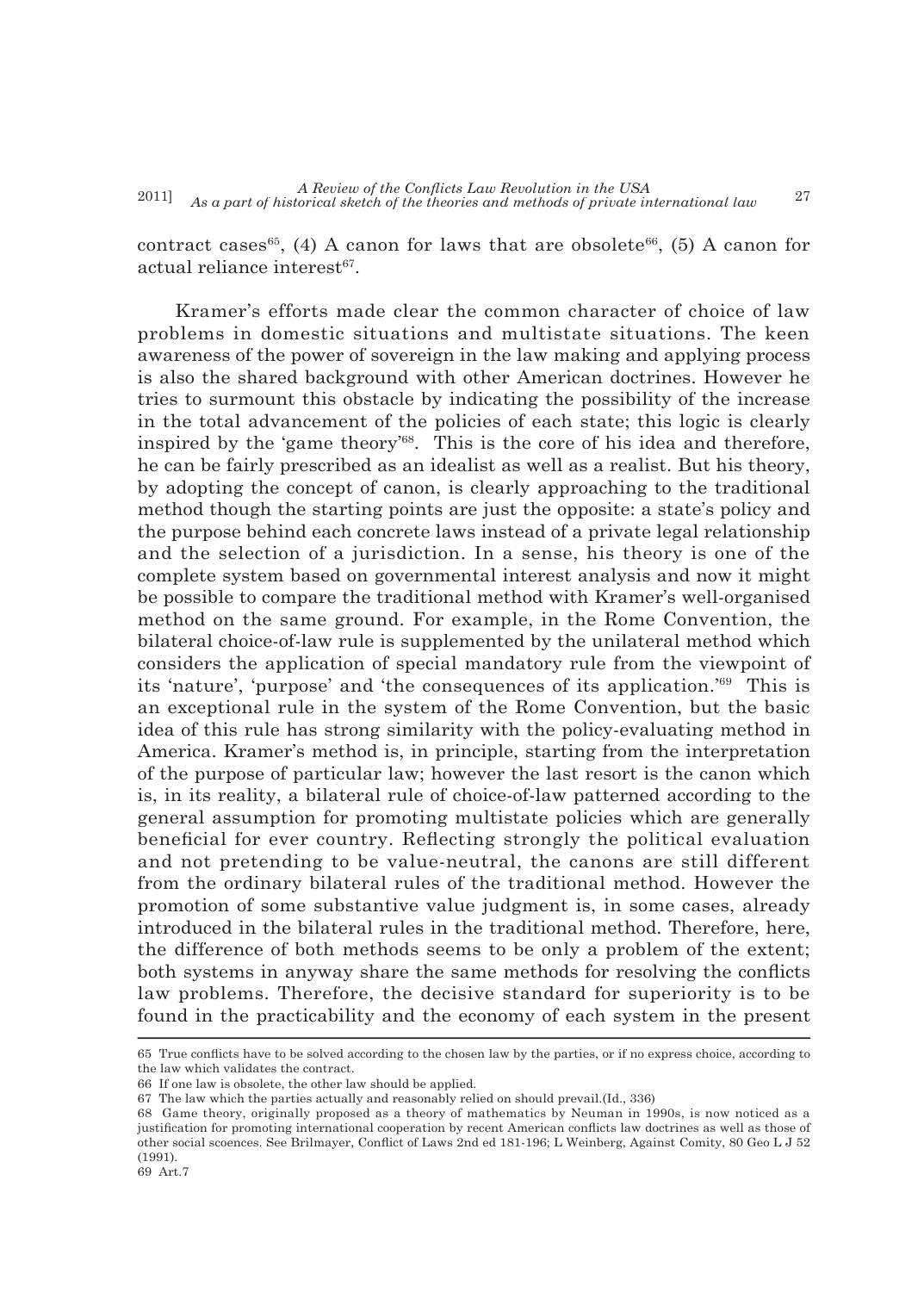### 28 **KOBE UNIVERSITY LAW REVIEW** [ No. 45

situation of the legal environment in the world. It is not deniable that the laws which have clear policies are increasing even in the area of private law. However, still most of the rules of private law do not have clear policy especially concerning their spatial scope of application. At the moment, still the development and adjustment based on the traditional method seems to be advantageous because of its practicability, economy and the strong empirical background. Therefore we still need not reverse the order of thinking.

### **2.2. Ehrenzweig**

Ehrenzweig, in his article named 'The Lex Fori-Basic Rule in the Conflict of Laws'<sup>70</sup> tried to show that a very clear fact had been distorted by the traditional doctrines of conflicts law. He points out the fact that a court usually applies its substantive law 'unless the parties' own choice or an important foreign fact, such as foreign domicile, a foreign situs, or a foreign conduct, appears to require application of another law.'71 He says that this simple proposition i.e. 'the lex fori as the basic rule' will be agreed with by most Judges and lawyers in his country.72 However, once one looks into the written things such as 'text books, class notes, the Restatement, and even much language of the courts'73, one has the reverse impression: once the situations include foreign "contacts", a foreign law will be applied a priori, 'unless the court can be persuaded for special reasons to turn to its own law' or the forum law is chosen by the parties.: the lex fori as the exceptional rule.74 He tries to prove the proposition of 'the lex fori as the basic rule' by the historical analysis of the conflicts law<sup>75</sup> and put off the distortions by the academic aberrations.76 Ehrenzweig's thesis in this article can be summed up into four points.

First, American courts have nearly always given preference to their own law in both interstate and international conflicts cases and 'have applied foreign law only to situations where such preference was contrary to the intentions of the parties or would have caused hardship on their grounds.'77

Second, the treatment of lex fori as an exception from such a priori proposition is not based on "logical" postulates or practical exigencies but the heritage of academic aberrations in the history.78

Third, conscious recognition of the basic principle of the application of lex fori would centralise 'our effort on a search for a scheme of international

<sup>70 58</sup> Michigan L R 637 (1960)

<sup>71</sup> Id., 637. 72 Id., 637.

<sup>73</sup> Id., 637. He called these written explanationas as 'official

<sup>74</sup> Id., 637.

<sup>75</sup> Id., 646-688.

<sup>76</sup> Id., 644.

<sup>77</sup> Ehrenzweig, supra note 3, 643-644.

<sup>78</sup> Id., 644.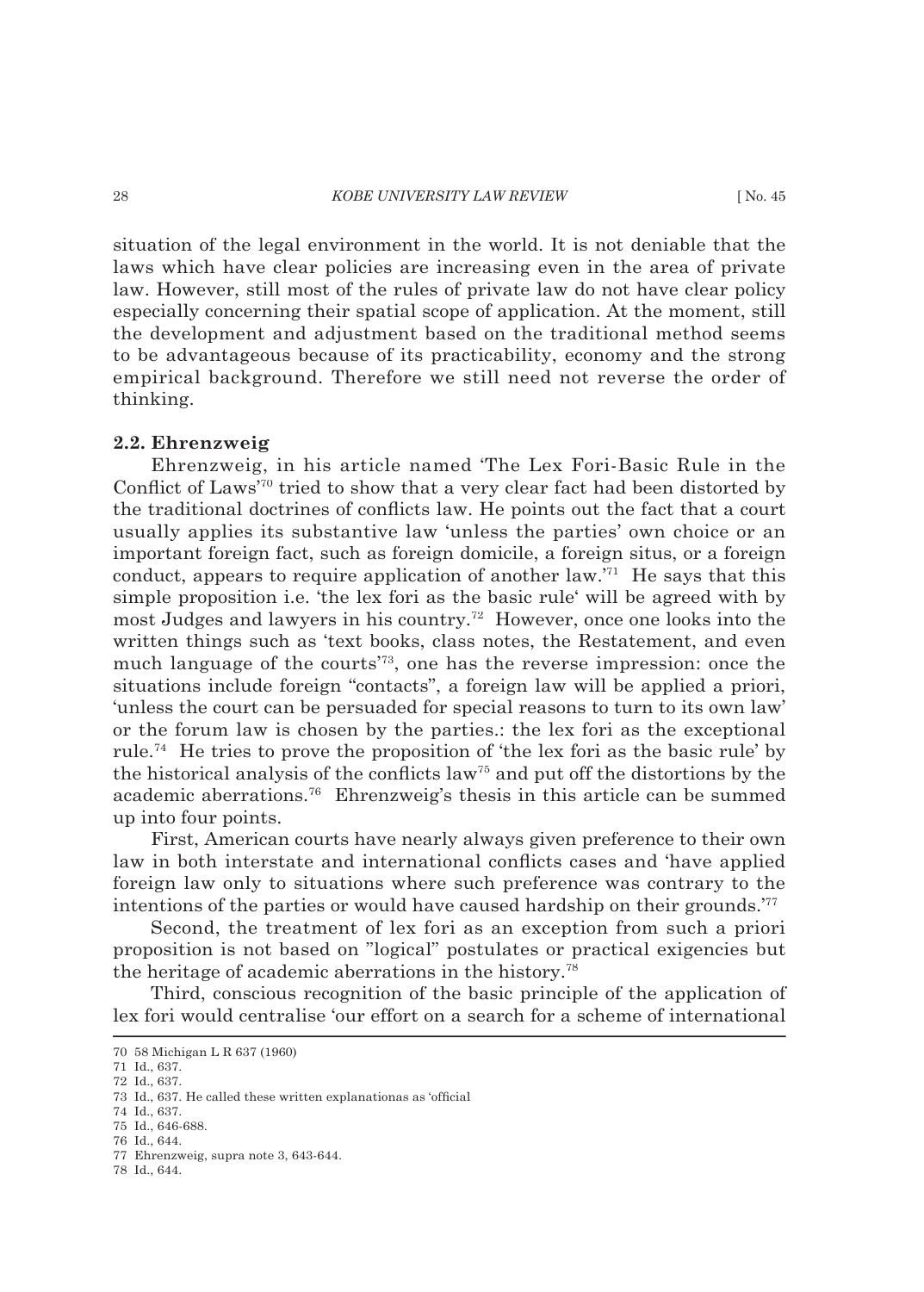and interstate jurisdiction which would secure a lex fori properly applicable in view of a substantial contact of the court with parties or facts.'79

Fourth, '[o]nce the ascertainment of a convenient forum would thus have become the primary object of the law of conflict of laws, conflicts rules, insofar as they are not established by constitutional limitation, or international convention, would, upon a comparative analysis of forum and foreign policies,<sup>80</sup> come into play primarily in determining whether the defendant would be unfairly dealt with under the law of the forum, and where governmental interests otherwise require displacement of that  $law.^{81}$ 

What he indicated in his first proposition seems to be a fair description of the present situation of the conflicts law in almost all Anglo-American legal systems. $82$  He, however, felt the need to reiterate this fact several times in his life. $83$  In his treatise on 'Private International Law',  $84$  he repeatedly pointed out: 'Unless application of a foreign rule is required by a settled (formulated or nonformulated) rule of choice, all choice of law should be based on a conscious interpretation de lege lata of that "domestic rule" which either party seek to displace. If that interpretation does not lead either to the dismissal of the suit or to the application of a foreign rule, the forum rule, in a proper forum, applies as the "basic," or as I now prefer to call it, the "residuary" rule, as a matter of "nonchoice"[cross references omitted]'.85

Ehrenzweig also stresses that two kinds of the academic works must be clearly distinguished: 'reformulation of existing law in terms of true rules replacing false doctrine, and the problem of *de lege ferenda.*86 The theories of Currie, Cavers and Leflar are mainly concerned the latter, *i.e.* the purpose of stating 'desirable rules rather than to rationalise settled law.' Therefore, he clearly maintained: 'It is only areas outside settled law that such inquiries can have meaning, and it is only in such areas that a revolution can be said to have occurred.<sup>'87</sup> These areas are torts, contracts, and conveyances.88 His above analysis about the application of the lex fori is mainly concerning the reformulation of existing law.89

<sup>79</sup> Id., 644.

<sup>80</sup> Here we can already find the same idea of the later doctrine of comparative impairment.

<sup>81</sup> Id., 645.

<sup>82</sup> However it must his misunderstanding to apply this assumption to the private international law of Japan, where they believe that the court has to take the initiative in identifying and applying the foreign applicable law regardless of the plea and proof by the parties. (Ehrenzweig, Ikehara and Jensen, Bilateral Studies in Private International Law, No. 12, American-Japanese Private International Law (1964)) 83 Id., 92-93; Hague Recueil 214-216.

<sup>84</sup> Private International Law --A Comparative Treatise on American International conflicts law, Including the Law of Admiralty-- General Part (1937)

<sup>85</sup> He also said 'any rule applied as a matter of "non choice" is a régle d'application immédiate' or 'räumlich bedingte Sachnorm'. (Id., 93)

<sup>86</sup> Counter Revolution 380-381.

<sup>87</sup> Id., 381.

<sup>88</sup> Id., 381.

<sup>89</sup> This was also repeated in 'Specific Principles of Private International law' Hague Recueil 1968-II 215-216: What I have tried to show is not, as my critics are wont to assert, what court ought to do, but what they have always done.'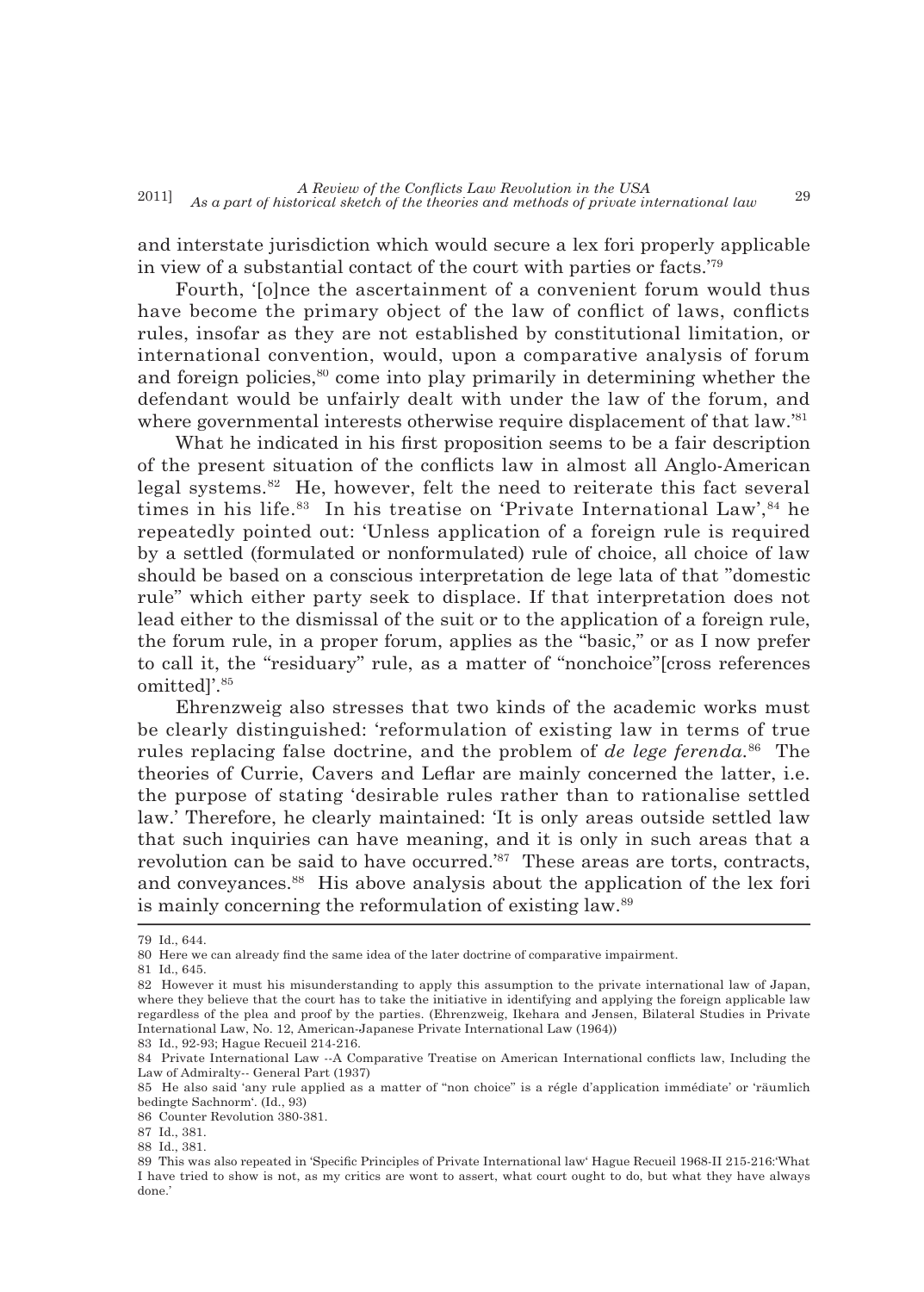Therefore, for him, the total structure of the doctrine "followed largely scholastic tradition "did not reflect "living law".<sup>90</sup> Such techniques as characterisation, localisation, renvoi, and public policy were often used in distorted way for leading the application of the forum law. $91$  For him, these are the techniques which is based on "superlaw"<sup>92</sup> fiction. Actually the law of the forum has been frequently applied only because they were "better rules."93

However, if his description about the preferred application of lex fori is correct, this might cause a serious problem 'by the danger of the plaintiff's temptation to "opt" or "shop" for a forum'.94 Therefore, he felt strongly the necessity to reform the rule of jurisdiction. In the United States where personal jurisdiction is so wide as to permit any transient court to take the case and where courts will nearly always apply their own laws in very important areas such as divorce, adoption, workmen's compensation, and tort damages, the problem of forum shopping is especially acute.<sup>95</sup> Therefore, an improved law favouring a "proper forum," i.e., a court which can properly apply its own rule (as the "forum legis"), appears as the only, though admittedly imperfect remedy.'96

### **2.3. Comment**

The illiberal attitude in the admission of foreign law is characteristic of the systems advocated by Currie. But it is fair to say that this is not necessary the intended result of the method of governmental interest analysis. As this method, in its original shape, has only very limited playground and the ability to solve the conflict of laws problem is quite small<sup>97</sup>, Currie could not help permitting the application of the forum law as a residuary law in many kinds of situations.<sup>98</sup> Both Currie and Ehrenzweig have been often criticised as they emphasised lex fori too much. Currie's method, regardless of his intention, clearly leads to the extension of the application of the lex fori. Also, it is not deniable that Ehrenzweig emphasised his assumption too much. His criticism is sometimes too general to be fair especially concerning the criticism against the theoretical structure of the traditional method. For example, his complete rejection of 'Characterisation' as an independent process of applying private

<sup>90</sup> Id., 645.

<sup>91</sup> Treatiese113-177.

<sup>92</sup> For Eherenzweig, "super law" seems to mean unrealistic ideology of universalism in conflicts law. (Hague Recueil, 231) His arguments as a whole can be described as a struggle for the realism against the unrealistic idealism which interrupt the achievement of justice in its reality.

<sup>93</sup> Hague Recueil, 189-190.

<sup>94</sup> Basic Rule 644-645.Hague Recueil 216;

<sup>95</sup> Treatise 107-108.

<sup>96</sup> Id., 107-108.

<sup>97</sup> It can provide the criterion for the solution in the cases of false conflicts only.

<sup>98</sup> However in the situations outside of his method, he never denied the possibility that someone would find a good ideea.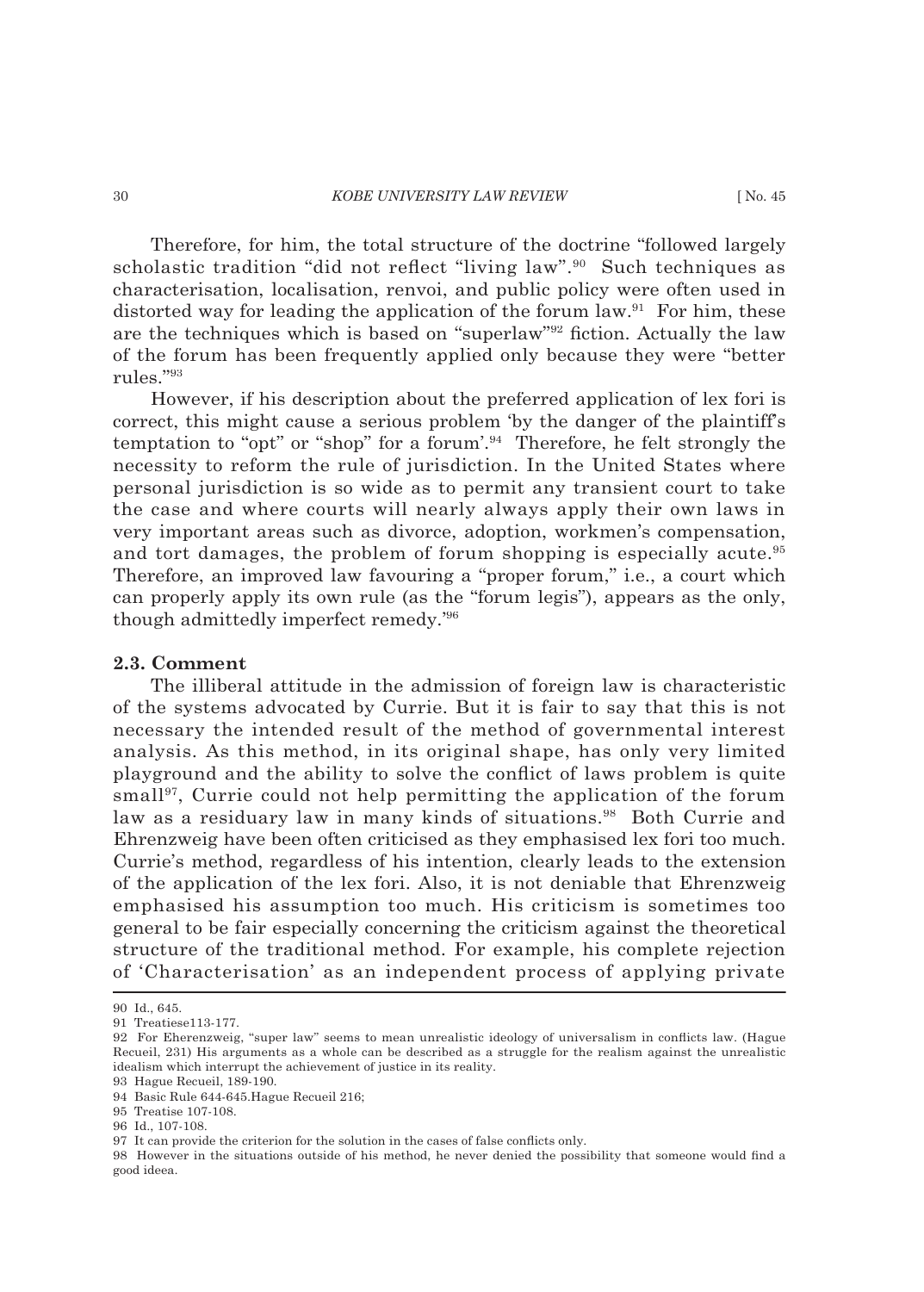international law is clearly too much.

Stressing only bare substantive state interest in the conflict of laws are sometimes misleading. In a free society, the court's duty for selecting applicable law is not wholly or even primarily to give effect to State interests, but rather to balance those interests with such private interests: here, such interest as the State may have in giving effect to its legislative policies must be weighed against the need to give effect to the reasonable expectations of the parties. Hitherto our system of private international law has had no great difficulty in achieving this balance, because it has assumed that its own rules of private law are designed less to effectuate State policies than to provide a workable framework of rules within which the interests of private persons may be adjusted. The relative disinterest of the State has enabled the courts to make the warrantable assumption that their own system has no monopoly of legal truth and to adopt an attitude of qualified neutrality towards the substantive laws pressed upon its attention.

Their doctrines are, in some aspects, clearly erroneous. However, we should pay attention to the positive side of their opinions. Currie's somewhat incomplete and open-structured theory, together with his generous attitude to the new methodologies, has left the academics of the later generations the possibility to develop new doctrines further by using his basic idea of governmental interest analysis quite liberally. The theory of comparative impairment and Kramer's comprehensive analysis of the choice-of-law process for multistate problems are the salient fruits of this. Currie's basic insight of the governmental interest analysis seems to be the starting point of the new development of American doctrines.<sup>99</sup>

On the other hand Ehrenzweig clearly articulated the importance of the problem of jurisdiction as a main theme of the private international law which has to be explored further. This opinion has been widely supported in the world and the efforts has been continued. His approach, theoretically, has neither the intention nor the result of extending the application of lex fori beyound status quo; with the support of the proper jurisdictional rules, the application of lex fori deserves to be reevaluated as a practical and economical method.100 The private international law system which requires a plea and proof for the application of a foreign  $law^{101}$  is now becoming to be reassessed, from a practical viewpoint, by the writers of other legal  $\rm systems.^{102}$ 

99 Kramer, Posnak, Sedler, Weintraup.

100 In a sense, it casts the light on the traditional wisdom of the Anglo-American private international law.

<sup>101</sup> This fact was probably the most important point to support Ehrenzweig's basic assumption. (Basic Rule 678): 'Notwothstanding any foreign laws allegedly "governing" the case, American courts have, in literally hundreds and perhaps thousands of decisions, applied their own law, in reliance on the often obviously unrealistic principle that the foreign law not properly pleaded or proved may be presumed to be identical with the law of the forum.' 102 Zweigert, 'Some Reflections on the Sociological Dimensions of Private International Law or What is Justice in Conflict of Laws?' 44 University of Colorado Law Review 283, 292-294 (1973); Flsessner,Interressenjurisprudenz

im Internationalen Privatrecht (1990); De Boer, 'Facultative Choice of Law : The Procedural Status of Choice-of-Law Rules and Foreign Law, Hague Recueil , Tome 257, 386-421 (1996)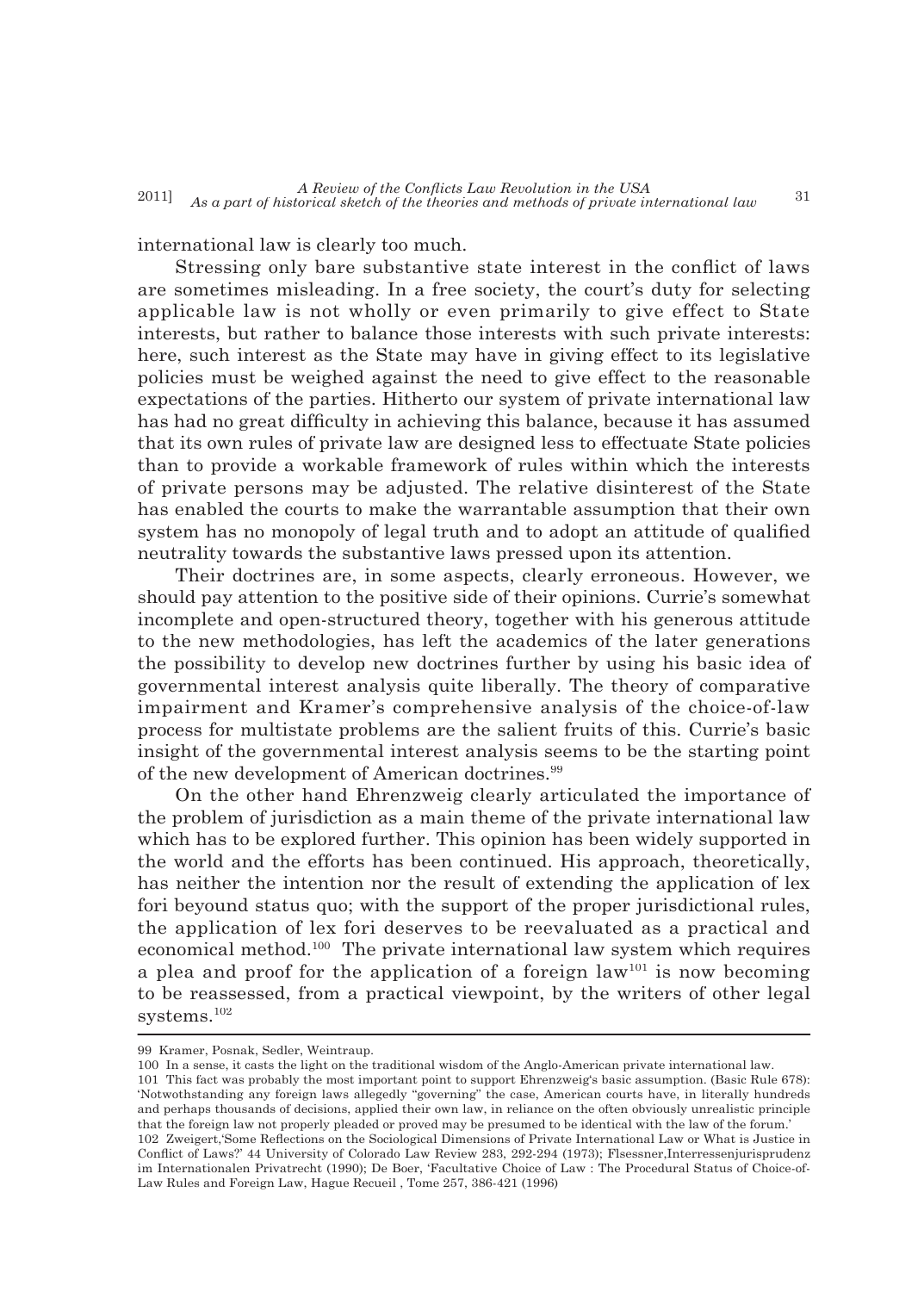### **3. Choice-Infl uencing Considerations**

However, we can find a different trend in the American doctrines. As Leflar pointed out, $103$  the 'process of identifying the choice-influencing factors and of attaching appropriate significance' has been tried by many writers as the basic choice-of-law analysis in America. In a notable article published in  $1952$ ,<sup>104</sup> a moderate thesis was advanced by Cheatham and Reese. They express no desire to abandon the traditional system of using choice of law rules to assist in the decision of cases with foreign elements, but they do emphasise that, in formulating such rules, courts should pay close attention to the policies which are relevant in this branch of the law. They tried to make complete catalogue of choice-influencing considerations and pointed out nine policy factors in the order of importance.

- ' (1) The needs of the interest and international systems;
- (2) A court should apply its own local law unless there is good reason for not doing so;
- (3) A court should seek to effectuate the purpose of its relevant local law rule in determining a question of choice of law;
- (4) Certainty, predictability, uniformity of result;
- (5) Protection of justified expectations;
- (6) Application of the law of the state of dominant interest;
- (7) Ease in determination of applicable law, convenience of the court;
- (8) The fundamental policy underlying the broad local law field involved;
- (9) Justice in the individual case.'105

Their propositions are moderate because the priority is on the necessity of interstate and international system.106 But still they are the revolutionaries who stress the application of the forum law and respect the policy (purpose) of the 'local law' in the choice-of-law process.

Yntema, in his article in 1957<sup>107</sup>, also listed seventeen policy considerations as examples:

'uniformity of legal consequences; minimisation of conflicts of laws; predictability of legal consequences; the reasonable expectations of the parties; uniformity of social and economic consequences; validation of

105 Id.

<sup>103</sup> Leflar, Considerations 427. Leflar pointed out that Story, Wharton Minor and Beal already 181 E E Cheatham and W Reese (1952) 52 Col L R 959.

<sup>104</sup> E. E. Cheathan and W. Reese (1952) 52 Col L R 959.

<sup>106</sup> However, this seems to be largely a confirmation of the common sense in conflicts law. Concerning the interstate system they emphasise the importance of the role of the Supreme Court for guidance in cases of constitutional control of choice of law. This is alomost a common sense in the legal system of the United States and also easily accepted by other proponents of the revolutionary doctrines.(962-963) Concerning the international system, they propose the 'interests of international society and point out two concrete considerations: no discrimination against foreigners and the promotion of the smooth commercial intercourse.(962-964.) There is no mention about the unifromity of solution or the equal treatment of local law and foreign law. 107 Yntema, The Objectives of Private International Law 35 Can Bar Rev 721, 736 (1987).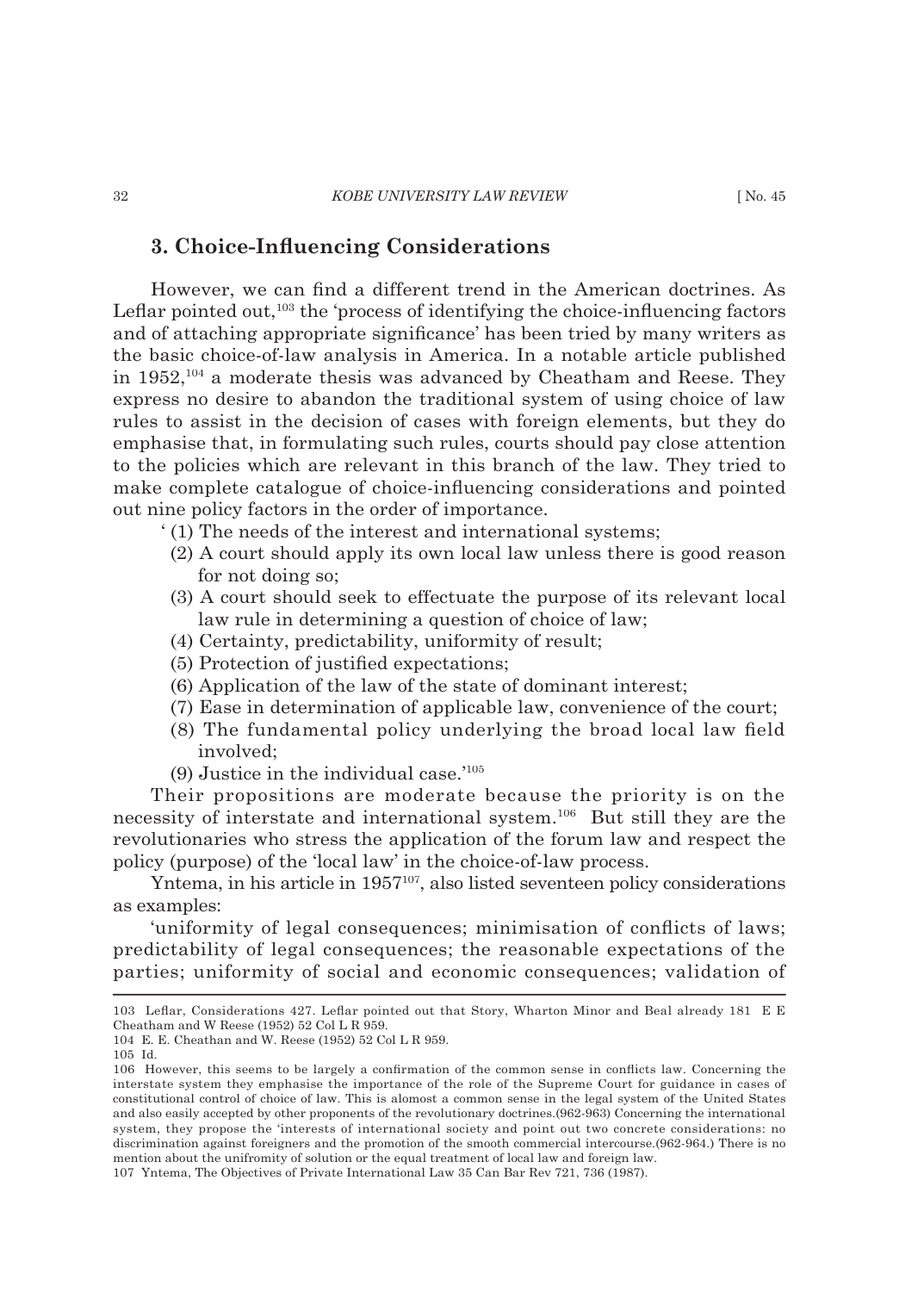transactions; relative significance of contacts; recognition for interests of other states; justice of the end results; respect for policies of domestic law; internal harmony of the substantive rules to be applied, location or nature of the transaction; private utility; homogeneity of national law; ultimate recourse to the lex fori.'108

Yntema's position is pluralistic, and therefore, difficult to understand the whole structure. He recognises that the lex fori is a residual law which he describes as 'a counsel of despair.'<sup>109</sup> However, he thinks that the essential policy considerations should be subsumed under two head of 'security' and 'comparative justice.'110 Security is closely related to certainty.<sup>111</sup> According to his words, 'the first purpose of conflicts law, as of all law, is to introduce order, or at least that minimum which is necessary if basic human values are not to be unduly sacrificed or subjected to discrimination.<sup>'112</sup> On the other hand, comparative justice means 'consideration of the desirable result as indicated by comparative study' in the 'individual decision.'<sup>113</sup> His explanation of the relation of these two policies are somewhat sophisticated one. Sometimes comparative justice serves to 'complement the principle of security.'114 As the policy of security requires to protect the reasonable expectation of parties, 'comparison of the substantive law doctrines' plays an important role for deciding what is reasonable in such expectations.<sup>115</sup> However, in other situations, the policy of comparative justice might correct improper results of 'artificial applications of stare decisis and like doctrines.'<sup>116</sup> Yntema maintains that 'the comparative justice of the newer and better law may outweigh considerations of security, and courts will find ways by appropriate construction to decide as seems to them right.' Here, he clearly suggests result-selecting approach. For him, techniques such as statutory interpretation or reference to the significance of connecting factors are 'tools that cut but cannot say when or why.'117 He stresses that:

'It is most important to mark the distinction between such techniques and the policies of security and comparative justice, which we considered. Failure to do so too often has permitted belief that the solution to the very practical problems of conflicts law can be found in mere technique. This is the source of the mechanical jurisprudence that a recent critic has

109 Id., 735. 110 Id., 735. 111 Id., 736.

- 115 Id., 737-738.
- 116 Id., 737.
- 117 Id., 741.

<sup>108</sup> Yntema, Id., 721, 735-36.

<sup>112</sup> Id., 736.

<sup>113</sup> Id., 737. 114 Id., 737.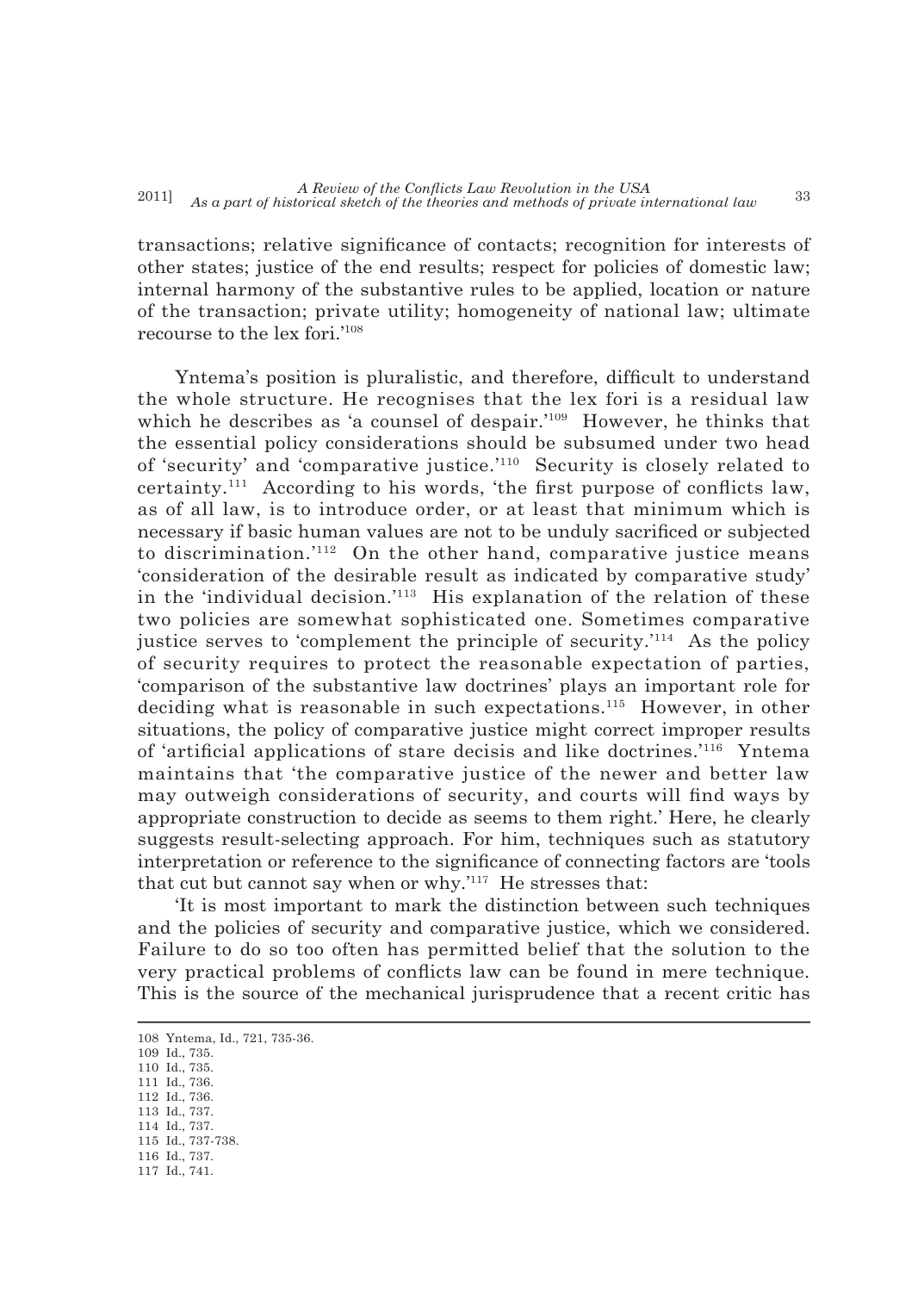pertinently described as the "illusory syntax" of conflicts law.<sup>'118</sup>

It is very difficult to search any defect in Yntema's theory, which is very profoundly considered and integrated almost every argument in recent doctrines. The theory, however, suggests very little concerning the practical and concrete process of realising these policies. This might be the reason why Yntema's theory, in spite of of its flawlessness, has rarely taken up in the recent arguments of conflicts law doctrines.

Cavers, thirty years after his epoch-making article, suggested the choice-influencing factors in the Cooley Lectures.<sup>119</sup> However, I have to skip this because the paper was not available at hand.

Also, Leflar, trying to reduce the policy factors in manageable number, summed up into five. He called them 'choice-of-law considerations' 'that have, expressly or impliedly, always underlain choice-of-law decisions, as others have from time to time identified them.'<sup>120</sup> They are:

- ' A. Predictability of results;
	- B. Maintenance of interstate and international order;
	- C. Simplification of the judicial task;
	- D. Advancement of the forum's governmental interests;
	- E. Application of the better rule of law.'121

No priority was intended from the order of listing. But he added that '[t]heir relative importance varies according to the area of the law involved<sup>'122</sup> and 'all should be considered regardless of area.<sup>'123</sup> Leflar, however, did not propose these as a rule but as 'a somewhat idealized description of the present system of choice-of-law decision designed to accept substantially what happens now, together with current trends, and to give the real reasons (which on the whole are good reasons) for the law as it currently operates.'124

In 1969, three years after Leflar proposed above choice-of-law considerations, the Restatement of the Law Second, Conflict of Law, as a result of the 18 years efforts, was completed and published two years later. Professor Reese was the reporter for  $it.^{125}$  His influence on the Second Restatement is clear from the choice-of-law principles contained in § 6: subsection (2) of it which are derived from his 1952 article with Cheatham. In the absence of a statutory directive on choice-of-law, the factors relevant to the choice of the applicable rule of law include:

<sup>118</sup> Id., 741.

<sup>119</sup> These were published as The Choice-of Law Process (1965)

<sup>120</sup> Leflar, (supra note 3) Considerations 282.

<sup>121</sup> Id., 282.

<sup>122</sup> Id., 282.

<sup>123</sup> Id., 282.

<sup>124</sup> Id., 327.

<sup>125 3</sup> Vols. (1971). See Kegel, Fundamental Approaches, (supra note 3) at pp. 58-64.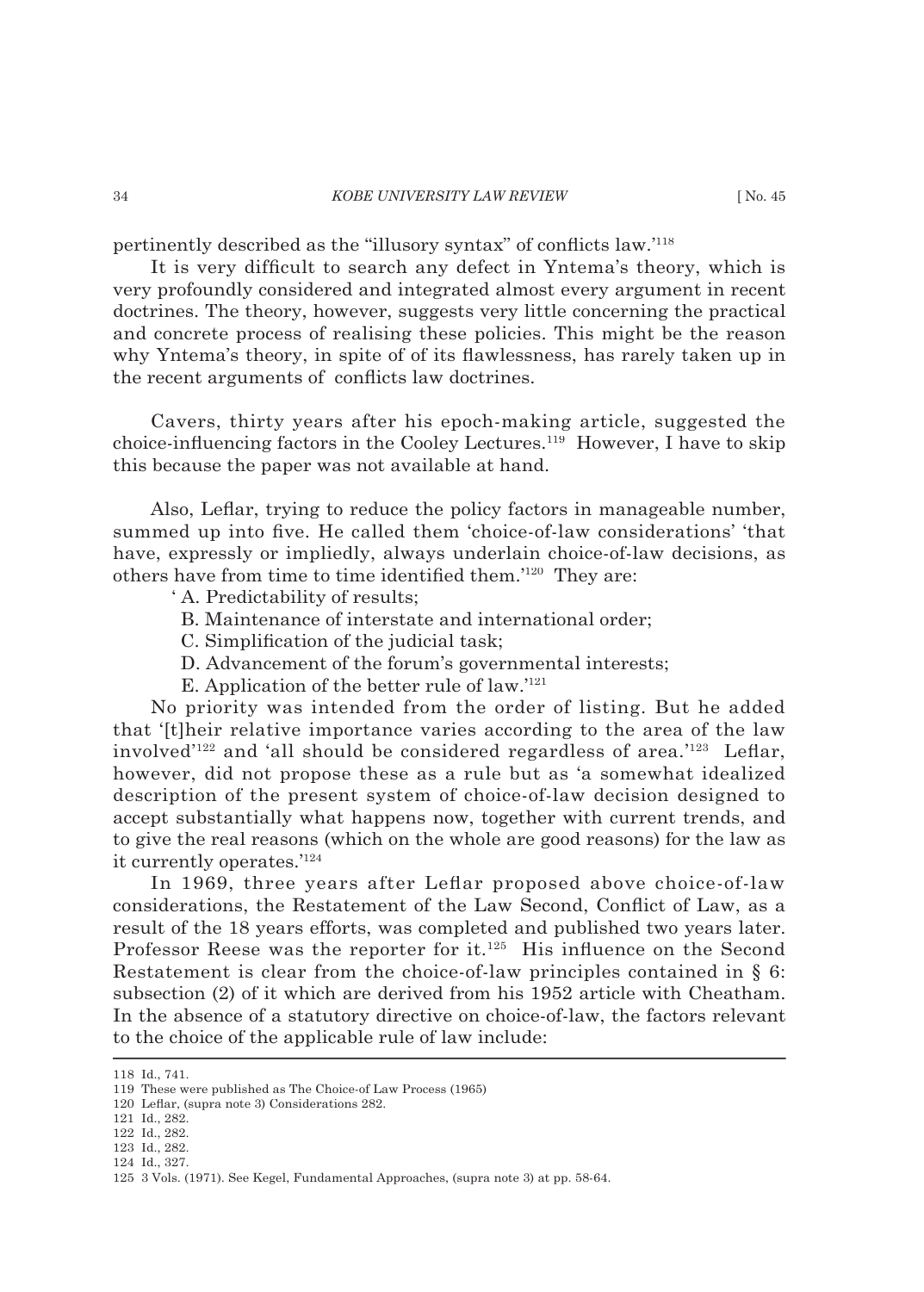'When there is no such directive, the factors relevant to the choice of the applicable rule of law include

- (a) the needs of the interstate and international systems,
- (b) the relevant policies of the forum,
- (c) the relevant policies of other interested states and the relative interests of those states in the determination of the particular issue,
- (d) the protection of justified expectations,
- (e) the basic policies underlying the particular field of law,
- (f) certainty, predictability and uniformity of result, and
- (g) ease in the determination and application of the law to be applied.'

These factors are not intended to be exclusive and the order does not suggest their relative importance.<sup>126</sup> As a result, the Second Restatement gives a large measure of latitude to courts in the United States. Reese is an advocate of choice of law rules. However, from the practical viewpoint, the attitude of Reese was not so different from other writers. As Ehrenzweig pointed out precisely<sup>127</sup>, "Revolutionary" conflicts doctrines concerned 'only in areas outside settled law' such as torts or contracts and 'it is only in such areas that a revolution can be said to have occured.' Reese also admitted:

'Present experience, on the other hand, with respect to contracts and torts does not permit the formulation of definite rules with any reasonable assurance that these rules would give appropriate effect to what are here the most significant policies. Hence the more general and more flexible formulation of "state of most significant relationship" has been resorted to. Presumably more definite and precise rules can be stated after more experience has been accumulated. That will be the task of future Restatement.'128

As Reese himself pointed out, conflict of laws rules have been preserved by the American courts in all the fields of law apart from contract, tort and conveyances of interests in moveables.129 In these areas, the rules should be more numerous and cover narrower areas than those prescribed in the First Restatement. He recognised that these rules will not always do justice in the individual case, but he was willing to pay this price in order to achieve the advantages of certainty and predictability and to avoid in litigation the expense of having to examine the underlying policies of the substantive laws of numerous potentially relevant States.<sup>130</sup>

However, the approach of the Second Restatement was clearly rejected

<sup>126 §6</sup> Comment to Subsection (2): C.

<sup>127</sup> See Ehrenzweig, Counter Revolution.

<sup>128</sup> Reese 'Choice of Law and the Restatement Second' 425.

<sup>129</sup> See "American Choice of Law" (1982) 30 Am.J.C.L. 135, 146. Even in those fields policy evaluation has not, by any means, been uniformly adopted in the American courts.

<sup>130 3</sup> See (1972) 57 Cor.L.R. 315, 317-319 and 333-334.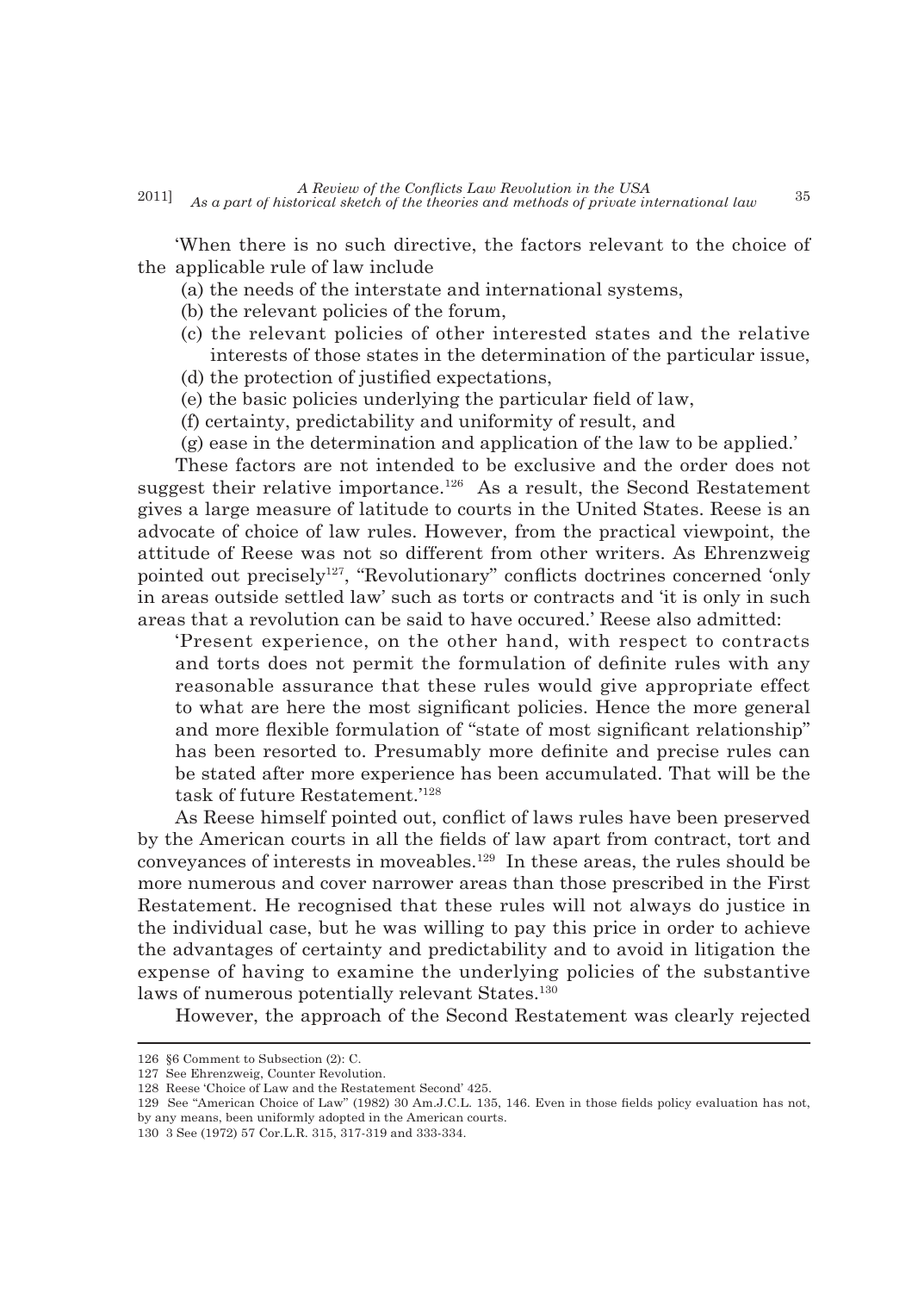by Currie<sup>131</sup>, Cavers<sup>132</sup> and Ehrenzweig. Especially the idea of "neutral" forum which was advocated by Reese<sup>133</sup> was irreconcilable with their basic assumption of the forum law preference.134

Now, the approach of Second Restatement is the dominative conflicts law methodology adopted by the courts of a large number of the staes.<sup>135</sup> However, despite the 'rule' oriented attitude of Reese, it actually has introduced only 'approach' for the determination of the applicable law at least in the key areas of tort and contract.<sup>136</sup>

# **4. New Trend**

The existing system assumes that the relevant interests "can be fully expressed in terms of the physical location of events, and further, that the intensity of the physical relationship precisely expresses the degree of community and individual concern."137 These propositions are denied, and it is denied, too, that the search for the territorially dominant system is justified by jurisdictional effectiveness, because systems other than the one governing the territory where events occurred may be in a position to apply effective sanctions.138 Instead, therefore, of applying the law of one State chosen by the arbitrary criterion of territorial connection, the court should seek to identify the "interested states" or the "concerned jurisdictions." Von Mehren and Trautman said:

"Actual concern exists when a jurisdiction, in view either of its thinking about the particular substantive issue raised or of its more general legal policies, such as concern for members of the community, can be taken to have expressed some interest in regulating an aspect of the multistate transaction in question."139

So, for them, the first step to the choice-of-law problem is to locate the "concerned jurisdictions."140 They point out that: "In some cases it

<sup>131</sup> Babcock comments; The Disinterested Third States 28 Law and Contemporary Problems 754, 755, 765-766 (1964).

<sup>132</sup> Cavers, The Choice of Law Process (supra note 3), 123.

<sup>133</sup> Reese, 'Conflict of Laws and the Restatement Second' Law and Contemporary problems 679 692-693 (1963). Discussion of Major Areas of Choice of Law, Hague Recueil 1964-I 315,329;

<sup>134</sup> Ehrenzweig, A Counter-Revolution 377, 386.

<sup>135</sup> According to the survey by Simeonides, 23 states courts adopted it concerning tort conflicts cases and 29 states courts concerning contracts conflicts cases in 1995.(194, 196)

<sup>136</sup> Hay & Ellis 390; Ehrenzweig already pointed out :'that facile test could easily become a dangerous tool of unconsidered arbitrariness .' 1425 (1963).

<sup>137</sup> Von Mehren and Trautman, Multistate Problems, above, p. 63.

<sup>138</sup> Multistate Problems, (supra note 3) p. 64.

<sup>139</sup> Id., 76. See also pp. 102-215.

<sup>140</sup> von Mehren and Trautman, 76.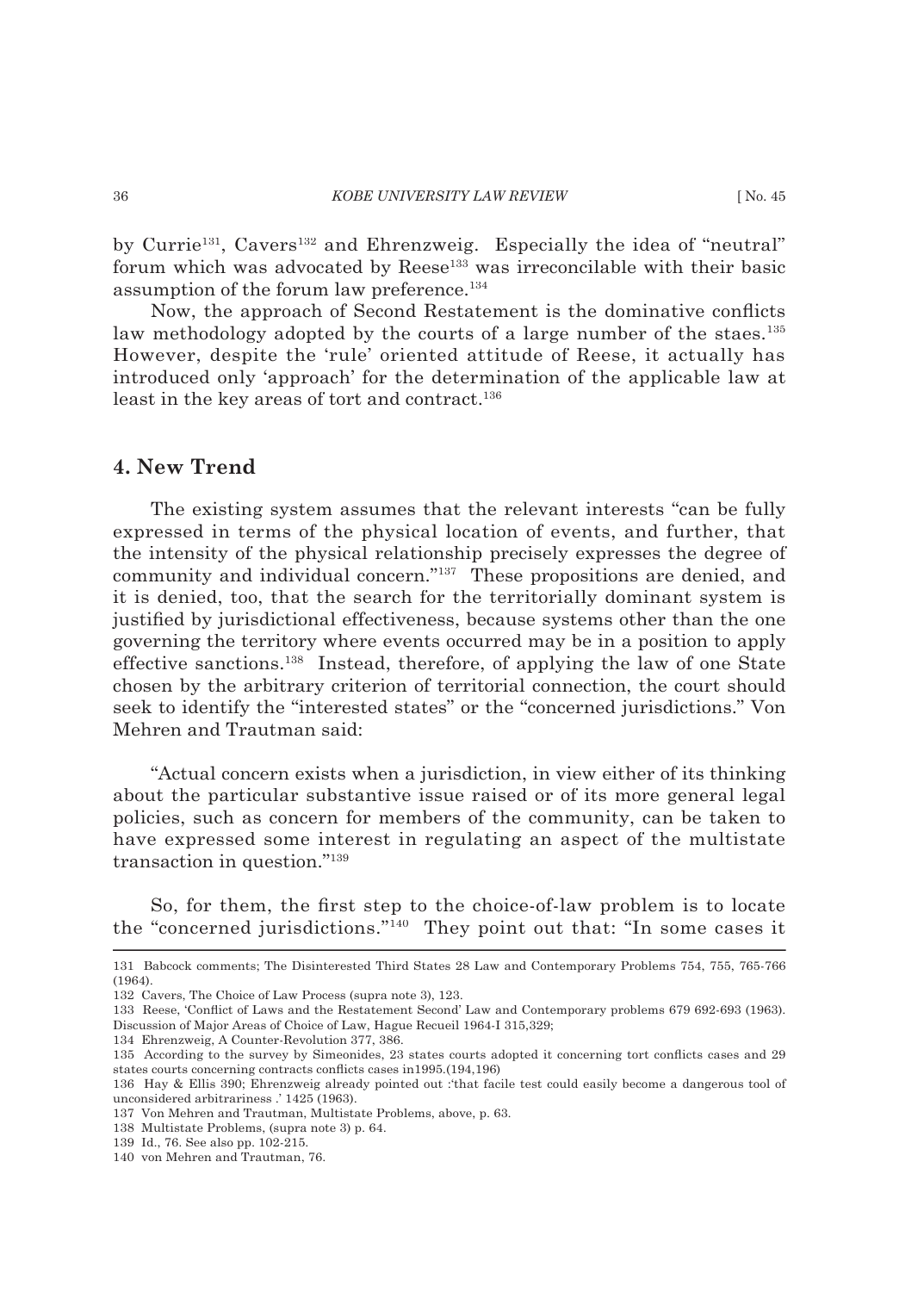will appear that only one jurisdiction is concerned, and that will be the end of the matter."141 If there are several concerned jurisdictions, the next step is to 'construct for each such jurisdiction a rule regulating the issue that has arisen.<sup>'142</sup> The rule may be the jurisdiction's domestic rule, the domestic rule of another concerned jurisdiction, or 'a special rule, not used in domestic situations, developed for the multistate case.<sup>'143</sup> For the construction of the regulating rule, both of the relevant policies expressed by the domestic rule of each and of policies peculiar to multistate transactions separate from 'wholly domestic transactions' should be considered.<sup>144</sup> They think a large number of cases can be solved by these steps. For the cases remained unsolved (true conflict cases), they suggest that the contents of policies should be examined to see what material rule each would in fact apply to the issues which have arisen, whether by the application of its internal rules or through such other law as it would in fact apply to those issues. Very often, they indicate, it will be found that the same material rule would be applied by each concerned jurisdiction, and that rule should then be applied.<sup>145</sup> Where such uniformity does not exist, the authors would apply the law of the jurisdiction which clearly has a predominant concern.<sup>146</sup> The authors devote much thought to the identification of the jurisdiction with predominant concern and they stress that the mere fact that the forum itself has a legitimate concern should not necessarily lead to the application of the lex fori.<sup>147</sup> Von Mehren and Trautman conclude by saying: If the conflict cannot be resolved by locating a predominantly concerned jurisdiction, solution is sought in terms of the implicated domestic and multistate policies of the several concerned jurisdictions. Analysis will often reveal that, although a conflict exists, the claims of one jurisdiction are so clearly superior that its rule should be recognised.'148 For small number of cases in which still an irreducible conflict exists because of no "predominately concerned jurisdiction", they suggest several methods including the evaluation of the 'relative strength of the several domestic policies and 'the consideration respecting the implication of multijurisdictional policies.'149

This brief summary does less than justice to an original and elegant system which is justified rationally and persuasively and documented with

<sup>141</sup> Id., 105. 142 Id., 77.

<sup>143</sup> As to (3) , von Mehren further evolved his theory in his later article. See below.

<sup>144</sup> Id., 77.

<sup>145</sup> Actually a 'false conflict.'

<sup>146</sup> Id., 77, 314.

<sup>147</sup> Id., 215 et seq. "A forum which is also a concerned jurisdiction may properly accord a decisive weight to its own law if analysis of the relative concerns of the several jurisdictions and of the strength of their policies leads to no resolution of the conflict" (at p. 407). In such a situation a neutral forum is encouraged to apply the most progressive rule of substantive law from amongst the concerned jurisdictions (see p. 408). Cf. Trautman (1977) 41 Law and Contemp. Probs. 105 and (1981) 32 Hastings L.J. 1612, esp. at pp. 1614-1615.

<sup>148</sup> Multistate Problems, 77. See also 105.

<sup>149</sup> Id., 376-408.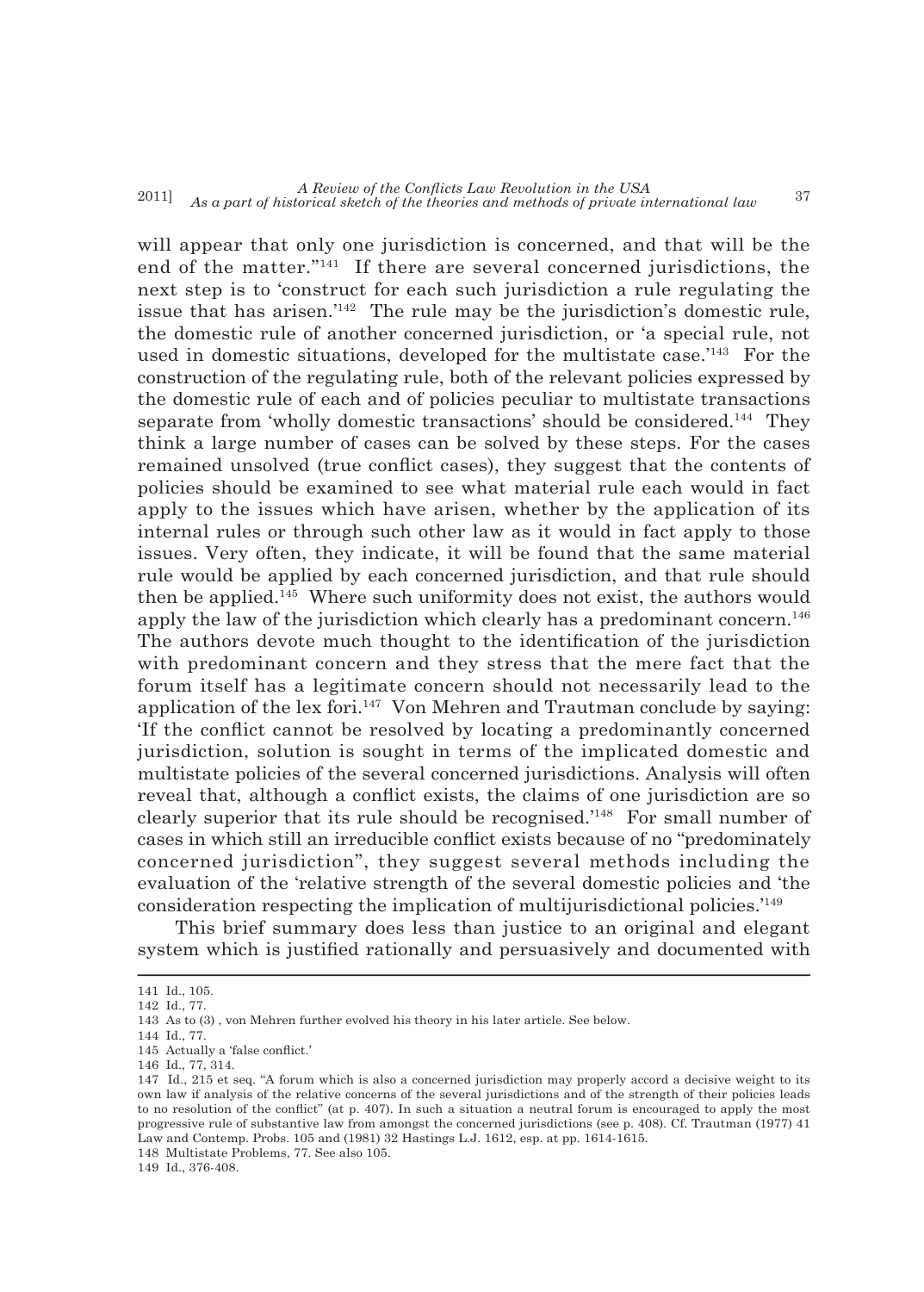### 38 *KOBE UNIVERSITY LAW REVIEW* [ No. 45

an impressive panoply of illustrative cases. Its authors recognise that their approach, when stated in abstract terms, may seem unduly complex. They meet this charge by saying that in many cases the relevant rule will be easily discovered, that their approach is no more complex than the existing system and that, with the passage of time, accumulated experience will resolve many of the problems of a functional approach.<sup>150</sup> Von Mehren and Trautman later betrayed their own concern with the problem of courts having to conduct a functional analysis of the laws of numerous "concerned jurisdictions."151 Their method seems to be a mixture of the jurisdictionselecting approach and the rule selecting approach: first, by using the general policy including its thinking about the large category of substantive law they try to find the concerned jurisdiction, and second they analyse the details of the rules in each jurisdiction. However if a specific rule should be referred to by the party for making the court apply it in a litigation, the actual process must be reverse: the court first check that the rule is belonging to the concerned jurisdiction and after that check its applicability to the case. This seems to be needlessly laborious. The court can just interpret the specific rule from the viewpoint of its purpose including the problem of spatial scope of its application.

The concern to 'a common multijurisdictional policy'152 is one of the features of their doctrine. Von Mehren, after the publication of the Second Restatement, advanced this aspect further by proposing a unique method. He maintains that the conflicts rule has two objectives:  $(1)$  to provide a solution which "apt" to regulate the individual situation, and (2) to avoid forum shopping.153 The traditional doctrines such as Beal or Savigny emphasise the latter objective. He stresses that the recent trends in American conflicts law thinking all focus on aptness of the 'results from a perception that the promotion of significant state and individual interests, in the particularised context of a single dispute.'154 He points out that the Second Restatement also reflects the same preference and the 'decisional uniformity is not to be viewed as decisive.'155

As an 'innovative and most interesting efforts'156 to achieve the both objectives, von Mehren puts forward the development of special multistate substantive rules for multistate problems. He points out three situations which require multistate substantive rules: (1) the court considers that both of two legal systems are concerned sufficiently enough to be given effect,  $(2)$ the multistate characteristics of them urge the considerations which have no

<sup>150</sup> Multistate Problems, at pp. 77-78.

<sup>151</sup> Trautman (1977) 41 Law and Contemp. Probs. 105, favoured the development of choice of law as an aspect of federal common law to eliminate many conflicts of law in interstate cases and Von Mehren (1975) 23 Am.J.C.L.751, favoured a compromise between the substantive laws of concerned jurisdictions.

<sup>152</sup> Id., 395. 153 Id., 350.

<sup>154</sup> Id., 354.

<sup>155</sup> Id., 355.

<sup>156</sup> Id., 356.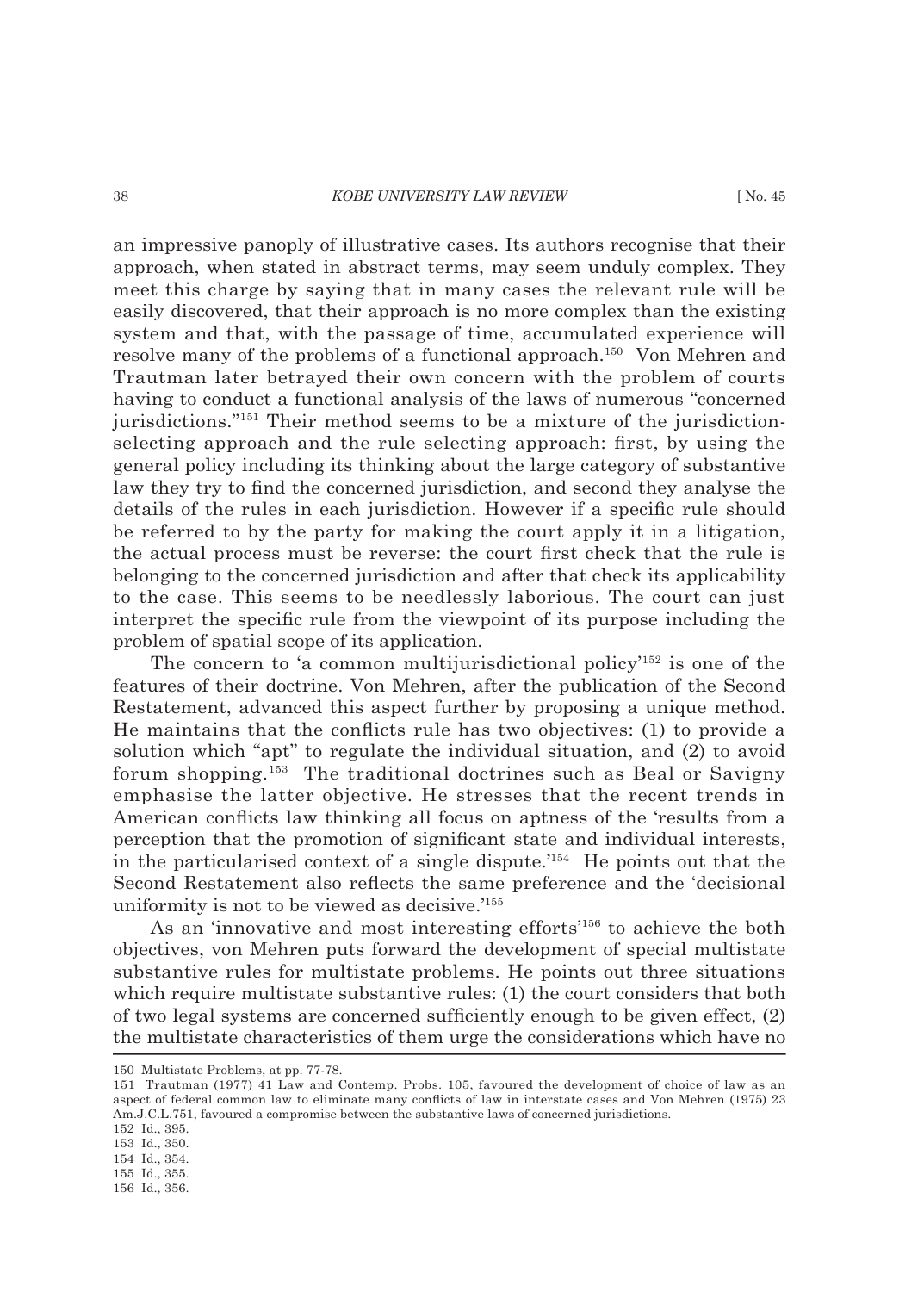comparable significance in domestic setting,  $(3)$  the situation which involves true conflict, i.e. two or more legal orders have legitimate political interests to regulate the dispute, though both interests are mutually inconsistent. von Mehren pointed out the examples for each situation : (1) the German court, in a judgment of 1971, permitted a Spanish woman to use the maiden name after her marriage with a German. The applicable law is the German law, which, in the purely domestic situation, did not recognise the use of maiden name only for a married woman though the Spanish domestic law permitted it. (2) The French legislation of 1928 which made enforceable "gold clauses" in the contract for international payment , though they were unenforceable in the domestic situations, is the example for the second case.<sup>157</sup> (3) As a illustration, a dog owned by a resident in state A strays in state B and bites a resident there. The domestic law of B prescribes the strict liability of the dog's owner, but the domestic law of A prescribes that the owner is only liable when he knows the dog's propensity to bite which, in this case, the owner did not know. von Mehren suggests from the proposed position that P's recovery would be one-half of his actual damages.<sup>158</sup>

In the opinion of von Mehren, there is clearly an idea in common with 'better law' approach and the doctrine of 'lex mercatoria.' This means a sprout of new trends in the American conflicts law doctrines.

The 'lex mercatoria' approach is also strongly advocated by Juenger. Juenger pointed out many examples of European conflicts law developments which are analogues to the American movements. In a symposia concerning the methodology of private international law, he ironically maintains:

' Despite such striking parallels, the European panellists deny the Americanisation of their conflicts law. In this, I believe, they are correct, because when it comes to conflicts theories, we have not been particularly inventive. Samuel Livermre first American to write a conflicts treaties borrowed from the statutists. Story professed to follow Huber's teachings. Joseph Beal cribbed the vested rights theory from Dicey, who had apparently "imbibed [it] from Huber through Holland's *Jurisprudence..* Our modern writers as well lack originality. Ehrenzweig's indebtedness to Waechter has been noted, and Leflar's discussion of result-selectivity recalls Aldricus. The author whose views are now most widely accepted by American judges and writers is the late Brainerd Currie. He was original only in the sense that he reinvented the wheel. If he had read Beal's translation of Bartolus he would have appreciated the venerable age of the idea that choice-of-law problems can be resolved by the 'ordinary process of

<sup>157</sup> Id., 363.

<sup>158</sup> Id., 366.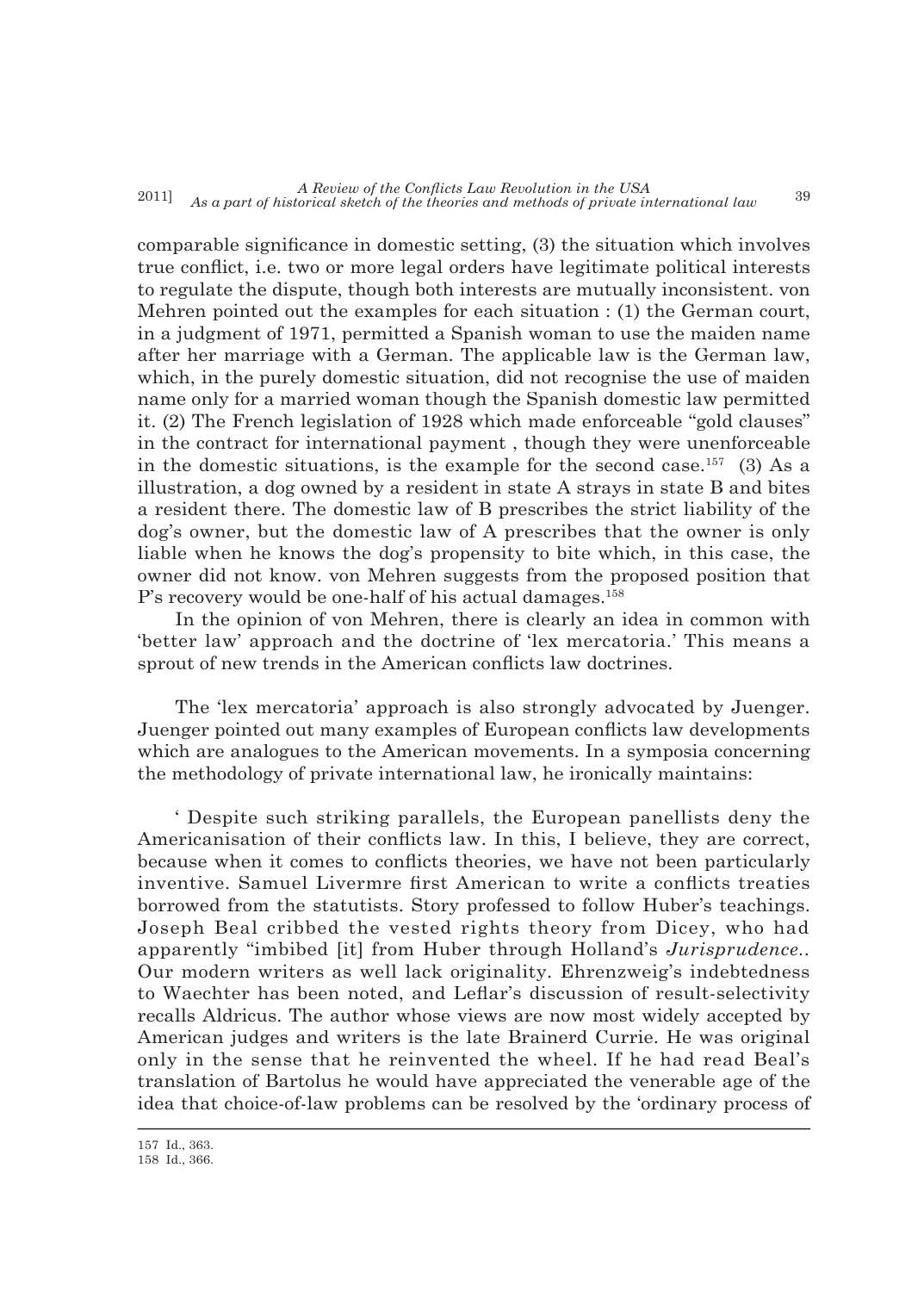construction and interpretation [footnotes omitted] '159

Juenger, therefore, pointed out that, historically, conflicts law only has three methods:  $: (1)$  the attribution of a spatial reach to local rules;  $(2)$  the localisation of legal relationships; (3) the search for substantive solution. From his viewpoint, therefore, the American Revolution is nothing more than the repeating occurrence of the repulsion between these methods. This indication is probably correct. Form these three method, Juenger tries to find the future of private international law in the third one which is oldest and advocated by Aldrics.<sup>160</sup> His opinion is:

'The only choice-of-law approach still worth trying is one that looks to values that transcend state boundaries... Should such a method be adopted widely, it would yield greater predictability and uniformity than either unilateralism or multilateralism can possibly guarantee. If anything can discourage forum shopping, it is the expectation that multistate justice will be dispensed everywhere. If these objectives should prove to be unattainable, the substantive law approach at least produces better results in particular cases. It is also the only one to furnish a plausible reason for requiring judges to consider foreign law. Selective importation of superior foreign rules provides a powerful incentive to bring forum law up to the standards of international justice, thereby encouraging domestic reform... The time and money spent on researching and applying alien law would therefore not be wasted.'161

Juenger's opinion on the 'lex mercatoria approach' is in some respect more ambitious than its original shape which has evolved mainly in Europe. He stresses that the principle of party autonomy is a lex mercatoria created by the courts.<sup>162</sup> He admits that 'the lex mercatoria is a law made by an interest group for its own benefit.'<sup>163</sup> Therefore, it might work against the interest of outsiders such as consumers, who are also increasingly involved in the international transactions.<sup>164</sup> He points out that there is a need for 'some fundamental safeguards to protect the common interests of all.'165 According to his opinion, Art. 7 (1) of the Rome Convention or art. 18 of the Swiss Private International Law Code at that time is the new devise to 'incorporate policies worthy of universal recognition.'166 He concludes:

<sup>159</sup> Juenger, American and European Conflicts Law, 30 AJCL 117, 118-119 (1982).

<sup>160</sup> Id., 120.

<sup>161</sup> Juenger, Hague Recueil 1985-IV, 321-322.

<sup>162</sup> Juenger, 'Afterword: The Lex Mercatoria and the Conflict of Laws', in Lex Mercatoria and Arbitration (ed by T Carbonneau) 222 (1990). See also Juenger, Choice of Law and Multistate Justice 54-56, 213-220 (1993).

<sup>163</sup> Id., 222.

<sup>164</sup> Id., 222.

<sup>165</sup> Id., 222.

<sup>166</sup> Id., 223.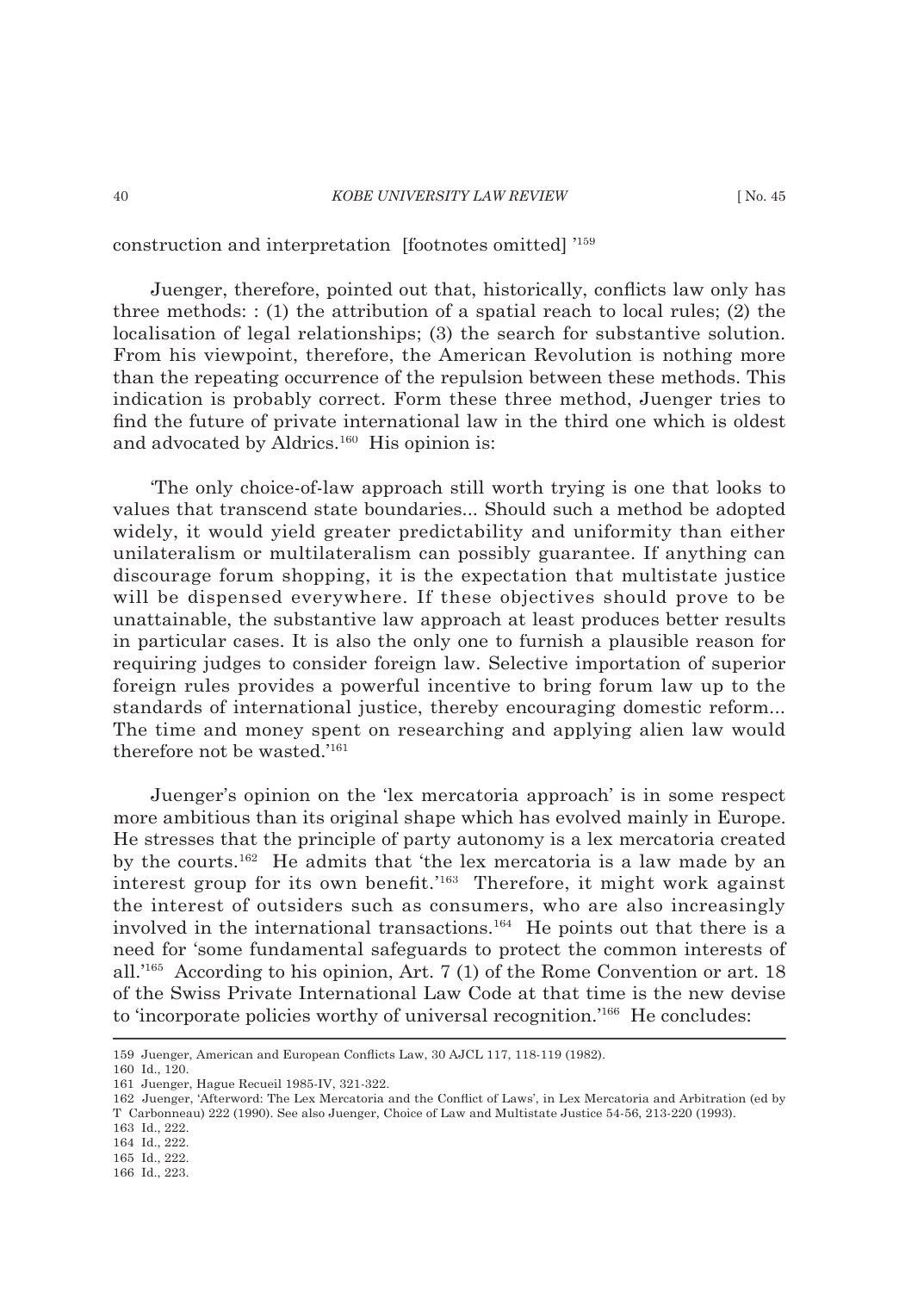'The new law merchant has the distinct advantage of substituting for traditional choice-of-law approaches a selection process that is premised on quality rather than geography. There is no reason why noncommercial pursuits should not also benefit from this process.'<sup>167</sup>

However, it is too naive to emphasise only the 'superior quality' of lex mercatoria without due regard to the power of states in making and executing the law. It might be safe to say that the lex mercatoria can exist and develop under the generous ignorance of the sovereign powers. The neutrality of the lex mercatoria from any particular state is sometimes only convenient for dealing with the sensitive international problems which might involve conflicts of state policies, and therefore even politically promoted by the states in some areas. Same as the lex mercatoria, the traditional method such as Savigny's is very strong because of its neutrality at least in its appearance and therefore accepted by large number of states. It is true that in some areas the national laws are almost dysfunctional and the necessity of innovative method is very strong. However, it is impossible to say that both methods are the incompatible ones. Needless to say, the superior resolution for international private litigation should be promoted. However, for that purpose, the co-operation and concession of state policies are nevertheless indispensable in the present situation of the world. If the original figure of 'governmental interest approach' is, as Juenger points out,168 the extreme position which has taken the 'positivistic notions about judicial sovereignty,' Juenger's lex mercatoria approach is an extreme reaction to that position. The reality should be found in the middle of these two extreme assumptions.

Hay also advocates these orientations. He asserts that the rejection of the 'ordering function of conflicts law' which is the feature of Currie-type interest analysis is not the tendency of the present American doctrines. Many writers such as Kay, Juenger, Brilmayer and Rosenberg 'have tried to merge the approaches, or to find an accommodation, all tilting toward the "better law"'.169 The rigidity of rule is not derived from its valueneutrality but from its too sweeping character, also 'decisional patterns' may emerge and can furnish some predictability even in the approach-based systems. They 'have a degree of certainty, just as rule-based systems have a measure of flexibility.'<sup>170</sup> Hay remarks: 'The divergence in American and European approaches to conflicts law therefore is only marginally one of methodology.'171

<sup>167</sup> Id., 224.

<sup>168</sup> Id., 222.

<sup>169</sup> Hay (1991)Flessner 443. 170 Hay and Ellis (1993) 395.

<sup>171</sup> Hay Hague Recueil 394. Lagarde permits the increasing flexibility in private international law is partially the influence of American revolution. 'Le proncipe de proximité', 25.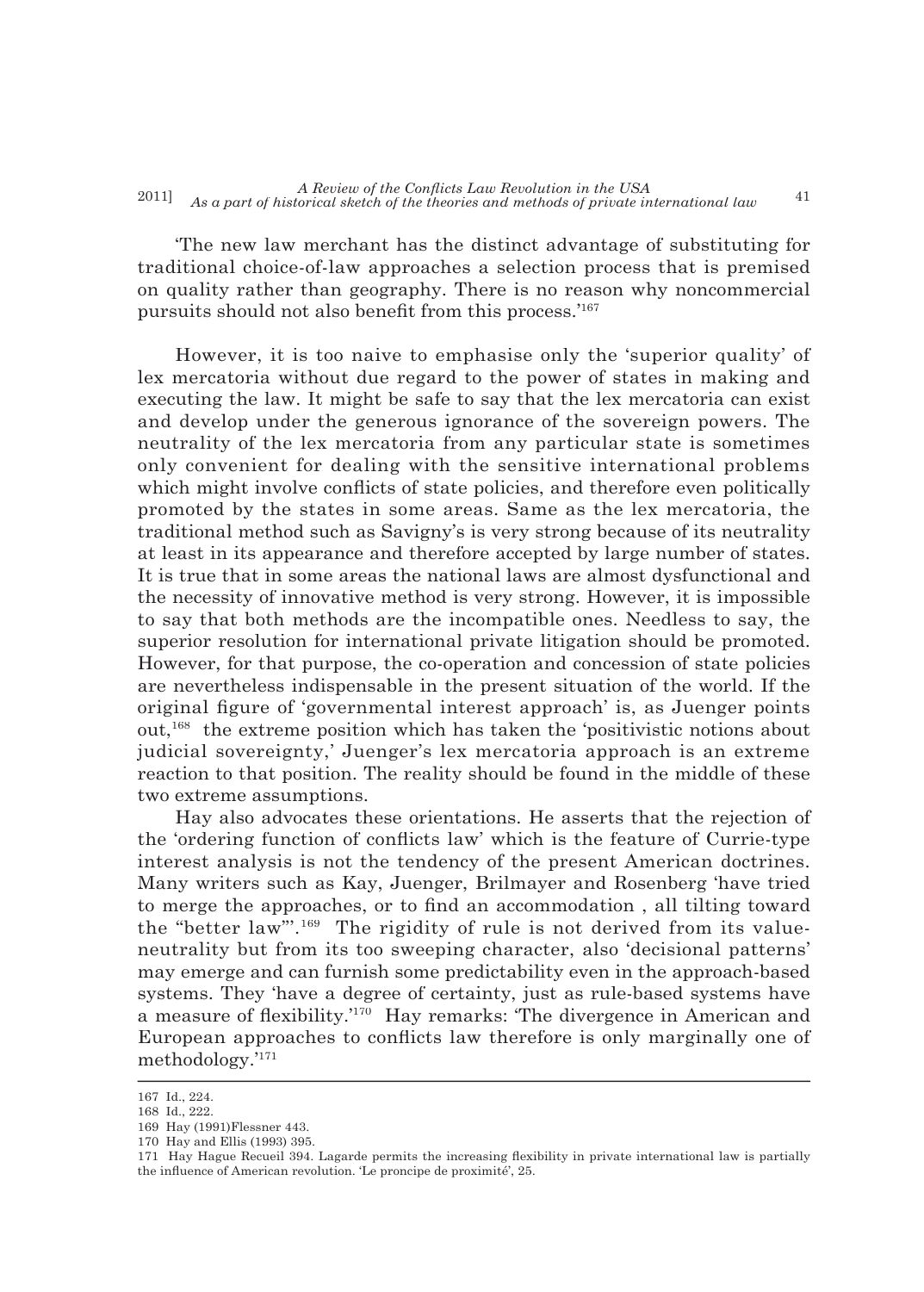# **5. The Movement of New York Court**

In the well-known decision of Babcock v Jackson in 1963, the New York Court of Appeal repudiated the traditional approach based on the vested right and adopted a new approach influenced by the interest analysis. The fact was simple. Miss Babcock and Mr and Mrs Jackson were New York residents. They left there for a week-end trip to Canada in Mr Jackson's Car. When Mr Jackson was driving in the Province of Ontario, he lost control of the car and bump into the stone wall adjacent to the highway and Miss Babcock was seriously injured. After returning to New York, she brought an action based on negligence against Mr Jackson. At the time of accident, Ontario had a so-called guest statute which prescribed a driver's immunity from liability for 'any loss or damages resulting from bodily injury or the death of a guest carried in the car.

In the judgment, Fuld J. discussed mainly two points: 'contacts' and 'interests.' Concerning contacts, '[t]he present action involves injuries sustained by a New York guest as the result of a New York host in the operation of an automobile, garaged, licensed, and undoubtedly insured in New York, in the course of a week-end journey which began and was to end there.' On the other hand, 'Ontario's sole relationship with the occurrence is the purely adventitious circumstances that the accident occured there.'172 Concerning the policy, 'New York's policy of requireing a tort-feasor to compensate his guest for injuries caused by his negligence cannot be doubted.' In contrast, Ontario has no interest in rejecting 'a remedy to a New York guest against his New York host for injuries suffered in Ontario by reason of conduct which was tortious under Ontario law.' 'The object of Ontario's guest statute, it has been said, is "to prevent the fraudulent assertion of claims by passengers, in the collusion with the drivers, against insurance companies." (Survey of Canadian Legislation, 1 U. Toronto L. J. 358, 366) and, quite obviously, the fraudulent claims intended to be prevented by the statute are those asserted against Ontario defendants and their insurance carriers, not on New York defendants and their insurance carriers. Whether New York defendants and their insurers defrauded by a New York plaintiff is scarcely a valid legislative concern of Ontario simply because the accident occurred there, any more so than if the accident had happened in some other jurisdiction.'<sup>173</sup> Therefore, in this case, New York law is the only relevant law and the claim for damages by Miss Babcock was allowed.

It cannot be denied that this judgment was heavily influenced by the governmental interest analysis though it might not be the only

<sup>172</sup> Id., 480.

<sup>173</sup> Id., 483-484.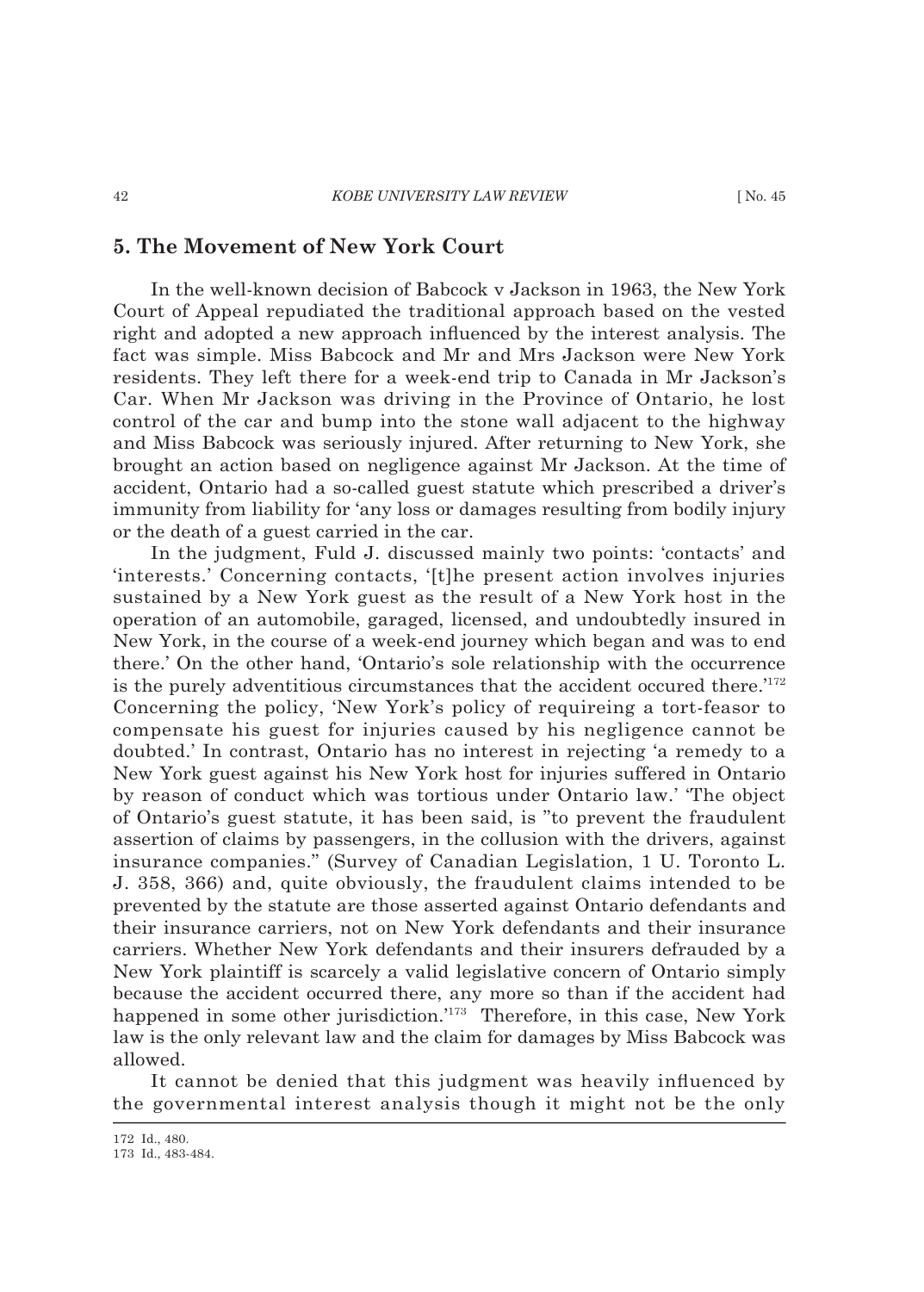### foundation.174

In Neumeier v Kuehner in 1972, however, the New York Court of Appeal had a chance to limit the scope of Babcock v Jackson. This is also a factually simple case. Kuehner, a resident of New York went to Ontario by his car and picked up his friend Neumeiyer who lived there. When they were going to another part of Ontario, a train hit their car as it crossed the railroad tracks in Ontario and both were killed. Neumayer's wife brought a wrongful death action against both Kuehner's estate and the railway company. Same as the case of Babcock v Jackson, the applicability of the Ontario guest statute was the central issue. The Chief Judge Fuld, in this jedgement, said:

'When, in Babcock v Jackson [reference omitted], we rejected the mechanical place of injury rule in personal injury cases because it failed to take account of underlying policy considerations, we were willing to sacrifice the certainty provided by the old rule for the more just, fair and practical result that may best be achieved by giving controlling effect to the law of the jurisdiction which has greater concern with, or interest in, the specific issue raised in the litigation.'175 '[t]here is, however, no reason why choiceof -law rules, more narrow than those previously devised, should not be successfully developed, in order to assure a greater degree of predictability and uniformity, on the basis of our present knowledge and expererience.'176

As the sound principles for situations involving guest statutes in conflicts settings, three guidelines were proposed: (1) 'When the guestpassenger and th host-driver are domiciled in the same state, and the car is there registered,' the law of that state should be applied. (2) 'When the driver's conduct occurred in the state of his domicile and that state does not cast him in liability for that conduct, he should not be held liable by reason of th fact that liability would be imposed upon him under the tort law of the state of the victim's domicile. Conversely, when the guest was injured in the state of his own domicile and its law permits recovery, the driver who has come into that state should not-in the absence of special circumstancesbe permitted to interpose the law of his state as a defence.<sup>'177</sup> (3) 'In other situations, when the passenger and the driver are domiciled in different states, the rule is necessary less categorical. Normally, the applicable rule of decision will be that of the state where the accident occurred but not if it can be shown that displacing that normally applicable rule will advance the relevant substantive law purposes without impairing the smooth working of the multistate system or producing great uncertainty for litigants.'178

<sup>174</sup> Concerning this point, see comments of the main figures of American conflicts law revolution (Cavers, Cheatham, Currie, Ehrenzweig, Leflar and Reese) in 'Comments on Babcock v Jackson, A Recent Development in Conflict of Laws' 63 Col L J 1212 (1963).

<sup>175 286</sup> NE 2nd 454, 457.

<sup>176</sup> Id., 457.

<sup>177</sup> Id., 457-458.

<sup>178</sup> Id., 373.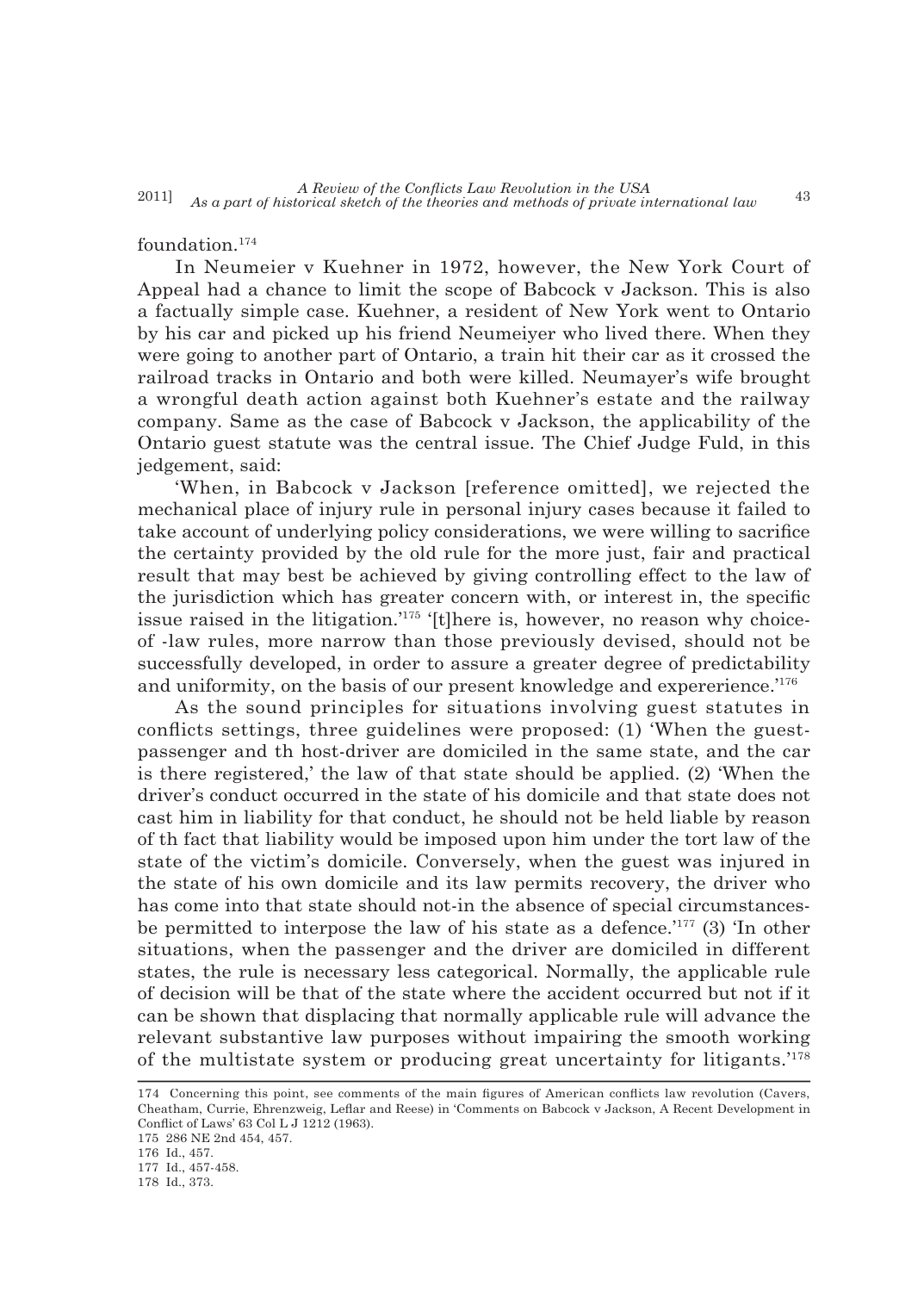The Neumeier case came under the third rule and the court applied the law of the place of injury: Ontario guest statute was applied. Therefore this judgement did not overrule Babcock v Jackson which was under the rule (1). However the generality of the method of the Babcock case was denied.

However before the decision in Boy Scout of America, Inc. v Schultz, it is said that New York courts did not apply the Neumeier rules steadily.179 In the Schltz case, the court made clear that the Neumeier rules should be applied to other cases than those concerning guest statutes. In this case, parents brought an action against the Boy Scouts which is a charitable youth organisation and other charitable corporation for the recovery of damages for personal injuries which they and their sons suffered because of the sexual abuse to the boys by an employee of the defendants' and for damages sustained by a wrongful death of none son's wrongful death after he committed suicide. The Boy Scout's national headquarter was located in New Jersey. The plaintiffs were also residents of New Jersey. The central issue in this litigation was the applicability of New Jersey charitable immunity statute which barred the plaintiffs' claim. In this judgment, Simons J held that there is not 'any logical basis for distinguishing guest statutes from other loss-distributing rules because they all share the charactaristic of being postevent remedial rules designed to allocate the burden of losses resulting from tortious conduct in which the jurisdiction of the parties' common domicile has a paramount interest.'180 And 'if this were a straight Babcock fact pattern, rather than the reverse, we would have no reason to depart from the first Neumeier rule and would apply the law of the parties' common domicile.'181

After the Schltz case, many New York courts are said to accept Neumeir rules as the choice-of-law method in all tort cases concerning 'conflicting postoccurrence loss allocation rules.'182

# **6. The Political Right Based Approach**

### **6.1. Brilmayer's Political Right Approach**

Brilmayer constructs her basic concept of private international law on the basis of political rights.183 The rights here are different from those of Beal's. Brilmayer criticised that Beal's rights are actually not right-based, because the rights themselves cannot supply the territorial rules; the choice of law rules based on territoriality were derived from the contradiction of the sovereignty of sates which were not themselves right-based.184 Beal's

<sup>179</sup> Hay and Ellis, (supre note 3) 375.

<sup>180 480</sup> NE 2nd 679, 687 (NY 1985).

<sup>181</sup> Id., 687.

<sup>182</sup> Hay and Ellis, 377.

<sup>183</sup> Brilmayer now seems to accept at least partially the justification of Interest Analysis Approach as means to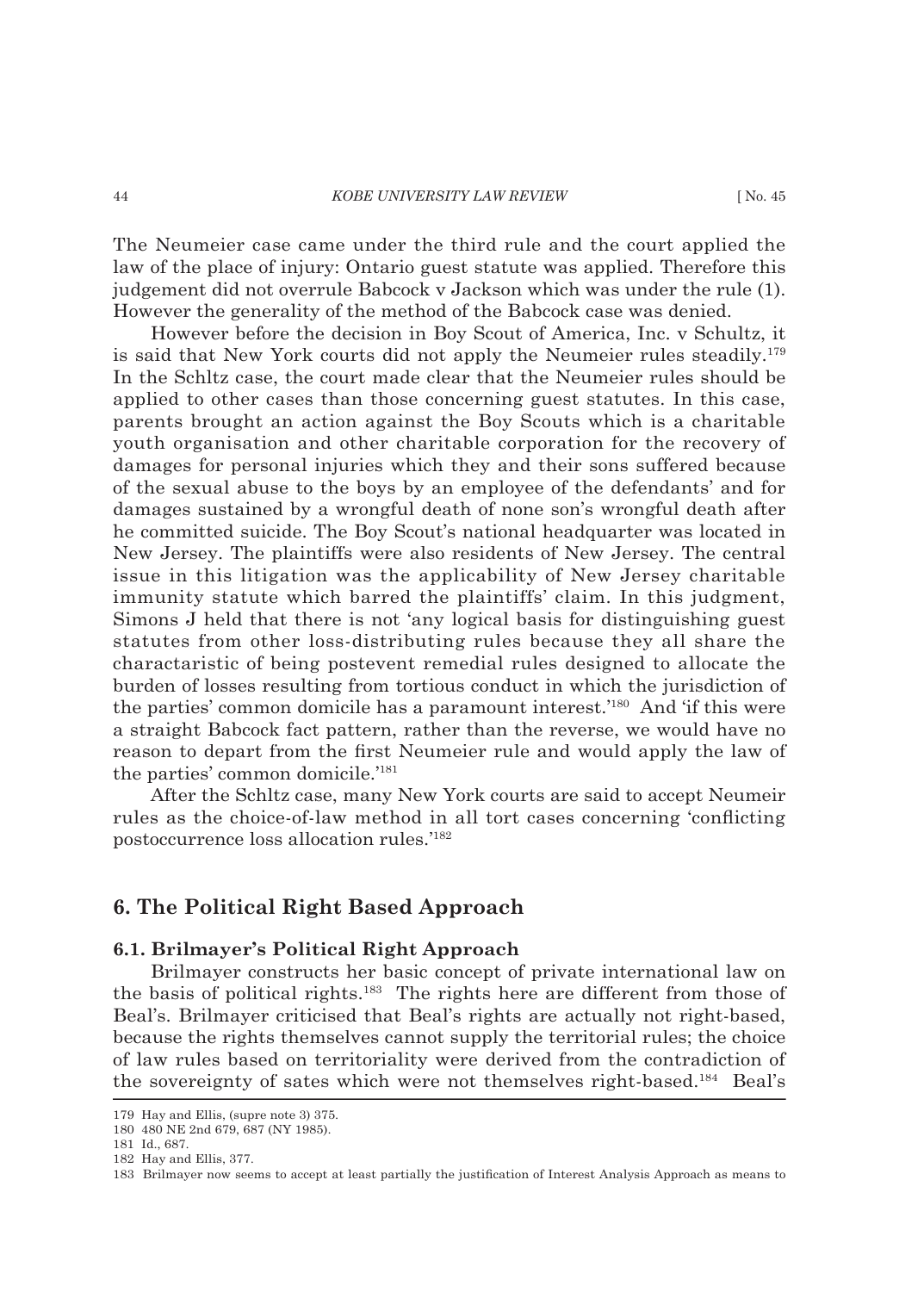vested right approach was, therefore, only a consequential reasoning. She maintains that there is 'alternative concept of rights that does not require identification of the applicable substantive law'.<sup>185</sup> It is similar to 'common notions of individual fairness'.186 In other words, it is the notion that 'states are limited in their pursuit of the common good at the expense of the individual.'187 These are political rights 'because they concern the political relationship between the state and the individual.' On this concept of political rights, Brilmayer constructs her view of choice of law rights.

According to her, 'choice of law rights arise out of the fact that the state's legitimate authority is finite and that the state ought to recognise this.'188 Principles of political fairness produce both positive claim of fair treatment and negative claims to be left alone. Brilmayer asserts that the choice of law rights in her sense is 'mostly' negative rights and these rights are possessed by individuals not against the opponents in the litigations but against the state directly.189 This argument is related to the problem of state sovereignty because it concerns the claim of immunity from a state law. However, this does not involve an assertion that a sate 'transgresses against the sovereignty of some other state'; it does not concern the rights of other states.190 The 'sovereign-related claim' is based on 'fairness to individuals' and not based on 'fairness to other states.'191

A political right based choice of law model needs the state's justification for coercing authority over an individual by the application of the state's law.192 This naturally requires to identify 'the circumstances under which the state has, or lacks, an adequate justification for coercion.<sup>193</sup> However, Brilmayer only points out several 'most convincing solutions'194: ' Consent and Domicile,' 'Territoriality,' 'Mutuality.'

The political rights model focuses on the burden of a party which is the result of the application of a local law; on the other hand the interest analysis pays attention to the benefit produced by the application of a local law, i.e. how much the goal designed by the law is promoted.<sup>195</sup> Therefore those two approaches are 'mirror images' of each other.<sup>196</sup>

185 Id., 233. 186 Id., 233.

- 187 Id., 233.
- 188 Id., 236.
- 189 Id., 237.
- 190 Id., 239.
- 191 Id., 239.
- 192 Id., 240.
- 193 Id., 240. 194 Id., 41.
- 195 Id., 244.
- 196 Id., 245.

maximise state policy objectives. See Brilmayer, Conflict of Laws 169-218 (1995). The remarkable thing is that the discussion of Brilmayer is becoming on the wavelength as Currie's though the conclusion seems to be different. Brilmayer takes the problems of Constitutional Limitation (127-166) and State Policy quite seriously as the basic discussion of private international law. These problems were clearly the basic concern of Currie's revolutionary theory.

<sup>184</sup> Brilmayer 233.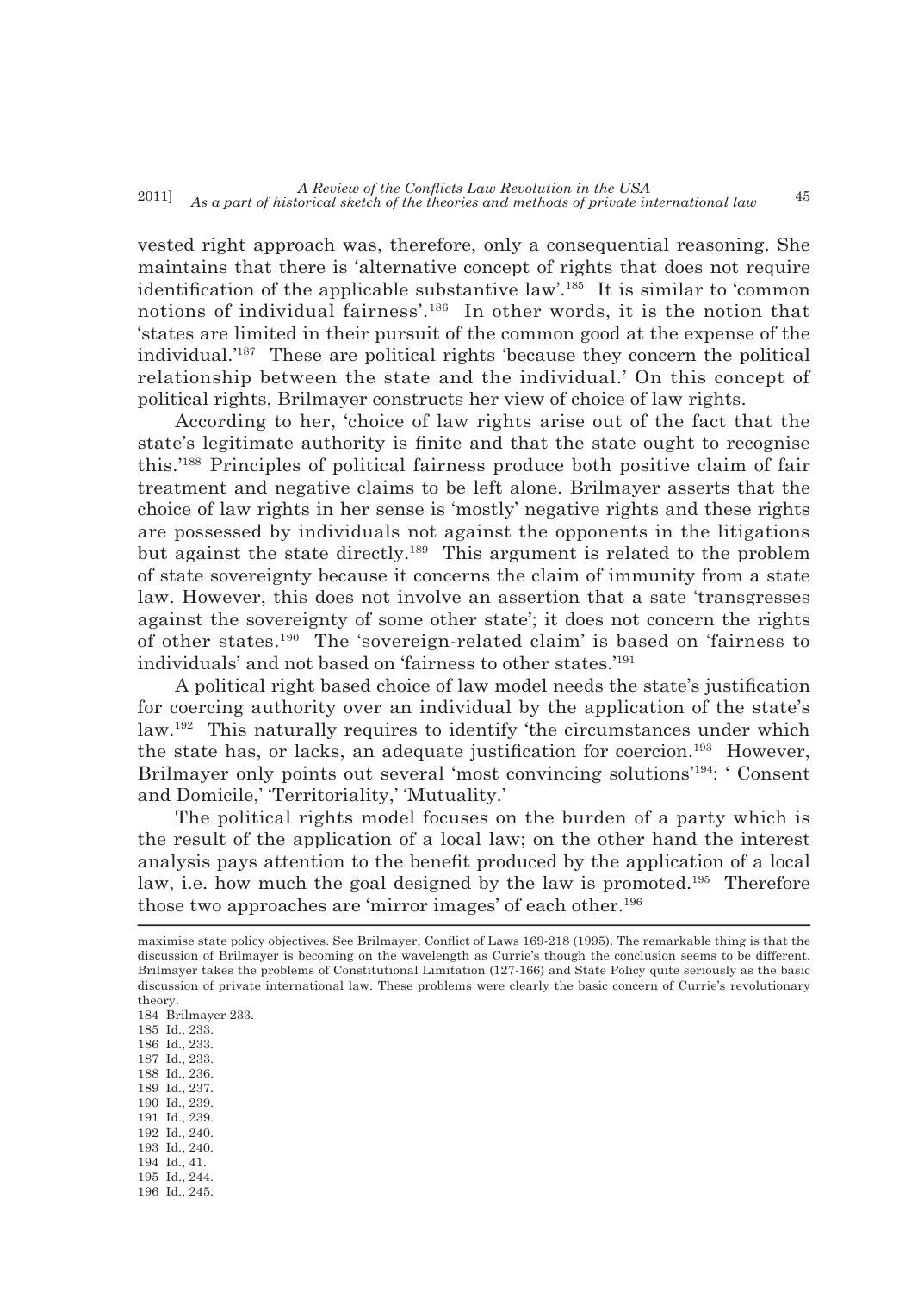### 46 *KOBE UNIVERSITY LAW REVIEW* [ No. 45

Brilmayer, especially concerning 'Mutuality,' points out that the socalled jurisdiction-selecting rules generally satisfy this standard because these are not concerned with the content of the selected substantive rule 'in the sense of which party will benefit.' $197$  The territorial rules based on the vested rights have the ability to satisfy mutuality while respecting political rights is seemed to be the distinguishing feature of the old-fashioned territorial rules because of the relative certainty of the location of a event in which the rights are vested. However at the moment the locations given by these rules are becoming more arbitrary and more likely to violate one party's rights because of the increasing difficulty of assignation of a location to an event in 'our modern conditions.'198 and therefore 'Bealean rules are increasingly unlikely to satisfy both mutuality and negative [political] rights.'199

Savigny's approach 'based on the "seat of the relationship" of the parties' or 'centre of gravity' approach, which is also jurisdiction selective and therefore seemed to satisfy both mutuality and negative political rights, might not work well because 'the existence of some relatively direct prior dealings between the parties can no longer be taken for granted' in the present situation of the world.200

More interestingly, Brilmayer asserts that Currie's version of policy analysis was in its reality a Jurisdiction-selecting method. How can it be proved? The false conflict cases, as Ely pointed out, $201$  involve 'situations where there is a common domicile or hail from states with identical laws on the issue in question.'202 Therefore, these cause no unfairness because the burdened party also is a subject to his own state's law. Also, concerning the true conflict and unprovided-for cases, if Currie always suggests the application of the forum law, this is not because of its content and it is a kind of jurisdiction-selecting approach; therefore 'it is perfectly possible to apply local law even when the state has no "interest"'203; the probability of being benefi ted by the local law is the same as the probability of being burdened by it. The application of it does not depend on the result. So, Brilmayer concludes that Currie's policy analysis method 'passes the mutuality test but only by coincidence.<sup>'204</sup> In the false contract cases, Currie's method also satisfies the negative political rights because the burdened party is local.<sup>205</sup>

- 199 Id., 258.
- 200 Id., 259.

- 202 Id., 259. 203 Id., 261.
- 204 Id., 261.

<sup>197</sup> Id., 198.

<sup>198</sup> Id., 258.

<sup>201</sup> Ely, 'Choice of Law and the State's Interests in Protecting Its Own,' 23 Wm & Mary L Rev 173 (1981).

<sup>205</sup> Id., 261.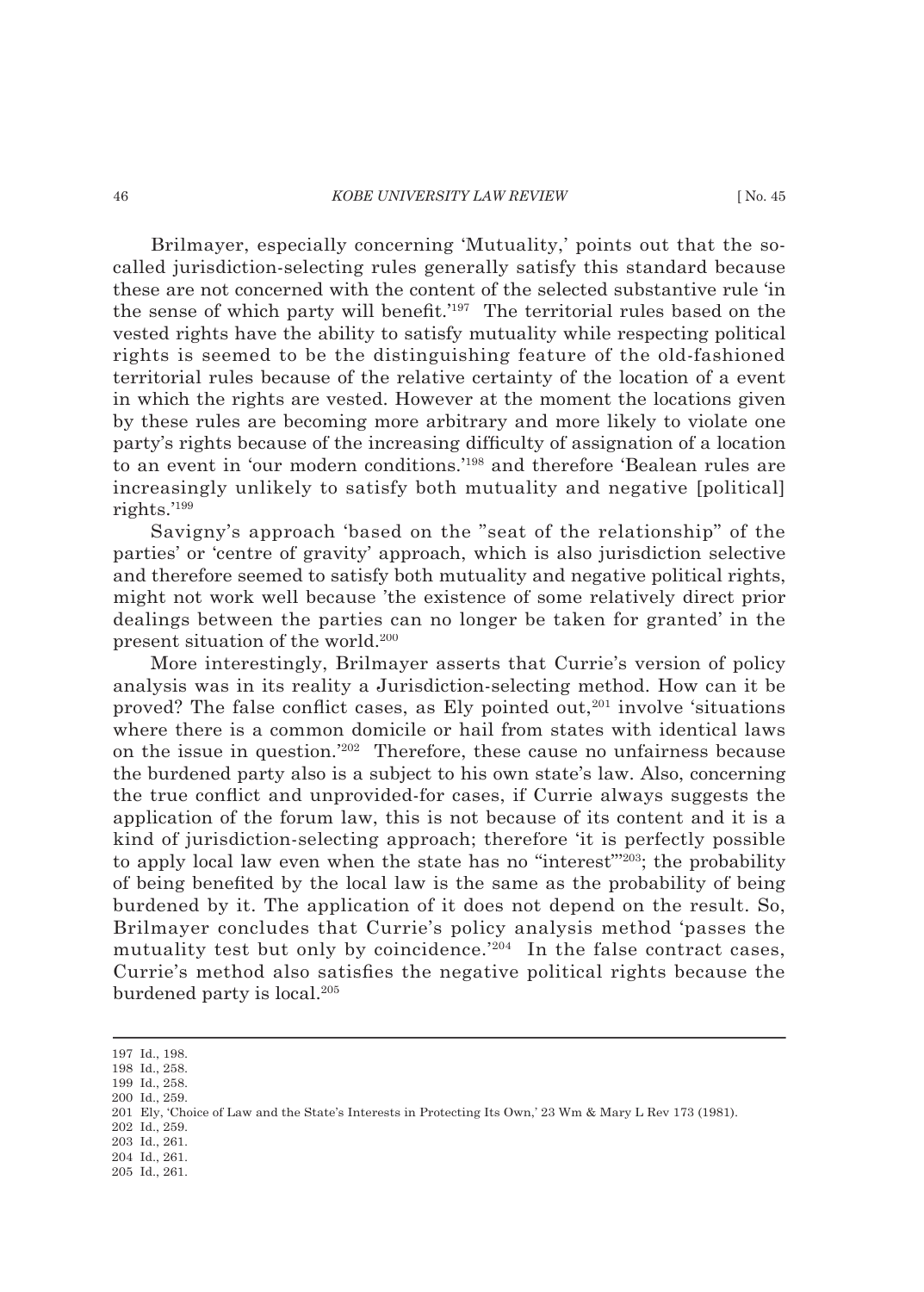### **6.2. Critical Comments on Brilmayer's Argument**

Brilmayer clearly articulated a crucially important viewpoint for making choice of law rules. The political rights aspect concerning choice of law rules should be always respected and promoted. Concerning this aspect, her contribution in the development of choice of law theory is significant and highly appreciated, even though it has been unconsciously taken into consideration in almost all methods of private international law.

The political rights aspect is nevertheless only one of the phases which any choice of law rule should esteem; it provides a vague guideline and seemed to suggests only the outer limit which should be kept. This is not an all mighty theory and Brilmayer seems to be ready to accept this because she alos argues extensively about the maximisation of state policy objectives as one of the most important problems for the future of choice of law.206 Brilmayer, therefore, made clear the very plural character of private international law whether consciously or unconsciously. Her argument casts light on the public law aspect in choice of law and, in this respect, her argument has the same inspiration as Currie's, who clearly indicated the constitutional law aspect of choice of law.207

The most important question for making each conflicts rules still rests on the careful analysis of each legal situations which is occurring in the present world. The concrete suggestions for this is scarce in spite of its importance in the theoretical context.

# **7. Concluding Comment**

The traditional method of private international law is one in which rules of choice of law point directly to a system which is to furnish the appropriate rules of decision and the latter are applied, in general, irrespective of their material content. The new techniques reverse this order of thought. The applicable system, if such an expression remains appropriate, is now indicated by a consideration of potentially relevant rules of decision. Their material content, usually irrelevant in the traditional system, now becomes of crucial importance. In extreme cases, the search for the appropriate legal system to govern a particular question becomes transformed into "a search for a just solution in the principal case,"208 or

207 Currie, Selected Essays, Chap 5, 6.

<sup>206</sup> In her book above, she allocates the first chapter of Part III which is titled as 'The Future of Choice of Law,' the most important part of the book, to the problem of 'Maximizing State Policy Objectives' which is more or less based on or in line with the argument of the choice of law revolution; in the second chapter her original opinion of the 'Rights, Fairness, and Choice of Law' is discussed. The relationship between both chapters is not clear, but apparently these are compatible and therefore separate objectives both of which should be pursued for the future of choice of law.

<sup>208</sup> Cavers (1933) 47 Harv.L.R. 173, 193. Cavers later developed a less ad hoc approach with his principles of preference.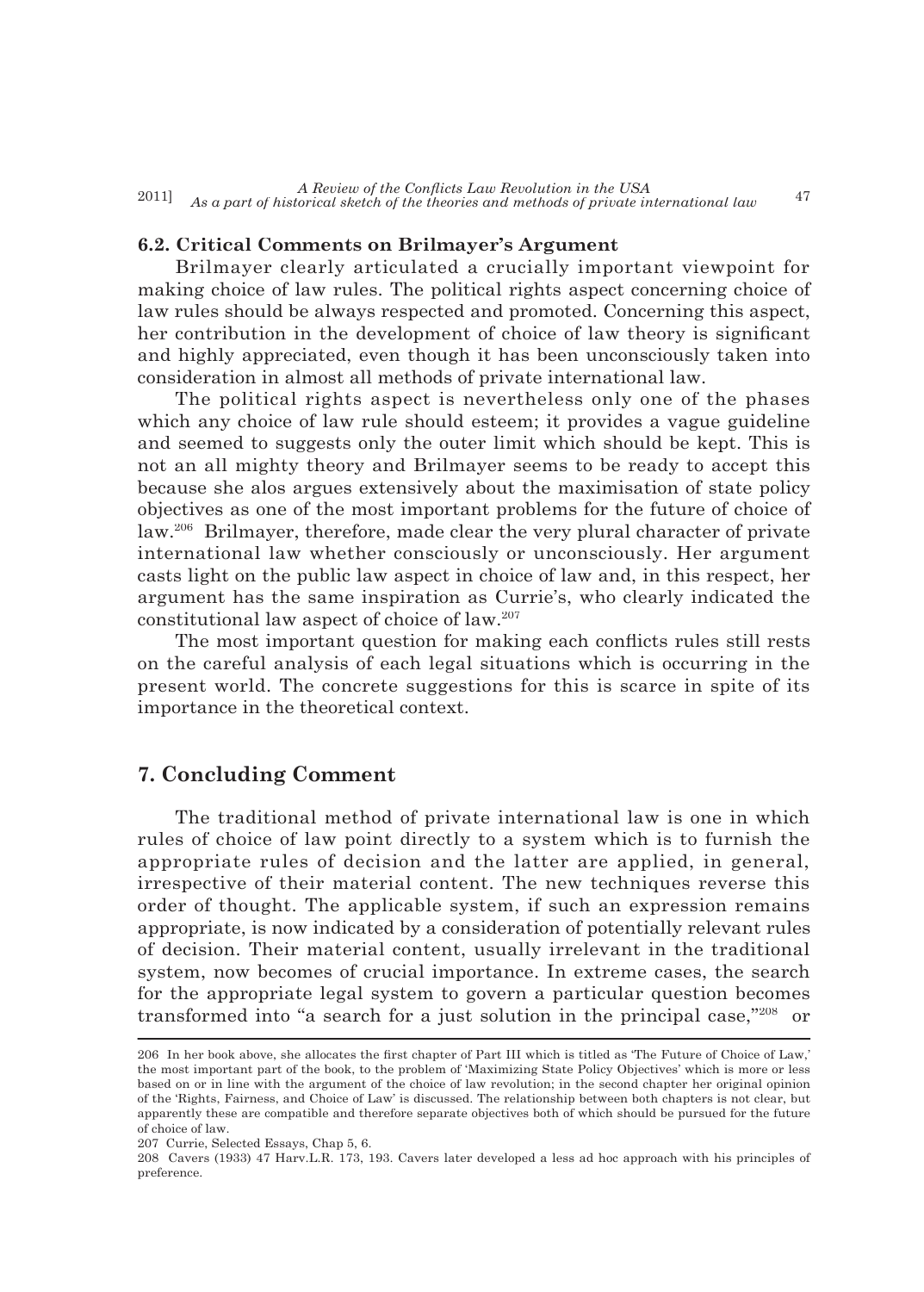### 48 *KOBE UNIVERSITY LAW REVIEW* [ No. 45

into a selection by the court of the better rule of substantive law.209 Even in the less extreme forms of these techniques, the value judgment still plays an important role. The court is asked to appraise the interests of a State in the extension of its legislative policy to events with a foreign element. It is one thing, however, to identify the social interests which substantive rules of law seek to further in internal situations and quite another to project these interests into situations with a foreign element. In the ordinary case the legislature will not have thought about the latter, and the method proposed assumes that rules of law contain latent solutions to problems they were not designed to solve. Alternatively, or subsidiarily, the court is asked to weigh the competing interests of different states in the application to the problem of their respective legislative policies. These interests are not at all easily ascertained, clearly diverse and often imponderable. In either method, everything will depend upon the judge. A discretionary system of equity takes the place of a system of rules: we are back to the medieval beginnings of private international law.

The American exponents of policy-evaluation techniques speak with various voices upon some matters and with different emphases upon others. However, their main burden of complaint is that the rules in use in the United States patterned upon the first Restatement were too rigid, and applied concepts were artificial and tended to create false problems which distracted the court from the important underlying issues of policy. In consequence, it is argued, courts were compelled either to reach decisions repugnant to commonsense notions of justice or to utilise transparent devices to reach more satisfactory conclusions. "We should be better," Currie bluntly declared, "without choice of law rules."210

One of the major objections to all the American theories relying on policy or interest analysis is their impracticality. They require courts to consider the substantive law rules of foreign systems of law, possibly several, that might be concerned with the case. This is expensive and time consuming in that it requires those foreign laws to be proved in court.<sup>211</sup> The obtaining of such proof is not particularly demanding in inter-state conflicts in the United States<sup>212</sup> but it is demanding in the context of international conflicts. In addition, it is not enough to prove the substantive rule of foreign law; it is necessary to ascertain, if possible, the interest

211 All this had to be done before any "false conflicts" can be found.

212 Where the substantive law of sister states is often similar and is easy to ascertain and prove.

<sup>209</sup> See Leflar, American Conflicts Law (3rd ed., 1977) at 195 and Ehrenzweig, "Specific Principles of Private Transnational Law" (1968) II Hague Recueil 167, 212-213. Even von Mehren and Trautman advocated that a neutral forum should select the "more progressive" rule of substantive law when no concerned jurisdiction has a predominant concern that its rule of substantive law should apply: see The Law of Multistate Problems (1965) at p. 408.

<sup>210</sup> Currie, Selected Essays, 183. Ehrenzweig, who placed emphasis upon the law of the forum, admitted that certain rules of choice will remain, including the rules which refer the validity of foreign marriages to the personal law or lex loci celebrationis and that of certain transactions regarding land to the lex situs: Treatise, above, p. 352. Ehrenzweig's emphasis on the lex fori is compensated, to some extent, by his desire that jurisdiction should be exercised by the proper forum (the forum conveniens), see Principles, above, pp. 216 217.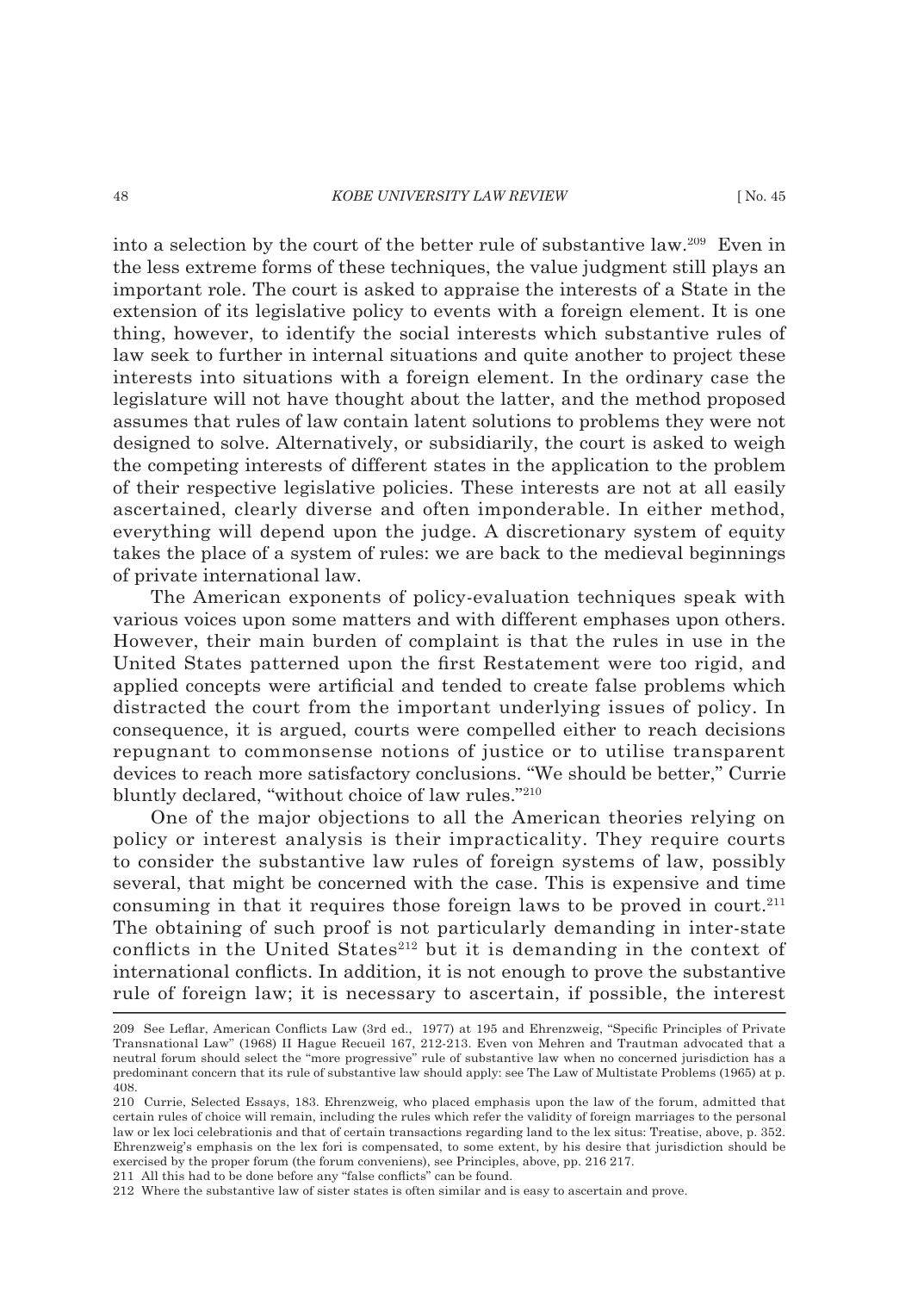of that foreign State in having its rule of law applied to the particular circumstances of the case.<sup>213</sup>

There is a perennial tension in the law between the need for legal certainty and the desire which all men share to secure justice in the individual case. But, a degree of certainty is of particular importance in cases with a foreign element.<sup>214</sup> It is true that in a few cases, such as actions for compensation for wrongful injuries, the dispute arises out of circumstances in which antecedent knowledge of the law would make no difference, but even here, after the injury has occurred, the ability to predict the approach which is likely to be taken by the courts may assist an injured party in obtaining a settlement without recourse to litigation. In other matters involving a foreign element, the knowledge which can only come from the existence of established rules is a necessary condition of rational choice in the arrangement of one's affairs. Without such rules, the task of the lawyer advising a client is difficult enough in any situation with foreign elements. Some degree of certainty, too, is necessary because, in Cavers's own words<sup>215</sup>: "Discretion is a safe tool only in the hands of the disinterested." And, even if every judge were perfectly impartial as to the treatment of persons from his own country and persons from others, it would still be a valid objection that, without established rules, any decision which rejected the pleas of a stranger would likely be construed as a biased one. Justice might well be done, but would the unsuccessful foreign litigant accept it?

The existing system in the United Kingdom does not entirely ignore State policies or the interests of the parties. It is traditional in the system, at crucial points in the development of the law, to refashion rules or to fashion new rules on the basis of a careful evaluation of the interests involved. The result of this evaluation, however, is expressed in the form of a bilateral choice of law rules. In other words, a bilateral rules is the patterned assumption resulting from the evaluation of the interests involved in each legal area which is usually represented by a legal relationship. Though it may have plasticity towards the circumference, it is clear enough at the centre to permit practitioners to apply them without excessive difficulty. Also, it is possible to secure the individual justice for an unusual case by prescribing an exceptional clause without unduly disturbing the predictability<sup>216</sup> or to set a smaller unit than a legal relationship for catching

<sup>213</sup> The interests of a sister state legislature in the United States in enacting a particular rule of law is likely to be easier to ascertain than the interests of a foreign legislature in enacting a comparable rule. Also, the idea of State interests is hard to apply in the context of judge-made law.

<sup>214</sup> See P. H. Neuhaus, "Legal certainty versus equity in the Conflict of Laws" (1963) 28 Law and Contemp. Probs. 795.

<sup>215 47</sup> Harv. L. R. 173, 203. Cavers himself concedes that the argument for certainty is stronger in international conflicts than in inter-state conflicts.

<sup>216</sup> For example, Contract (Applicable Law) Act 1990, art. 4 (5).